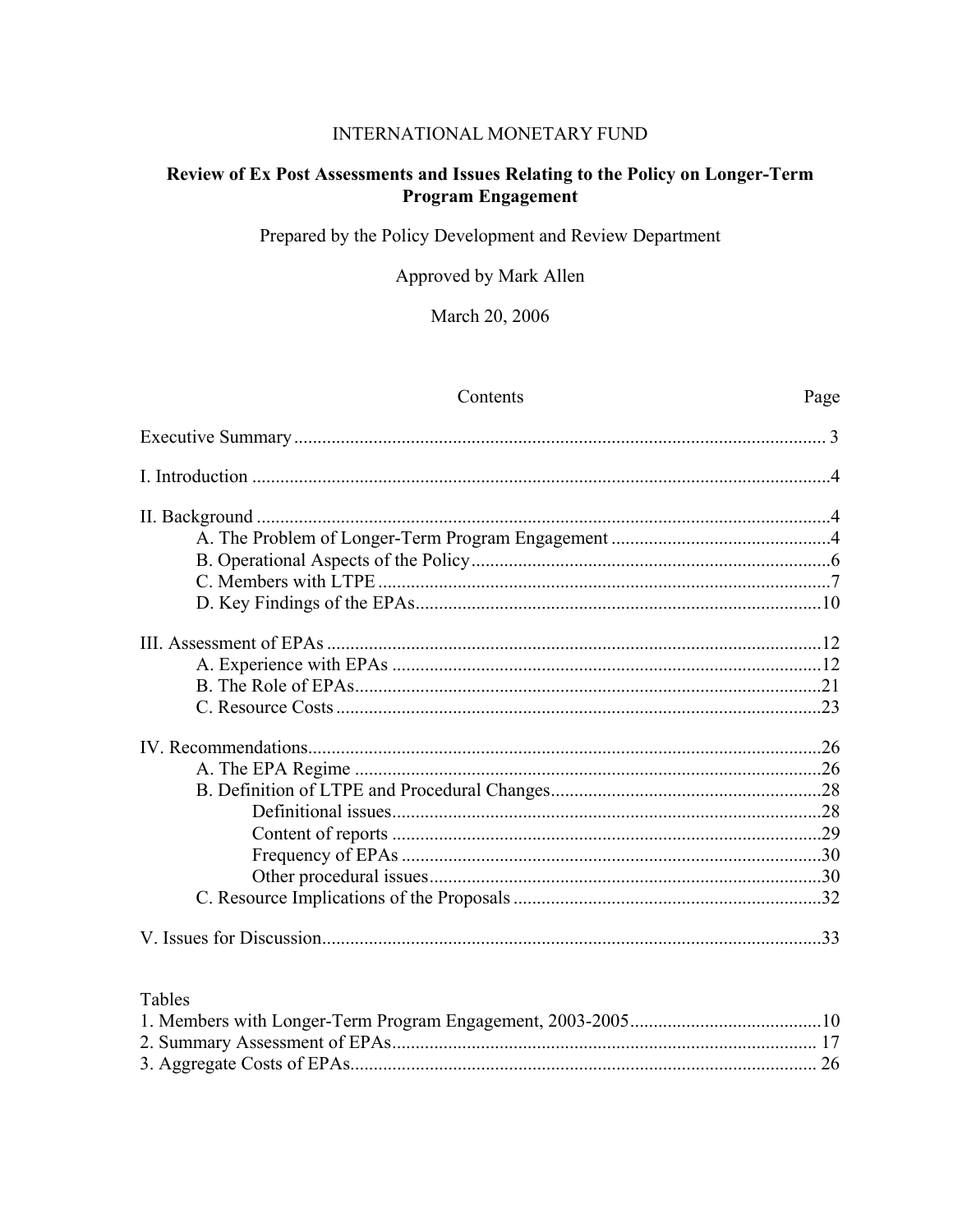| Figures                                                                      |  |
|------------------------------------------------------------------------------|--|
|                                                                              |  |
|                                                                              |  |
|                                                                              |  |
|                                                                              |  |
| <b>Boxes</b>                                                                 |  |
|                                                                              |  |
| 2. EPA Findings Compared with Lessons from the Reviews of Conditionality and |  |
|                                                                              |  |
|                                                                              |  |
|                                                                              |  |
|                                                                              |  |
| Annexes                                                                      |  |
|                                                                              |  |
|                                                                              |  |
|                                                                              |  |
|                                                                              |  |
|                                                                              |  |
|                                                                              |  |
| Annex Figures                                                                |  |
|                                                                              |  |
|                                                                              |  |

 This review was prepared by a staff team led by Thanos Arvanitis under the guidance of Juha Kähkönen and Alan MacArthur. Primary contributors to this paper are Alain Feler, Jeanne Gobat, Alvin Hilaire, Alex Pitt, Steffen Reichold, and Helaway Tadesse. Research assistance was provided by Suchitra Kumarapathy and Gely Economopoulos. Assistance from the Executive Directors' offices in coordinating with country authorities for the survey and the Office of Budget and Planning for the provision of budget data is gratefully acknowledged.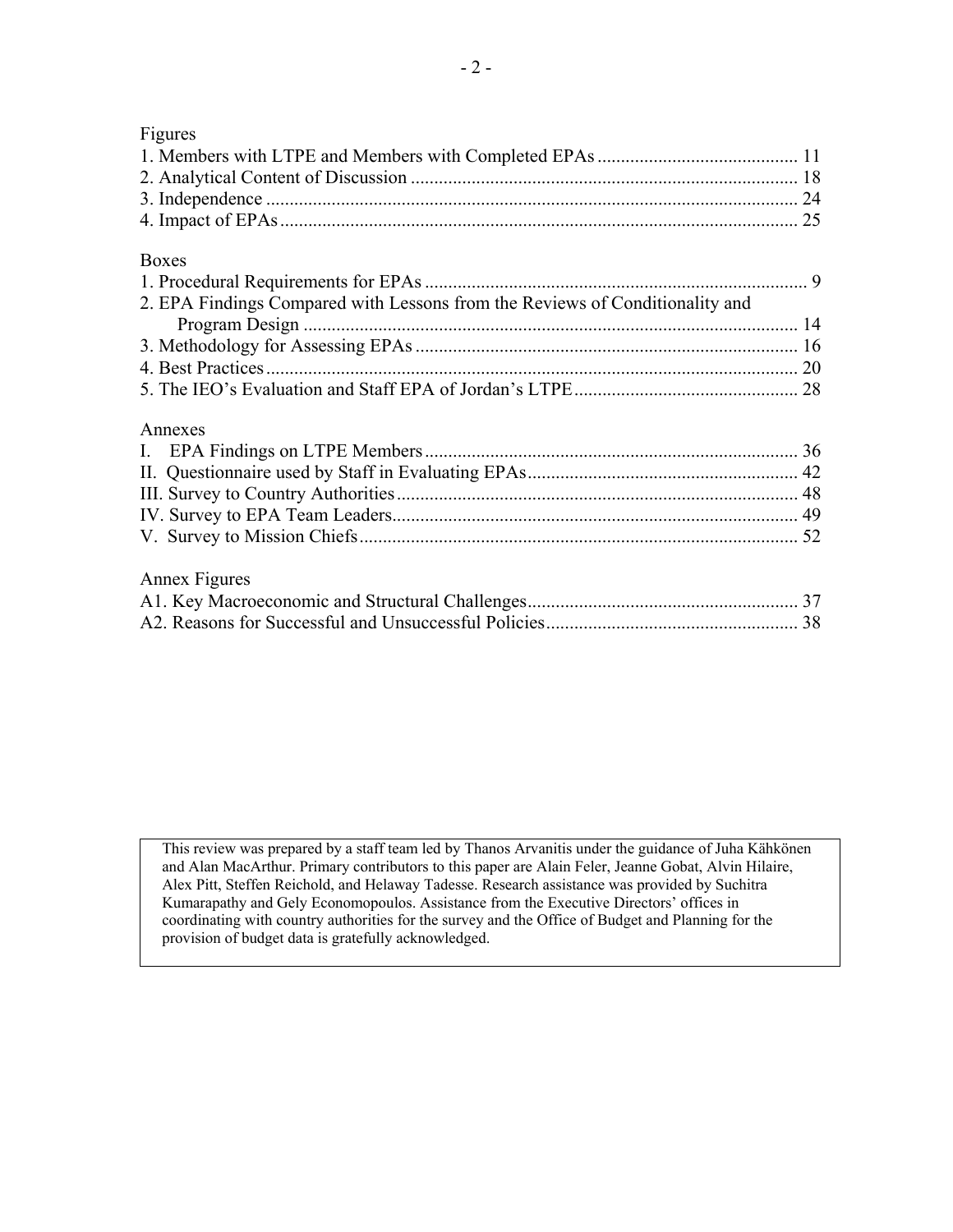#### **EXECUTIVE SUMMARY**

The Fund's policies on longer-term program engagement (LTPE) were established in early 2003. They reflect the concern that, in some cases, LTPE may indicate inadequate progress in dealing with members' economic problems, may suggest a lack of effectiveness of Fundsupported programs, and could adversely affect the Fund's credibility as well as the availability of its resources to support other members. LTPE, however, could be appropriate under certain circumstances, particularly when economic and structural problems are deepseated and require many years to resolve. To guard against inappropriate long-term program relationships with the Fund, the LTPE policies placed emphasis on the need to devise better programs and on new procedures to strengthen the Fund's "due diligence" for countries with LTPE. To this end, systematic ex post assessments (EPAs) were established. Since the framework was adopted, 57 members have been identified as having LTPE, of which more than 80 percent are low-income countries, where LTPE is the norm rather than the exception. Through end-February 2006, 40 EPAs have been prepared by Fund staff.

This review assesses the experience gained to date in carrying out the LTPE policy and preparing the EPAs. It discusses the main characteristics of LTPE members and the findings of the EPAs, analyzes the role of the EPAs in the Fund's due diligence, and provides recommendations for improving their effectiveness.

**Findings of EPAs:** EPAs generally attributed LTPE to the members' initial conditions, their deep-seated adjustment needs, and uneven program implementation. Inadequate program design was identified in relatively few cases, although some EPAs pointed to room for improvement in the design of structural conditionality. Continued Fund program engagement was typically considered useful, largely because of the need to advance an unfinished structural reform agenda, or the need for signaling. Overall, EPAs did not report a negative impact of continued Fund-supported programs on institutional development and policy formulation, a key concern associated with LTPE.

**Assessment of the experience with EPAs:** EPAs have broadly served their purpose and provided an instrument to assess the effectiveness of the Fund's program engagement with individual LTPE members. Country authorities and the Board have welcomed the opportunity to review this engagement and to reflect on the EPAs' assessments and recommendations. However, there are questions about the value, given the resource costs, of frequent EPAs (especially for low-income countries where Fund engagement is expected to be long-term) and, more broadly, on the role of the EPAs in the Fund's due diligence. In this context, this review proposes steps to improve the reports' effectiveness and efficiency.

**Recommendations:** The main recommendations are (i) proposals to revise the guidelines to sharpen the analysis and content of the reports, (ii) allow flexibility to prepare separate reports or merge the EPAs with Article IV or program review staff reports depending on circumstances, (iii) introduce a minimum time limit of at least five years between successive EPAs for members that continue to meet the LTPE definition, preserving the value of EPAs while saving resources, and (iv) unify the definition of LTPE for GRA and PRGF users, while excluding non-drawing precautionary arrangements, to focus on members where the lessons from EPAs are most useful.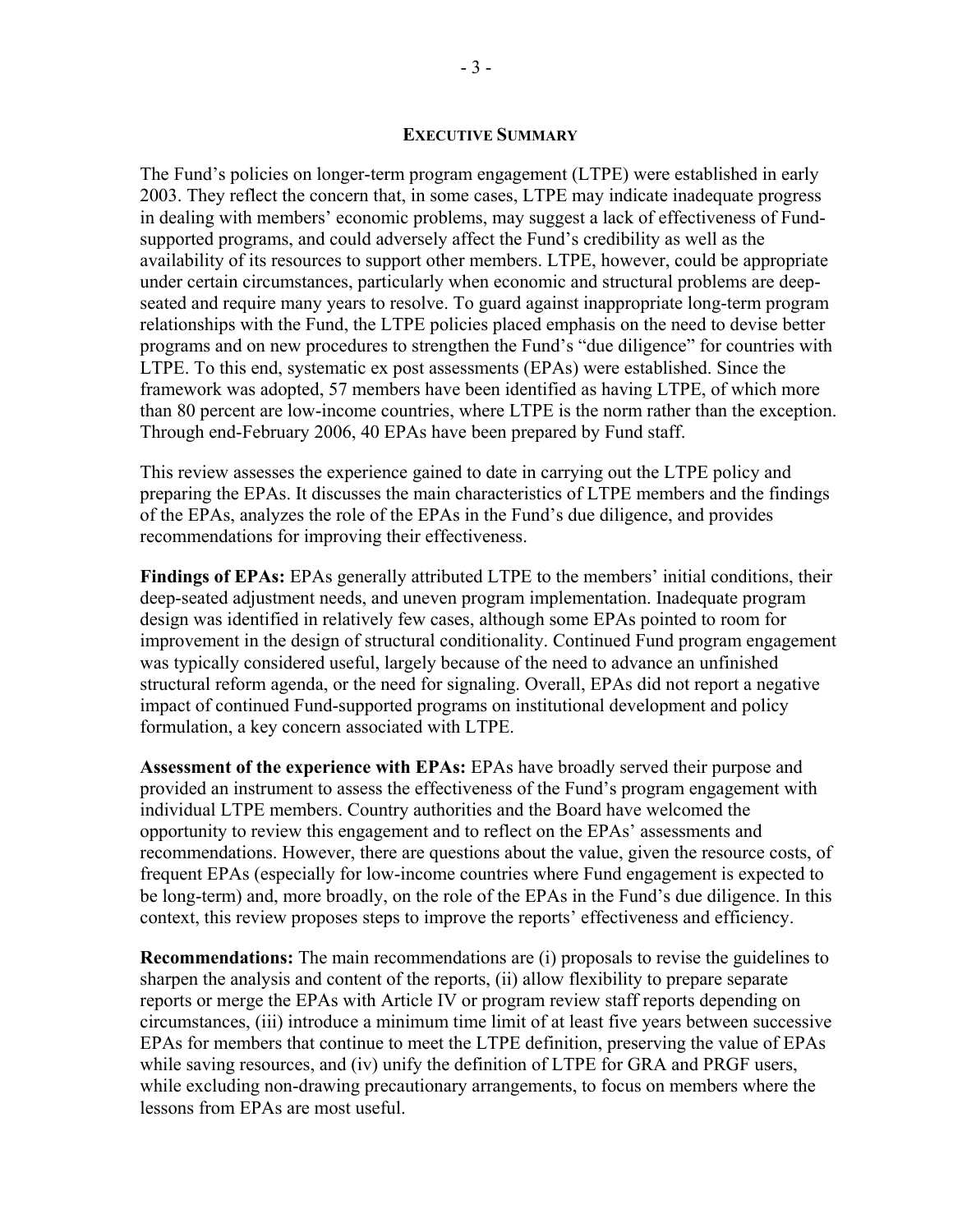#### **I. INTRODUCTION**

1. **The Fund's policies on longer-term program engagement (LTPE) were established in early 2003, in response to the report of the Independent Evaluation Office (IEO) on prolonged use of Fund resources.** Following the report, Management convened a Task Force to consider the IEO's recommendations.<sup>1</sup> At the discussion of the Task Force's conclusions, the Board endorsed specific measures to help guard against problems that may arise from prolonged use.<sup>2</sup> These measures included new procedures to strengthen the Fund's "due diligence" for countries with LTPE through systematic *ex post* assessments and strategic forward planning.<sup>3</sup> At the same time, the Board stressed the importance of continued efforts to improve the prospects for successful implementation of all Fundsupported programs, including through measures to strengthen Fund surveillance and improve program design and conditionality.

2. **To promote the effective implementation of LTPE policies, the Board called for a systematic follow-up.** To this end, the present paper draws on experience gained to date in carrying out the policy and the preparation of EPA reports. It is organized as follows: Chapter II provides background discussion on key policy issues and requirements for EPAs, and summarizes the main characteristics of LTPE members as well as the findings of the 32 EPAs produced through end-August 2005. Chapter III analyzes the experience with EPAs to date, their role in the LTPE policies, and the resource costs involved in preparing them. Chapter IV discusses the EPA regime as well as definitional and procedural issues that have emerged in the application of the LTPE policies, and makes recommendations for improving the effectiveness of EPAs. Chapter V outlines issues for discussion.

#### **II. BACKGROUND**

#### **A. The Problem of Longer-Term Program Engagement**

3. **The Fund's policies reflect a judgment that, in some cases, LTPE may be a sign of inadequate progress in dealing with members' key economic problems and could** 

<sup>&</sup>lt;sup>1</sup> "Independent Evaluation Office Report: Evaluation of Prolonged Use of IMF Resources," September 25, 2002 ("IEO report"), and "Conclusions of the Task Force on Prolonged Use of Fund Resources," February 4, 2003. ("Task Force report").

 $2<sup>2</sup>$  The terminology of longer-term program engagement, which includes prolonged access to Fund resources in the context of precautionary arrangements, was introduced in the guidance note on implementing the expost assessments (see "Operational Guidance for Assessments of Countries with Longer-Term Program Engagement," August 20, 2003).

<sup>&</sup>lt;sup>3</sup> "Public Information Notice: IMF Concludes Discussion on Prolonged Use of Fund Resources," April 09, 2003.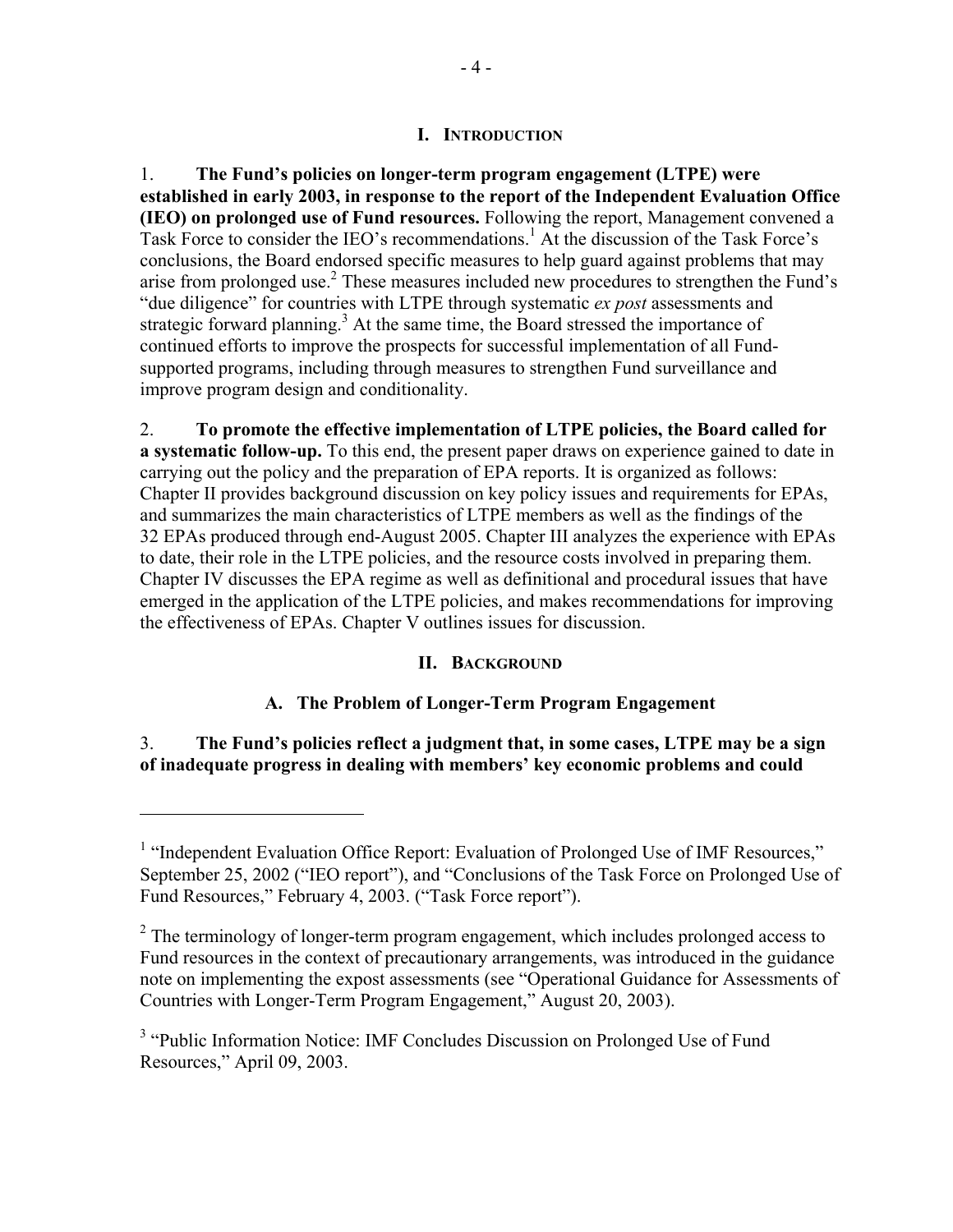**have significant adverse implications for the credibility and effectiveness of Fundsupported programs.** In particular,

- LTPE might be the result of inadequate design or implementation of programs, and a reluctance of the Fund to promote a more ambitious adjustment and reform agenda as a condition for its continued support.<sup>4</sup> In this context, LTPE signals a failure to help members attain external viability so that further Fund financial support is no longer needed—a key objective of Fund-supported programs.
- LTPE might interfere with some members' institutional development. While the impact of Fund advice and support on development of technical economic management skills tends to be broadly positive, there is a concern that LTPE may in some cases have an adverse effect on policy formulation, preventing the member from "standing on its own feet."<sup>56</sup>
- It may also have an adverse impact on the Fund's general resources and liquidity, and on the availability of limited PRGF resources to support low-income members.

4. **At the same time, LTPE may be appropriate under certain circumstances.** A member's sustained engagement with the Fund through a succession of financial arrangements may be appropriate and desirable to address deep-seated economic and structural problems that by their nature require many years to resolve.<sup>7</sup> LTPE may also reflect members' demand for Fund-supported programs to provide a seal of approval about the quality of their policies where this is important to help secure support from donors and creditors.

 $\overline{a}$ 

 $6$  The IEO report also noted that the Fund's expanded role and prolonged engagement with low income countries could blur the division of labor with the World Bank.

<sup>&</sup>lt;sup>4</sup> The IEO observed that the Fund's institutional culture, including political influences on the Fund's decision making, could have contributed to insufficient attention to political feasibility of programs, and at times to support of programs that had low probability of success.

 $<sup>5</sup>$  Directors, however, recognized that LTPE may be beneficial in transition economies and</sup> emerging markets countries with institution-building issues ("Report on the Incidence of a Longer-Term Program Engagement," February 25, 2004).

 $<sup>7</sup>$  These problems have been particularly prevalent in LICs and transition economies.</sup> Recently, the Board reiterated its support of the Fund's role in low-income countries. See "Public Information Notice: IMF Executive Board Reviews the Role of the Fund in Low-Income Member Countries," September 30, 2004.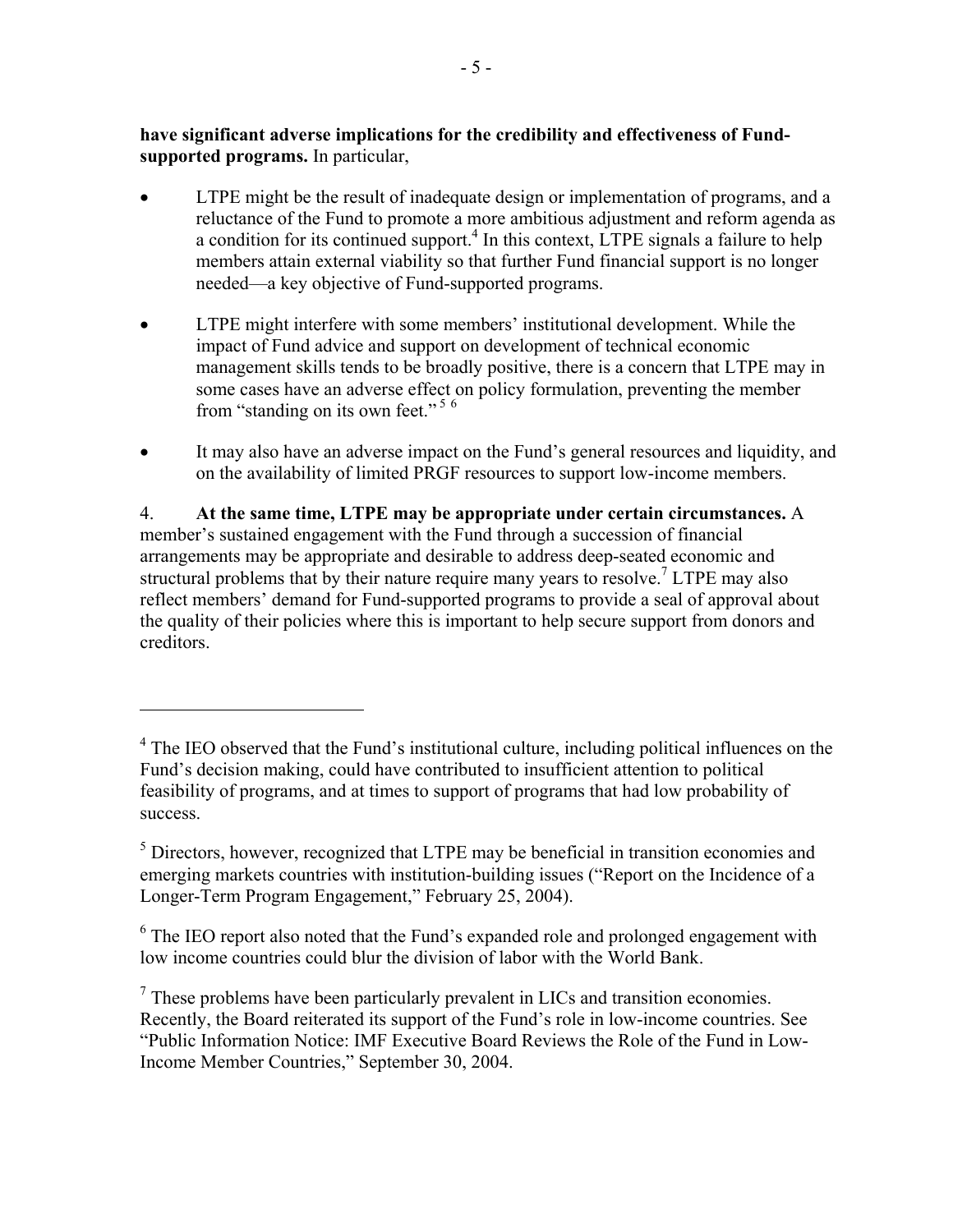# **B. Operational Aspects of the Policy**

5. **The policy is based on an explicit definition of the concept of LTPE.** For upper credit tranche stand-by or extended arrangements or a mix of GRA and PRGF or ESAF resources, a member is defined as having LTPE when it has spent at least seven of the last ten years under such arrangements. Arrangements that are cancelled are counted up to the time of cancellation. Members with access to concessional Fund resources are defined as having LTPE when they have had two or more multi-year arrangements under the PRGF or ESAF, including those that went off track or were cancelled. $8$ 

6. **Precautionary arrangements are counted in the definition of LTPE.** During the discussion of the Task Force's conclusions, it was recognized that precautionary arrangements do not normally involve drawings of Fund resources, and may be used to provide an effective signaling device to facilitate members' transition from sustained reliance on Fund financing. However, it was noted that precautionary arrangements are not formally distinct from other stand-by arrangements; the member retains the right to make purchases, and sometimes does so, and such arrangements reduce the Fund's forward commitment capacity. More recently, it was decided that time spent under the Policy Support Instrument (PSI) would not count towards determining LTPE, and Directors agreed to revisit this issue at the time of the present review.<sup>9</sup>

7. **For members with LTPE, EPAs were established to assess the overall strategy with the member, focusing on identifying lessons for future Fund involvement.** EPAs are expected to provide "an analysis of the economic problems facing the country, a critical and frank review of progress during the period of Fund-supported programs, and a forwardlooking assessment that takes into account lessons learned and presents a strategy for future Fund engagement."<sup>10</sup> Such an assessment should distinguish those cases in which LTPE has been and remains beneficial from those in which it largely reflects inadequate progress in achieving program objectives. Procedural requirements for EPAs are designed to encourage a fresh perspective and credibility, and to ensure that they are completed prior to discussions on any successor arrangement (Box 1).

<sup>&</sup>lt;sup>8</sup> Countries switching between GRA and PRGF or ESAF resources are considered as having LTPE if either of these criteria is met. For example, a country which has undergone two ESAF/PRGFs followed by a SBA would be considered as having LTPE even if it has not yet spent seven of the past ten years in Fund Arrangements. See "Report on the Incidence of a Longer-Term Program Engagement," February 25, 2004.

<sup>&</sup>lt;sup>9</sup> See "Public Information Notice: IMF Executive Board Discusses Policy Support and Signaling in Low-Income Countries," October 14, 2005.

<sup>&</sup>lt;sup>10</sup> See "Public Information Notice: IMF Concludes Discussion on Prolonged Use of Fund Resources," April 09, 2003.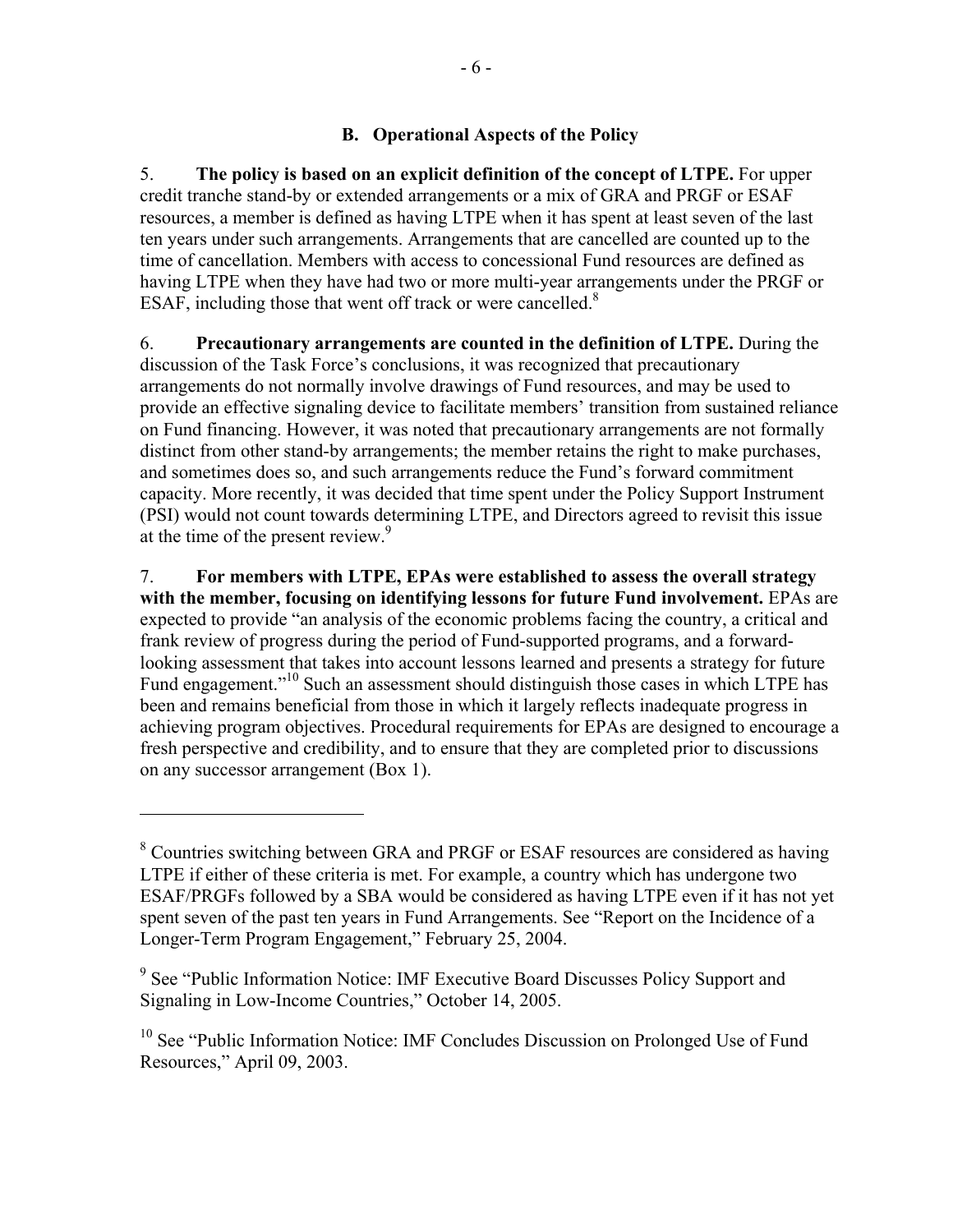8. **In addition, LTPE policies placed emphasis on the need to devise better programs so that the objective of limiting inappropriate prolonged use can be achieved.** Consistent with this objective, a number of recent efforts have been undertaken aiming to strengthen surveillance, program design, and conditionality.<sup>11</sup>

# **C. Members with LTPE**

9. **Since the framework was adopted, 57 member countries have been identified as having LTPE** (Table 1). More than 80 percent of these members are low-income countries (LICs) where entrenched structural weaknesses exacerbated at times by emergence from episodes of armed conflict, require a long-term development effort. Among LICs, LTPE has been the norm rather than the exception, as nearly all members that have borrowed concessional resources currently meet the LTPE definition. HIPC countries make up almost half of LTPE cases and constitute the majority of LICs with LTPE (59 percent).<sup>12</sup><sup>13</sup>

10. **LTPE has also been common among transition economies, where institution building and structural reforms have played an important role, along with macroeconomic stabilization** (Figure 1). Two members that met the definition at end-2003 are no longer considered as having LTPE (Kazakhstan and Latvia), reflecting a trend toward less reliance on Fund-supported programs in this group. The share of transition economies among countries with LTPE is expected to decline further, as several EU-accession countries graduate from the use of Fund resources.

1

 $11$  Recent Board papers and decisions include: "Review of the 2002 Conditionality Guidelines", March 3, 2005; "Review of the 2002 Conditionality Guidelines - Selected Issues," March 4, 2005; "Public Information Notice : IMF Executive Board Discusses Review of the Conditionality Guidelines," April 15, 2002; and "The Design of IMF-Supported Programs; Atish Ghosh et. al; Part I: Overview; IMF Occasional Paper 241; September 20, 2005; "Review of PRGF Program Design — Overview," August 8, 2005.

 $12$  All but two of the 29 members that have reached the HIPC decision point are considered as having LTPE; and one more member already has a second PRGF arrangement in place.

<sup>&</sup>lt;sup>13</sup> As expected from the large share of LICs, the regional distribution is heavily tilted towards countries in Sub-Saharan Africa.45 percent of LTPE cases are members in the AFR region. The other regions (Europe, Middle-East and Central Asia, Asia, and Western Hempisphere) each have between 12 and 16 percent of the cases.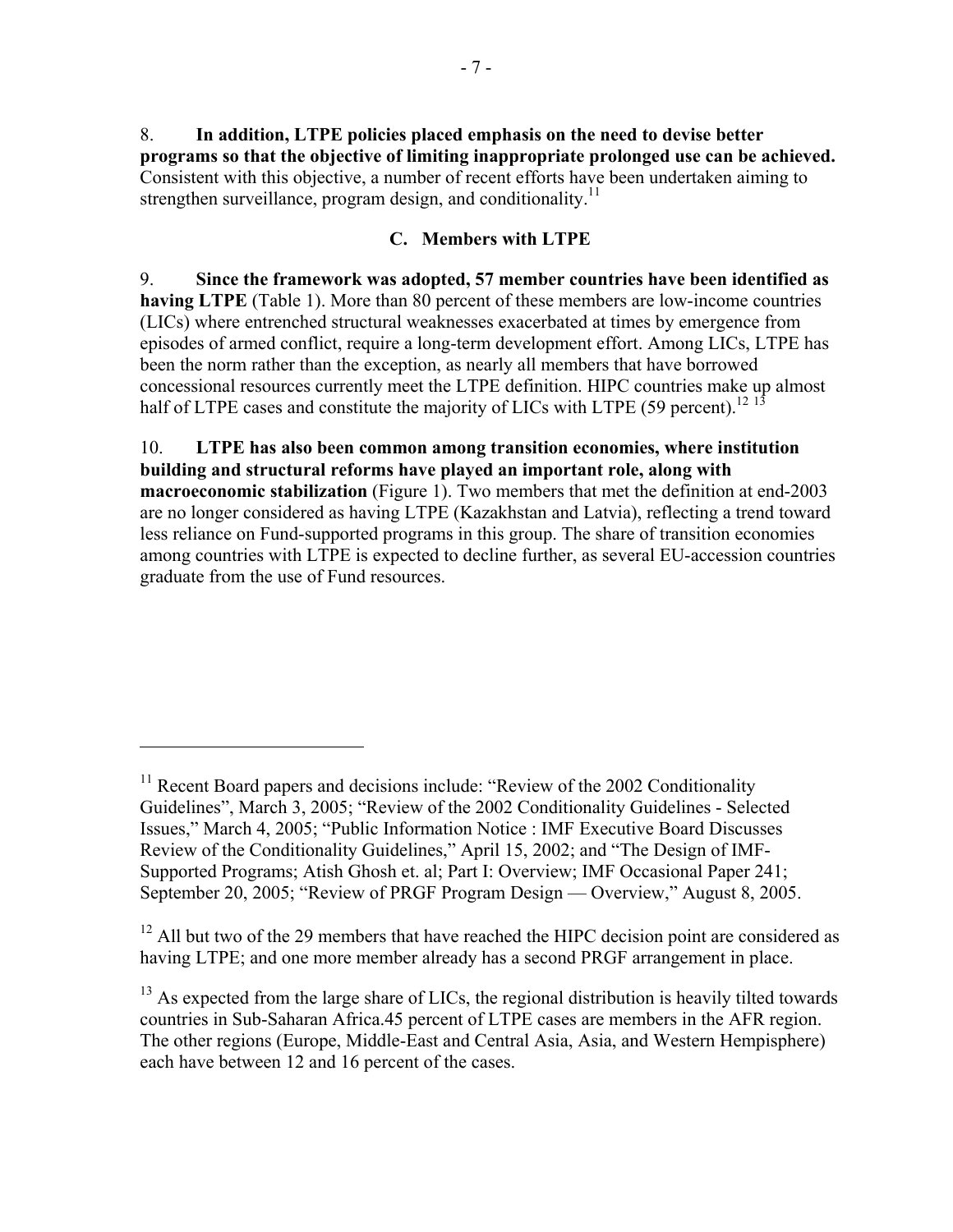# **Box 1. Procedural Requirements for EPAs**<sup>1</sup>

**EPA reports are prepared by an inter-departmental staff team.** They should include representatives from the area department and one each from PDR and at least one other functional department.<sup>2</sup> The team leader, nominated by the area department, should, as best practice, not be the current mission chief, unless he/she is carrying out his/her first assignment on that country.

**EPAs are prepared ahead of discussions for a successor arrangement.** They should preferably be prepared (in draft form) prior to the briefing paper for an Article IV consultation when the existing arrangement is substantially complete. In those cases where this is not possible, a draft EPA should be prepared prior to the briefing paper for the final review of the arrangement or for a combined Article IV-UFR mission. In exceptional cases when this proves not feasible, a stand-alone Board meeting can be held to discuss the EPA, as was done for Georgia and Uruguay. In any case, the Board is expected to consider the EPA before the discussions for a new arrangement are completed. This requirement is essential given the need for EPAs to inform prospective Fund engagement. If no successor arrangement is contemplated, an EPA should be undertaken in the context of the first postprogram Article IV consultation.

**While draft EPA reports are to be discussed with the authorities, their analysis and conclusions should not be subject to negotiation.** Only factual corrections and limited revisions should be incorporated in a revised report. The authorities' views are expected to be noted in the staff report accompanying the EPA.

**The publication of EPAs is voluntary but presumed.** A PIN is issued after the Board meeting with the consent of the authorities. If the authorities do not consent to the publication of a PIN, a brief factual statement is issued to inform the public that the discussion took place.

<sup>&</sup>lt;sup>1</sup> Staff guidance on EPAs is set out in "Operational Guidance for Assessments of Countries with Longer-Term Program Engagement," August 20, 2003.

 $2^2$  The team should solicit the views of the Fund resident representative and the World Bank. It could also draw on outside experts, in cases in which this is considered useful.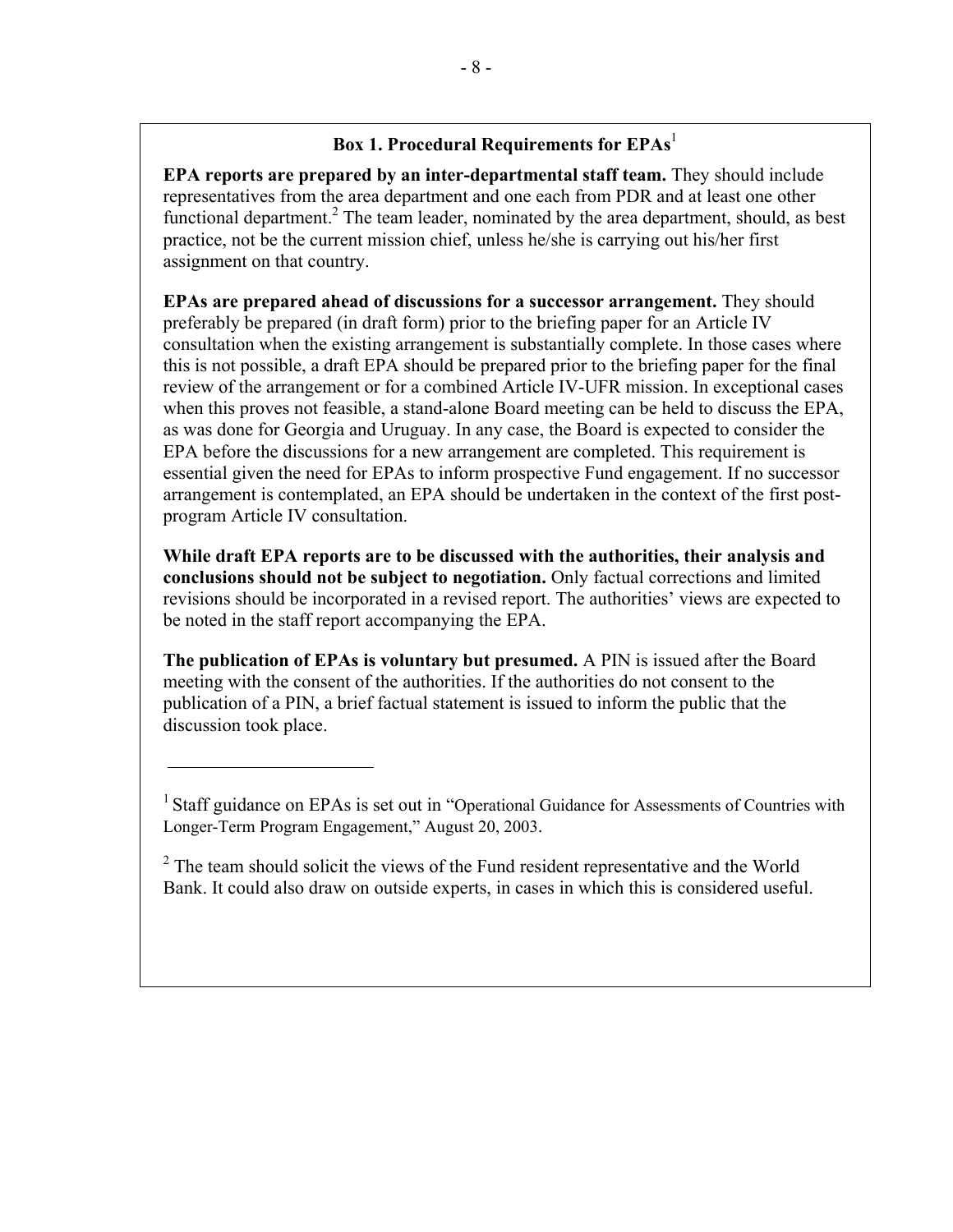|                                                                                                                                                                                                                                                                                                                                                                      | PRGF-eligible Members                                                                                                                                                                                                          | Non-PRGF-eligible Members                                      |          |                                    |                                         |
|----------------------------------------------------------------------------------------------------------------------------------------------------------------------------------------------------------------------------------------------------------------------------------------------------------------------------------------------------------------------|--------------------------------------------------------------------------------------------------------------------------------------------------------------------------------------------------------------------------------|----------------------------------------------------------------|----------|------------------------------------|-----------------------------------------|
| Current<br>Arrangement                                                                                                                                                                                                                                                                                                                                               | No Current<br>Arrangement                                                                                                                                                                                                      | <b>Current Arrangement</b>                                     |          | No Current<br>Arrangement          | No longer<br>meeting LTPE<br>Definition |
|                                                                                                                                                                                                                                                                                                                                                                      |                                                                                                                                                                                                                                | Precautionary                                                  | Drawing  |                                    |                                         |
| (29)                                                                                                                                                                                                                                                                                                                                                                 | (17)                                                                                                                                                                                                                           | (5)                                                            | (1)      | (3)                                | (2)                                     |
| Albania*<br>Armenia*<br>Azerbaijan*<br>Bangladesh<br>Bolivia* 4/<br>Burkina Faso<br>Burundi<br>Chad*<br>Congo, Rep. of<br>Gambia*<br>Georgia*<br>Ghana<br>Guyana<br>Honduras*<br>Kenya<br>Kyrgyz Rep.*<br>Mali*<br>Mongolia**<br>Mozambique*<br>Nepal<br>Nicaragua<br>Niger*<br>Rwanda**<br>Senegal**<br>Sri Lanka<br>Tajikistan**<br>Tanzania<br>Uganda*<br>Zambia* | Benin*<br>Cambodia*<br>Cameroon*<br>Côte d'Ivoire<br>Ethiopia*<br>Guinea*<br>Guinea-Bissau*<br>Lao PDR**<br>Lesotho*<br>Madagascar*<br>Malawi*<br>Mauritania<br>Moldova* 5/<br>Pakistan**<br>Sierra Leone*<br>Togo<br>Vietnam* | Bulgaria*<br>Croatia<br>Macedonia FYR* 2/<br>Peru*<br>Romania* | Uruguay* | Argentina<br>Jordan**<br>Ukraine** | Kazakhstan*<br>Latvia 3/                |

#### Table 1. Members with Longer-Term Program Engagement, 2003-2005 1/

\* Members for which an EPA has been issued and discussed, as of end-August 2005.

\*\*Members for which an EPA was issued after August 2005 and through February 2006.

1/ All members meeting the LTPE definition from the time the policy was adopted to August 2005.

2/ Macedonia FYR meets the LTPE definition due to its two arrangements supported by ESAF/PRGF resources in 1997-2000 and 2000-2001, respectively. Macedonia FYR has since graduated from use of concessional resources. The current SBA turned precautionary after a first drawing upon approval.

3/ No formal EPA has been prepared for Latvia; the 2004 Article IV staff report included a short discussion on the effectiveness of Fund recommendations during the 1992-2002 period (the last SBA expired in December 2002). 4/ Bolivia has a stand-by arrangement.

5/ Moldova has had only one PRGF but meets the LTPE definition due to its stand-by and extended arrangements.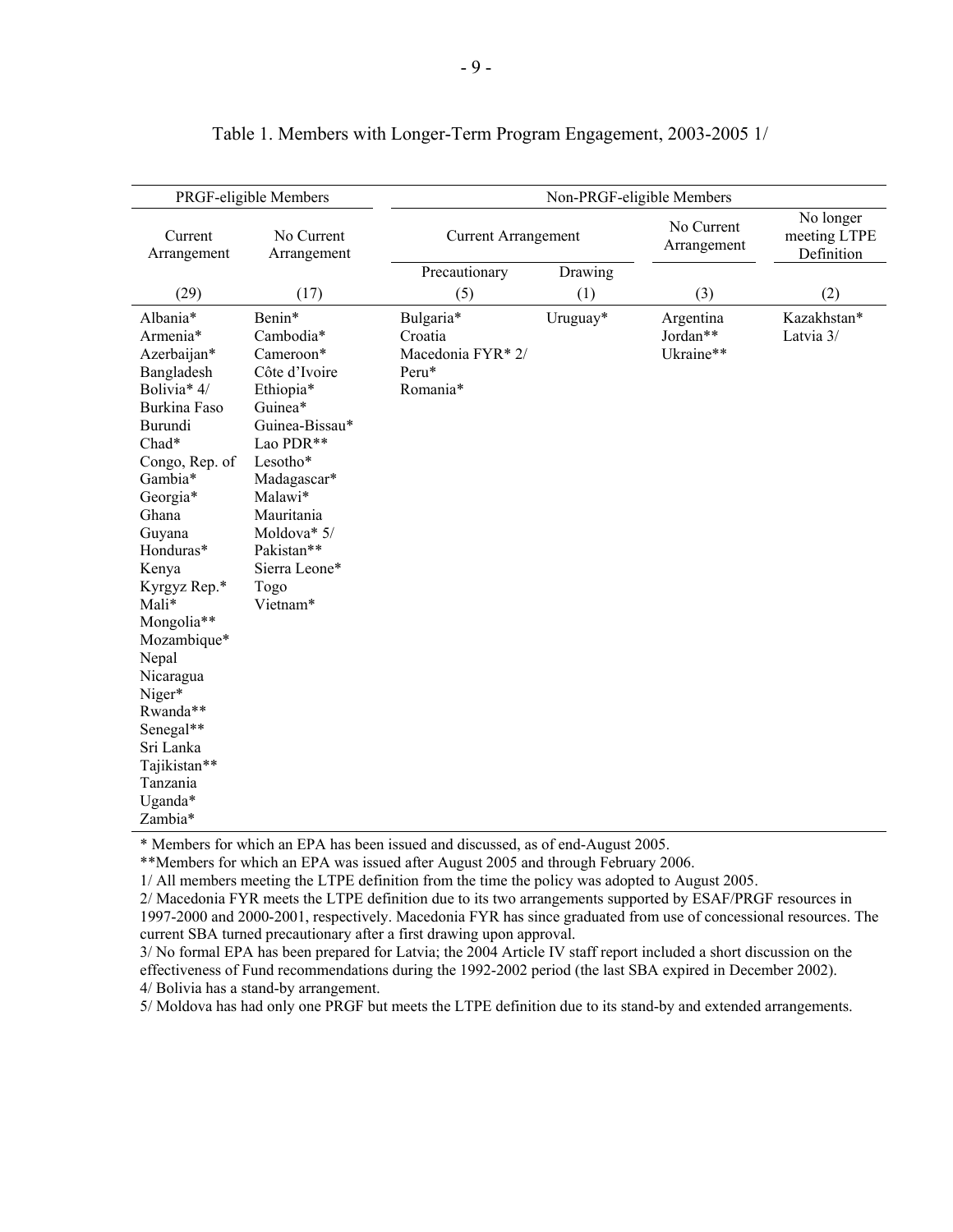

# Figure 1. Members with LTPE and Members with Completed EPAs

1/ Includes two countries that no longer meet the definition of LTPE.

<u>.</u>

11. **The number of non-transition, middle income countries with LTPE has remained small.** Only four such cases have had LTPE since end-2003. Three of these members had at least one precautionary arrangement during the past ten years.

#### **D. Key Findings of the EPAs**

12. **The present study covers the 32 EPAs completed by end-August 2005.**14 These covered a broad range of programs, especially among LICs, and their composition is broadly representative of LTPE members (Figure 1).

13. **In the EPAs, LTPE is attributed to the members' initial conditions and uneven program implementation, and to a lesser extent to inadequate program design.**15 In particular:

• *Members with LTPE were seen as facing multiple macroeconomic and structural challenges.* On the macroeconomic side, inflation, fiscal consolidation, debt sustainability (both public and external), and current account imbalances were the most commonly reported immediate challenges. Growth and poverty reduction

<sup>&</sup>lt;sup>14</sup> Four additional EPAs were completed during September-December 2005 (Jordan, Mongolia, Pakistan, and Ukraine). These were not included here because of the time demands of the survey process.

<sup>&</sup>lt;sup>15</sup> Annex I provides a detailed discussion of the characteristics of members with LTPE.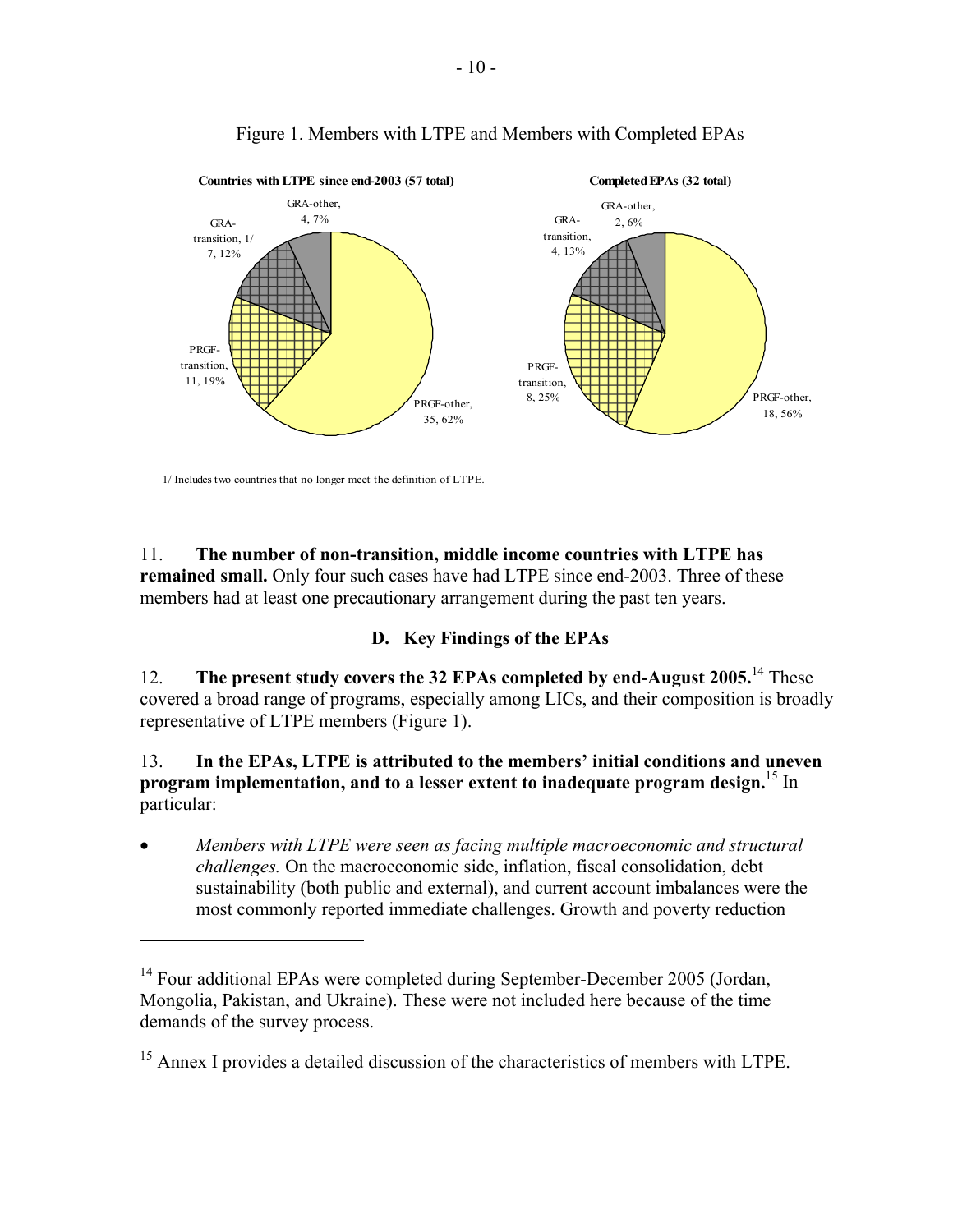objectives were, as expected, prevalent among PRGF users. On the structural side, public enterprise reform, financial sector issues, and governance problems were commonly reported. Pension reform and labor market issues were important for GRA users, while public expenditure management and civil service reform were more common among PRGF users.

- *Policy design was generally considered consistent with the identified challenges.* Design problems with macroeconomic policies under Fund-supported programs were identified in relatively few cases.<sup>16</sup> EPAs, however, were more critical of the design of structural reforms. Several EPAs found problems with structural conditionality, and in about one quarter of all cases, problems persisted during the LTPE period. In some cases the issue was the focus of structural conditionality, in others the quantity. For PRGF users, EPAs more often found excessive structural conditionality. In a few cases stronger conditionality was considered to be needed.17 Concomitantly, progress in addressing macroeconomic problems was generally seen as better than in tackling structural challenges.
- *Program performance was seen as being plagued by implementation problems.*<sup>18</sup> Slippages were frequently noted in meeting quantitative fiscal targets and structural reforms which required legislative approval or that had significant distributional implications, particularly pension, civil service, and labor market reforms. Lack of ownership was the most frequent reason for implementation problems, while lack of technical expertise (in PRGF countries), coordination problems with the World Bank (mostly in PRGF countries), and unfavorable external shocks also played a role.
- *Continued Fund program engagement was typically considered useful.* In about 75 percent of cases, EPAs' call for continued Fund involvement was justified by reference to an unfinished structural reform agenda and the view that Fund input and advice could strengthen the reform effort in this area. The role of signaling was also noted in about two-thirds of EPAs. Balance of payments needs were of lesser importance. In two cases, a new Fund-supported program was not recommended; in

<sup>&</sup>lt;sup>16</sup> Including in the EPAs on Bulgaria, Ethiopia, Honduras, and Kyrgyz Republic.

<sup>&</sup>lt;sup>17</sup> Including in the cases of Guinea-Bissau, FYR of Macedonia, and Peru.

<sup>&</sup>lt;sup>18</sup> Mixed performance was common for the countries under review with periods of relatively good and poor implementation. In only a few countries were policies carried out and reviews completed as envisaged. In about one third of the countries reviews were left uncompleted.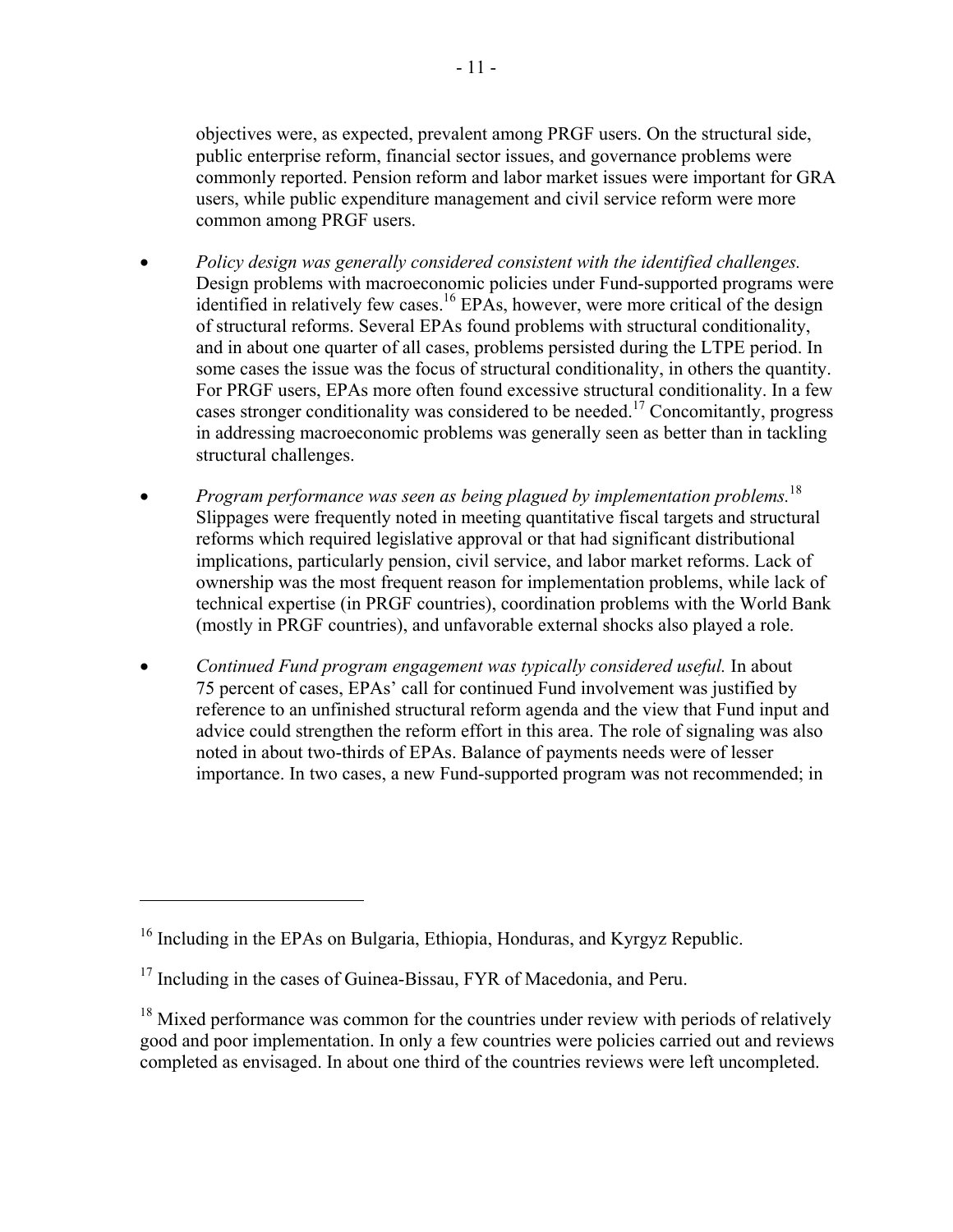both cases, the authorities had already expressed the intention not to seek another arrangement (Kazakhstan and Vietnam).<sup>1</sup>

• *EPAs did not report a negative impact of continued Fund-supported programs on institutional development and policy formulation, a key concern raised in the IEO report.* In fact, several EPAs found a positive impact on members' strength of domestic institutions and technical capacity.

14. **The EPAs confirmed many of the trends described in earlier reviews of Fund program design and conditionality.** While on some issues individual EPAs came to different conclusions and the coverage of some important aspects of program design was uneven, in general their findings were consistent with those in the policy reviews.<sup>20</sup> Box 2 summarizes the main results of these reviews and compares them to the findings of the EPAs.

## **III. ASSESSMENT OF EPAS**

15. **This section provides an assessment of the EPA reports.** It draws on internal evaluations of the 32 EPAs, focusing on whether the EPAs addressed the right questions and provided analysis and recommendations that are internally consistent and convincing. The evaluations did not directly examine whether the reports were "right" (for which separate ex post assessments would have been needed) but used surveys of EPA team leaders, mission chiefs, and member country authorities to inform judgments regarding the independence, usefulness, and effectiveness of the EPAs. (Box 3 discusses the methodology for this review and Annexes II-IV provide detailed information on the questionnaire and surveys used.) The purpose of this exercise is not to rate individual reports or single out individual issues, but to derive lessons from the EPA experience, both in terms of procedures and output, and, thereby, identify best practice for future EPAs.

# **A. Experience with EPAs**

16. **The EPAs' chief advantage is that they enable the Fund and the authorities to step back from the more immediate demands (and confines) of program operations to assess the effectiveness of the relationship.** While Article IV reports are also expected to provide a fresh perspective, the EPAs provide an institutional mechanism for a thorough

1

<sup>&</sup>lt;sup>19</sup> Most EPAs suggested key elements that should be considered in subsequent arrangements, including increased ownership (called for in half of the EPAs), and a change in emphasis of conditionality under a new arrangement. One quarter of EPAs indicated that no change from the current strategy was required.

 $20$  See footnote 11 for references to these reviews.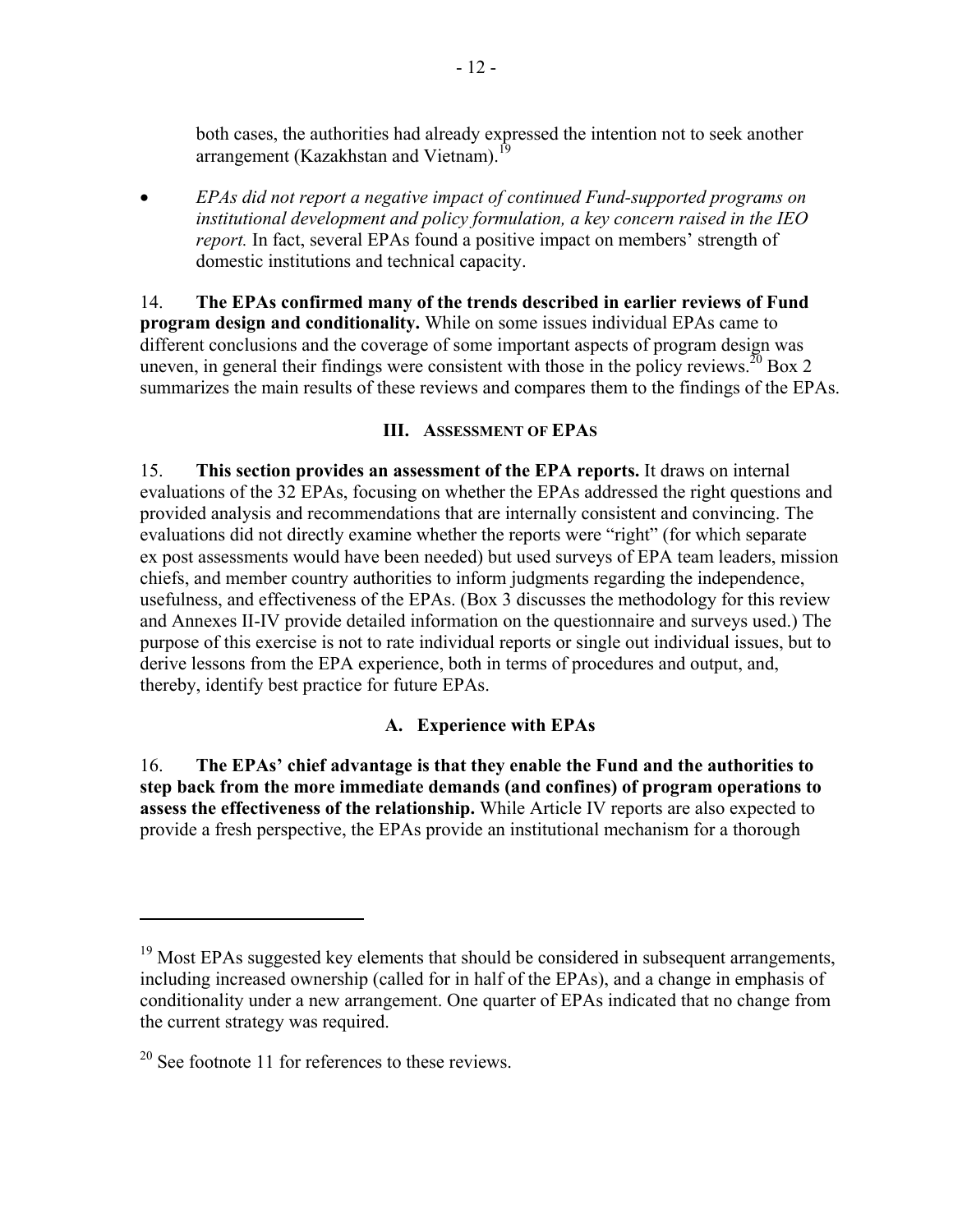#### **Box 2. EPA Findings Compared with Lessons from the Reviews of Conditionality and Program Design**

#### **2005 Conditionality Review—some key messages**

- **Streamlining of structural conditions to cover critical measures has improved since 2001**. While the number of conditions in programs has not declined, sectoral coverage has become more focused on core areas of Fund expertise, consistent with the revised guidelines on conditionality in 2002.
- **Implementation has improved**, in line with a greater focus on ownership, but there remains room for further improvement.
- **Going forward, the review recommended:** (i) *more selectivity* in cases of poor ownership, instead of compensating with more conditionality; and (ii) *fostering ownership* by providing more policy space—for example by accepting more policy options and allowing more realistic timetables.

#### **Findings of EPAs on conditionality:**

- **In most cases, Fund-supported programs focused on macro-critical issues and aligned conditionality accordingly.** However, some EPAs pointed out shortcomings in the design of structural conditionality.
- **Views on streamlining of conditionality were mixed.** Most EPAs did not find excessive conditionality and several EPAs saw evidence of streamlining in the breadth of sectoral coverage. However, in about one fifth of the cases, EPAs saw too much conditionality as a problem and advocated streamlining. In a few other cases, EPAs concluded that stronger conditionality, often in the form of prior actions, would have been appropriate.
- **Most countries had at least some episodes of poor implementation which EPAs usually attributed to a lack of ownership.** It is not clear to what extent greater focus on ownership would have affected implementation, as EPAs generally do not differentiate between periods before and after the changes in the conditionality guidelines.
- **EPAs advocated more selectivity in terms of program engagement where ownership was poor, but did not discuss whether providing more policy space would have improved ownership.** While some EPAs agree on the need for more realistic timetables, a number of EPAs criticized the Fund for having been too accommodative of domestic policy constraints and implementation slippages, and others supported decisions to delay reviews when ownership was poor. In this respect, the EPAs do not seem to share the recommendation that programs foster greater ownership by providing more policy space.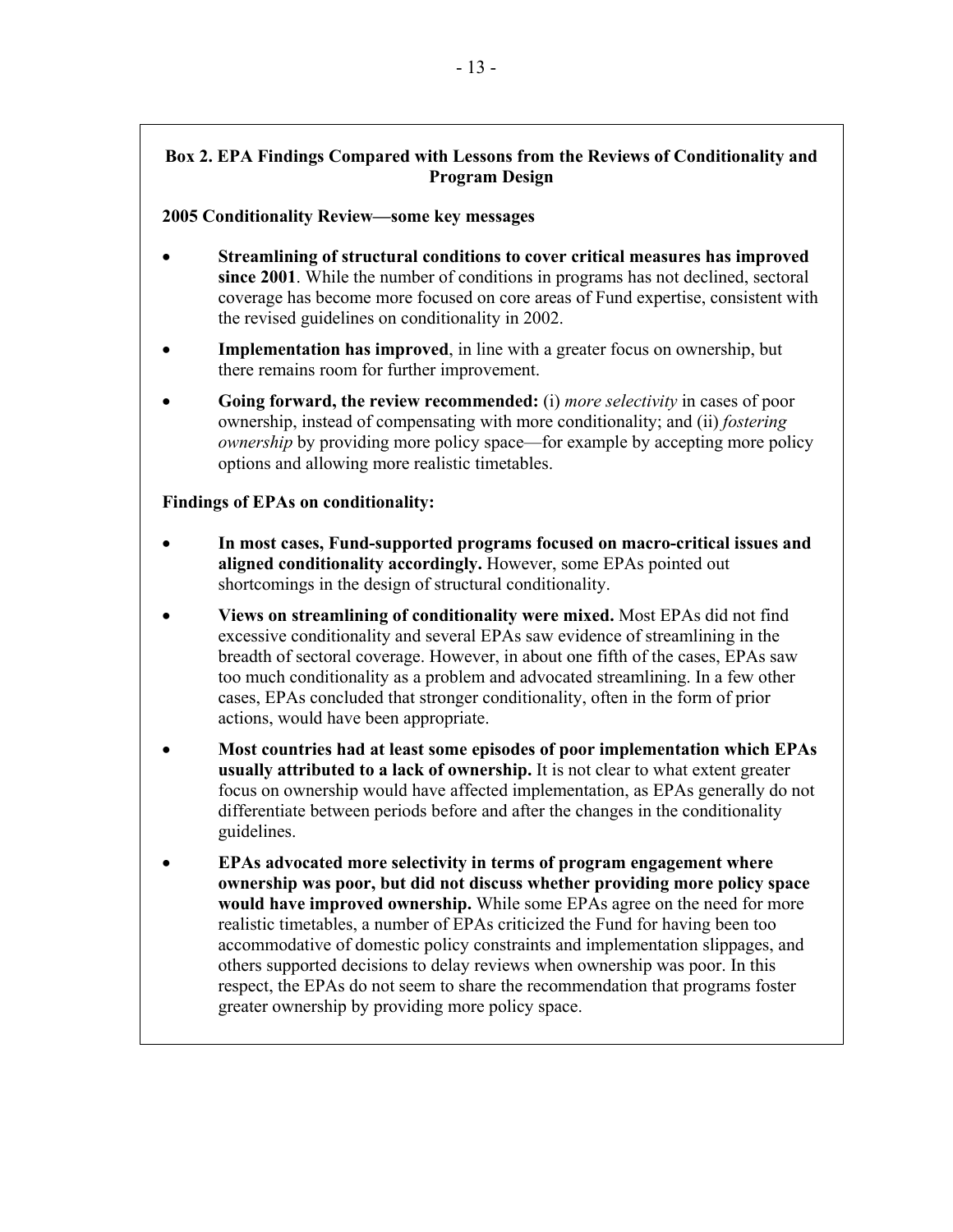## **Box 2. (concluded) EPA Findings Compared with Lessons from the Reviews of Conditionality and Program Design**

## **2004 Review of Program Design—some key results:**

- **External adjustment was broadly appropriate in GRA countries, but not sufficient to ensure debt sustainability in PRGF countries without debt relief.** However, in GRA countries the adjustment was sometimes too abrupt.
- **Macroeconomic projections tended to be overly optimistic.** This applies especially to GDP growth and inflation projections for PRGF countries and over longer horizons. Short-term projections tended to be more accurate. Often related to lower growth, projections of debt ratios were frequently overoptimistic in PRGF countries.
- **Macroeconomic and structural policies were generally aligned to the program purpose, but the following patterns emerged:** (i) inflation was usually higher than programmed, primarily because of monetary overruns; (ii) successful disinflation did not depend on the exchange rate regime, but on fiscal adjustment; and (iii) fiscal adjustment generally fell short of programmed levels.

## **Findings of EPAs:**

- **EPAs only rarely discussed the appropriate balance of financing and external adjustment.** Debt sustainability issues were generally taken into account in Fundsupported programs. In the case of HIPC countries, this involved relying on debt relief. In a few cases programs failed to prevent a worsening of debt problems largely due to an overestimation of the capacity to repay debt and higher-thanprogrammed external borrowing.<sup>1</sup>
- **While many EPAs reported errors in program projections, it is difficult to identify any systematic biases.** Some cases reported overly optimistic and others overly pessimistic projections of key macroeconomic indicators.
- **Many EPAs confirmed the results of the review of program design regarding macroeconomic and structural policies.** Successful disinflation was usually accompanied by successful fiscal adjustment as well as monetary restraint. The exchange rate regime did not appear to play a systematic role in that respect. Fiscal slippages were common. However, somewhat in contrast to the program design review, higher than programmed inflation was generally not identified as a problem.

<sup>1/</sup> For example in Bolivia, Kyrgyz Republic, and Moldova.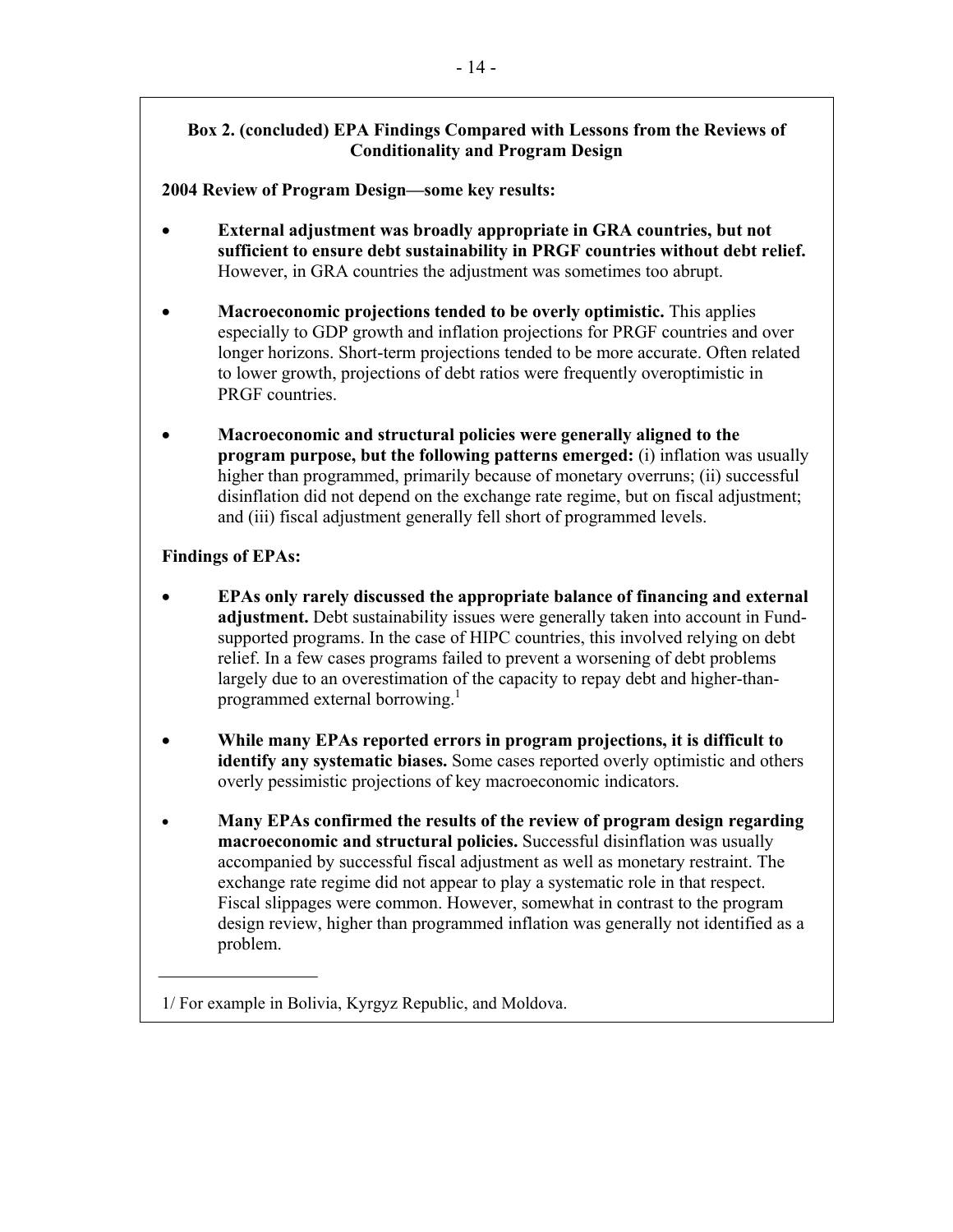# **Box 3. Methodology for Assessing EPAs**

*To assess experience with EPAs as well as the LTPE policy, all the EPA reports issued through end-August 2005 were reviewed and evaluated. In addition, surveys were conducted of the EPA team leaders, the mission chiefs (where different from the EPA team leaders), and the authorities of the respective members:* 

# **The evaluations focused on a few areas:**

- Looking backward, were the focus and content of the reports appropriate to (i) explain the reasons for LTPE and the economic challenges members faced, and (ii) assess the policy design and program conditionality and provide a frank discussion of progress made under Fund-supported programs, including an examination of what worked and why program objectives were or were not achieved?
- Looking forward, did the reports articulate a clear strategy for future Fund engagement consistent with the lessons learned from experience, and have the EPA findings materially affected the design of successor programs?

**Questionnaire:** To provide for a consistent evaluation of the 32 reports and standardization of ratings, the staff developed a detailed questionnaire containing 24 questions on different aspects of the quality of the report's discussion. For each of these questions, the EPAs were rated on a scale of 1=limited and weak discussion to 3=very good analysis, with 0 assigned for issues not discussed. The questionnaire also included 37 questions on the findings of the reports (discussed in section II above) and auxiliary questions on the authorities' and the Executive Board's reaction to the reports.

**Survey of EPA team leaders (72 percent response rate):** A web-based survey administered by TGS was sent to staff who led the EPA teams. Questions covered the adequacy of inputs (time and staff), the freshness of perspective, findings of the EPA, and the impact of the EPA on subsequent relations.

**Survey of mission chiefs (70 percent response rate):** A web-based survey administered by TGS was sent to staff who led Article IV and program negotiation missions immediately after the EPA reports were presented to the Board. The survey was not sent to mission chiefs in the 11 cases where they were also the EPA team leader. Questions in the survey related to the value added of the EPA, the interaction between the country and EPA teams, and the impact on subsequent relations with the authorities.

**Country Authorities (34 percent response rate):** A list of questions was sent to all 32 country authorities through Executive Directors' offices. Questions covered procedural issues, the analysis presented in the EPA, and the usefulness and impact of the exercise.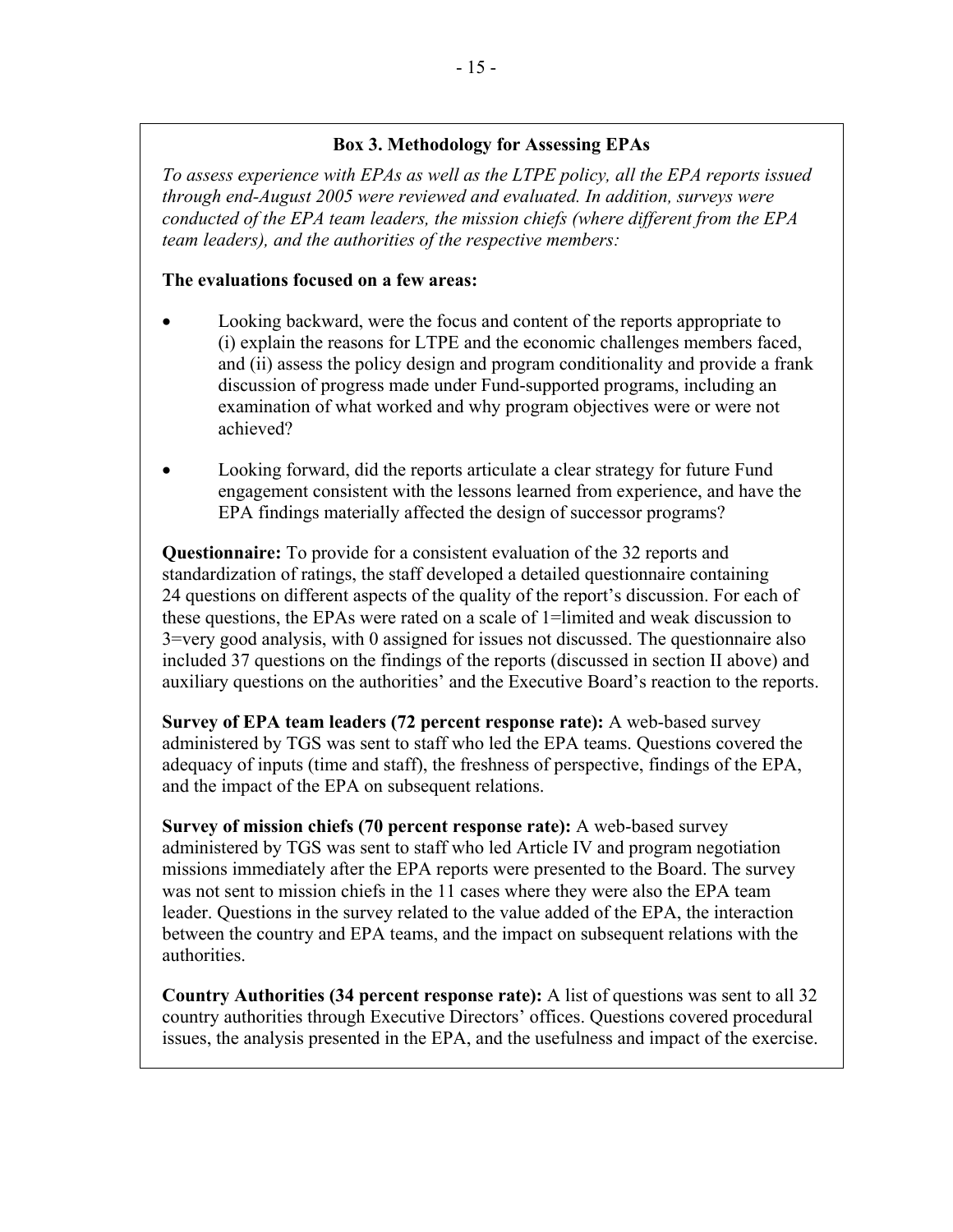analysis of economic challenges and distillation of lessons from a member's evolving program relationship with the Fund in a broader and more long-term context. Having examined the effectiveness of Fund-supported programs, the EPAs are well placed to suggest a strategy for the Fund looking ahead, including, where possible, for the member's lasting exit from Fund financing. Unlike Article IV consultations, EPAs are expected to be timed to provide input to successor arrangements, where such arrangements are requested.

# 17. **The internal review of the EPAs indicates that they have proved useful in some cases** (Table 2).

• *Overall, EPAs have succeeded in explaining the macroeconomic and structural issues that confronted members over the review period, though the depth of coverage varied across reports* (Figure 2). Specific topics, such as medium-term fiscal reform and sustainability, financial sector reform, and civil service and public enterprise reform were well covered where relevant. Some reports were very effective in focusing on specific issues that played an important role in economic performance (Box 4).

|                                                | Overall Analysis           | Comments                                                              |
|------------------------------------------------|----------------------------|-----------------------------------------------------------------------|
| $EPAs$ ' discussion of                         |                            |                                                                       |
| Reasons for LTPE                               | Absent in many cases       | Better for GRA cases, but missing<br>for PRGF cases                   |
| Key macroeconomic and<br>structural challenges | Comprehensive and adequate | More breadth than depth                                               |
| Program design and<br>conditionality           | Generally good             | Critical of structural reform, but<br>rarely of macroeconomic program |
| Program successes and failures                 | Mixed                      |                                                                       |
| Future Fund strategy                           | Mostly perfunctory         | Generic "one more"<br>recommendations                                 |

#### Table 2. Summary Assessment of EPAs

- *The discussion of program design and performance under Fund-supported programs was of high quality in several EPAs.* Nearly all reports provided a detailed assessment of the appropriateness of structural conditionality and its focus. Discussions of policy targets and outturns of key macroeconomic variables featured prominently and were well documented.
- *All EPAs presented a medium-term policy program and a coherent plan for continued Fund engagement*. The reports laid out the policies required to address remaining economic and structural challenges, and identified elements of policy programs that could be supported by the Fund.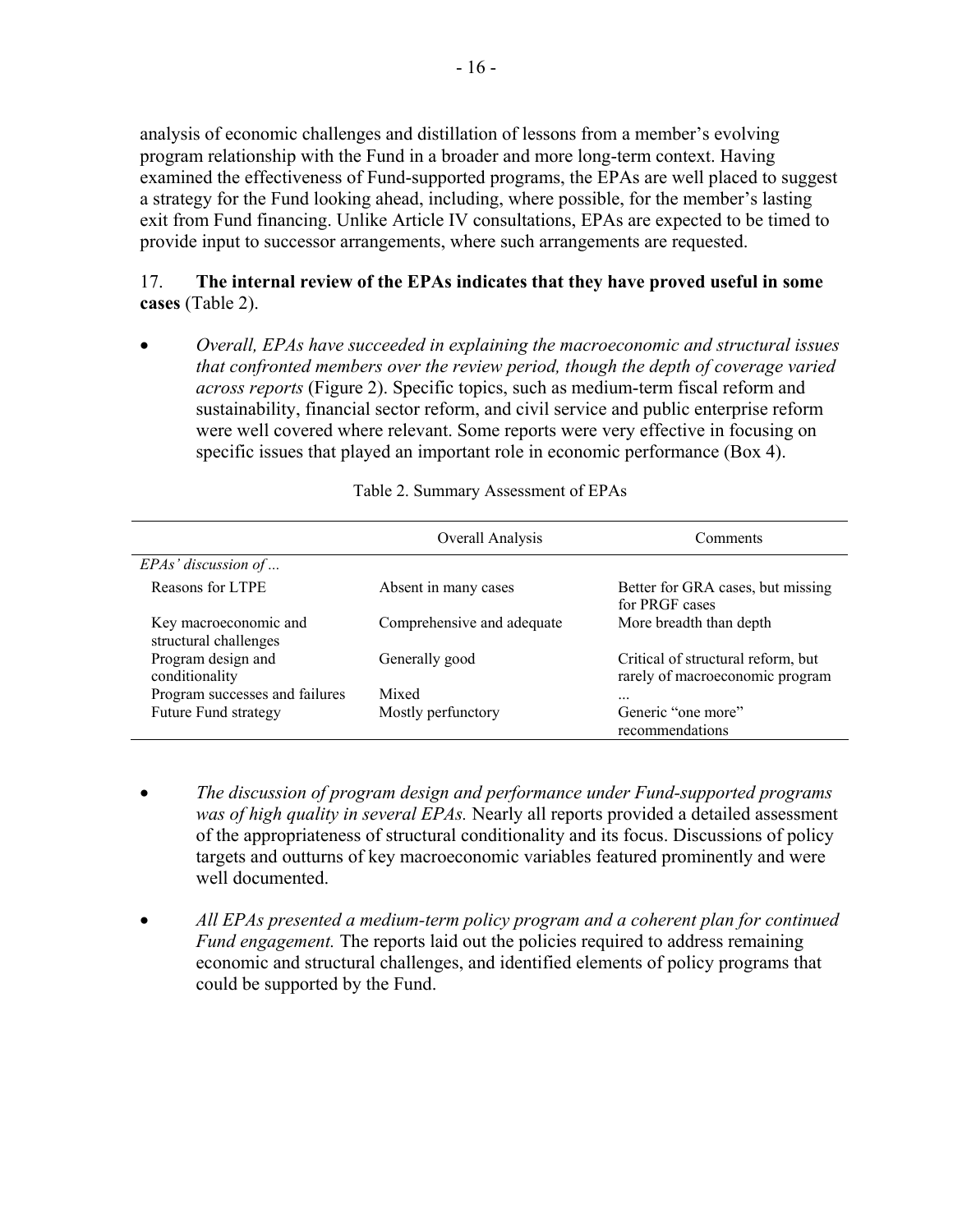

#### Figure 2. Analytical Content of Discussion (in percent of total EPA reports)

Source: Staff Analysis of 32 EPAs prepared through end-August 2005.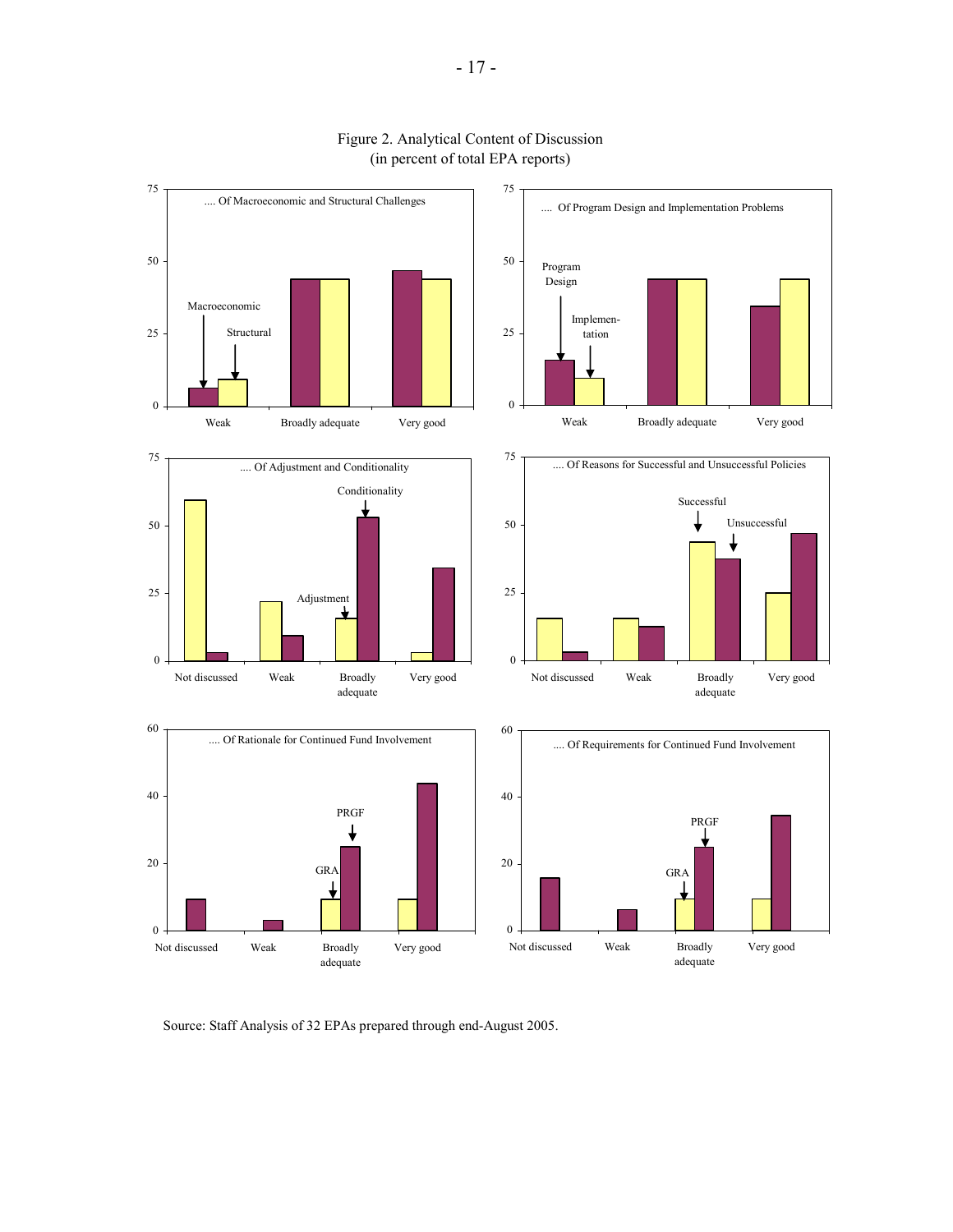

#### Figure 2. Analytical Content of Discussion (Concluded) (In percent of total EPA reports)

Sources: Staff Analysis of 32 EPAs prepared through end-August 2005, and survey of mission chiefs.

• *Over time, as experience was gained, EPAs generally improved.* A number of reports were effective in describing complicated developments in the reform process, and explained well progress and delays compared to the corresponding surveillance or program reports.

#### 18. **In some areas, however, this review considers that the EPA reports were less effective.** In particular:

• *In a number of cases, the analytical content could have been stronger.* A focus on key issues was more effective than a chronological description of developments or an attempt to cover all topics. In general, there remains scope for greater selectivity in coverage and at the same time more rigorous treatment of issues of critical importance for the achievement of policy objectives, including identification of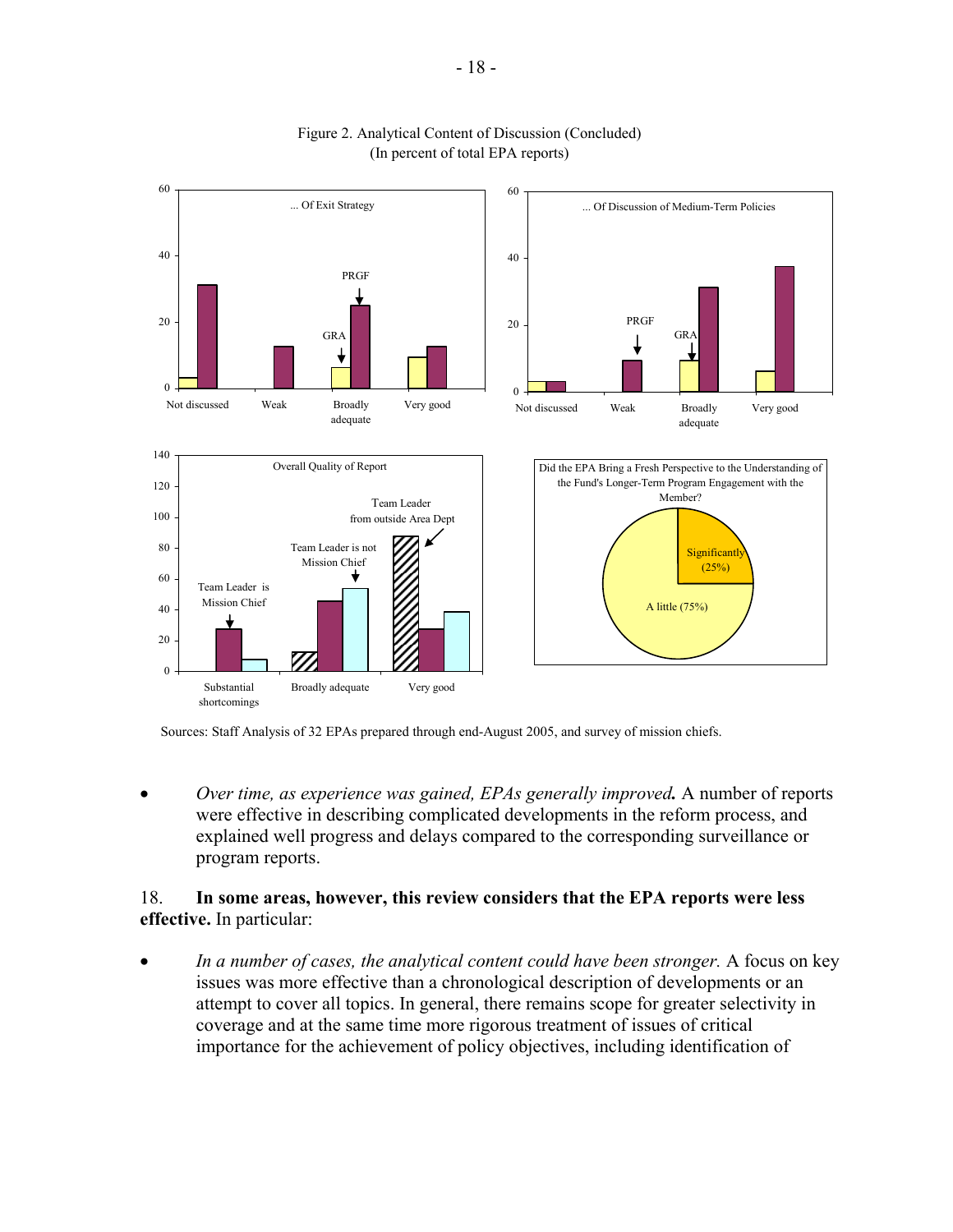## **Box 4. Best Practices**

**Some presentations have been particularly effective in meeting the objectives of EPAs.** Examples of best practice in the analysis of events, distillation of lessons, and discussion of future Fund engagement include:

- *A thorough analysis of policy challenges and various aspects of Fund engagement*, including the HIPC Initiative, were included in the EPA for Bolivia. The report examined key elements of economic performance, including the unraveling of the fiscal situation, and the government's hydrocarbon strategy, and the role of the Fund in these areas. It also candidly discussed the Fund's vulnerability to yielding to political pressure and consequent accommodation of program slippages.
- *Key issues relating to macroeconomic performance* were carefully analyzed in the EPA for Malawi, including issues such as growth, food security, and governance. The report also discussed program flexibility, and argued convincingly for its recommended course in Fund relations (use of a Staff Monitored Program before a resumption of financial engagement). The Moldova EPA took a critical view of the content and sequencing of reforms in past Fund-supported programs, and suggested how reforms might have been sequenced differently.
- *The areas of success and failure during the period of Fund program engagement*  were laid out clearly in the EPA for Vietnam. The report is concise and frank and did not shy away from pointing out the limitations of the Fund's influence, and its dependence on broad support from donors, and in particular from the World Bank.
- *The strategic aspects of Fund program engagement* were distilled effectively in the EPA for Bulgaria, which pinned down the elements of program design that differentiated successful from unsuccessful programs. The report also integrated a discussion of the World Bank's engagement, and the interaction between the Fund and the Bank.
- *Lessons learned from Fund engagement* are clearly laid out in the EPA for The Gambia which sets priorities for the future in a direct and concise way. The report shows that recommendations for future Fund engagement, even when they are not innovative (one more program, and then reevaluation) can be well-argued. Lessons learned were also clearly laid out in the EPA for Uruguay.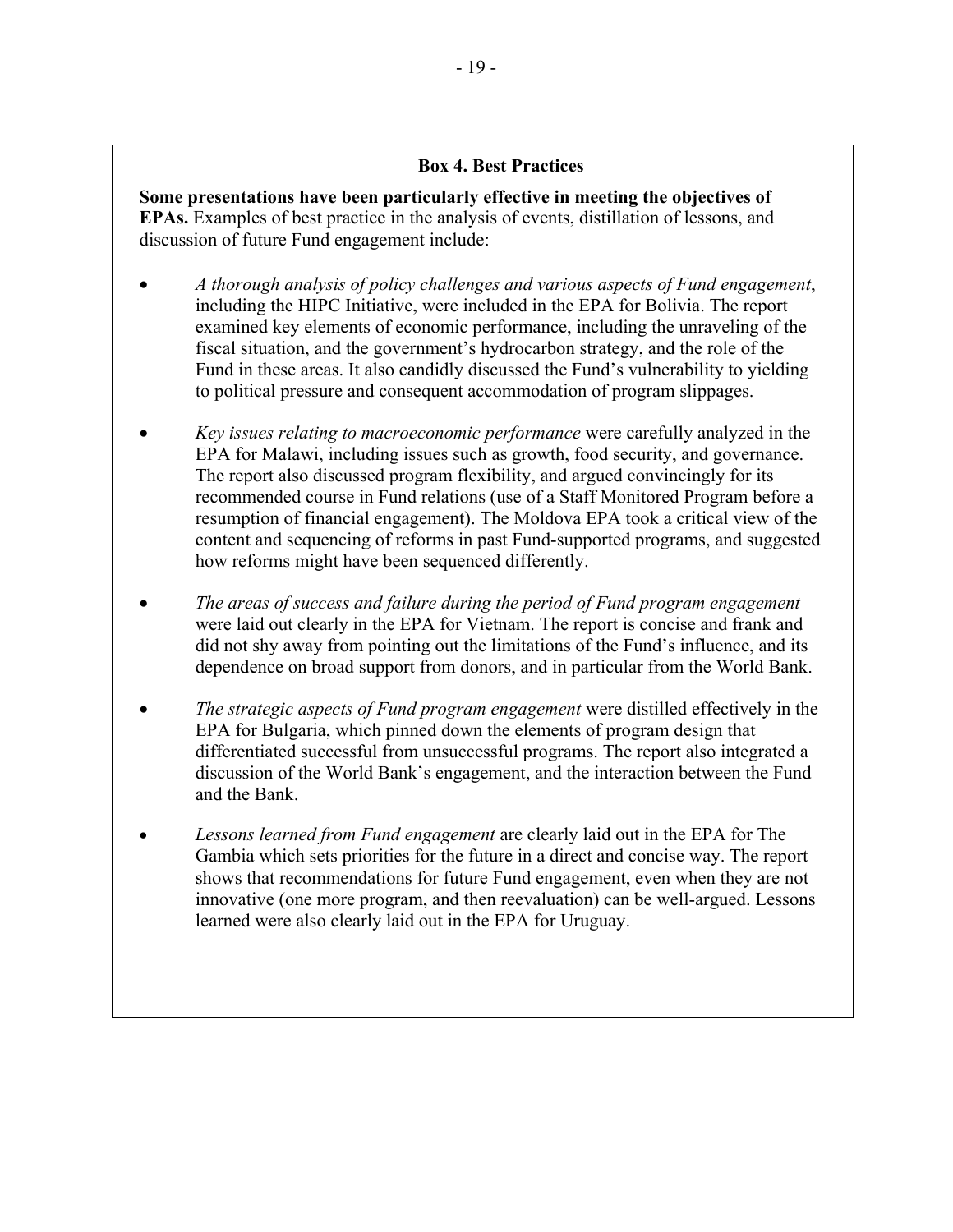vulnerabilities and risks to the programs, and a clear assessment of policy dilemmas confronting country authorities and Fund staff. New insights, compared to existing Fund documents, were somewhat limited in several reports, a point also noted by the majority of mission chiefs in the survey responses. Of course, the lack of new insights should not be necessarily interpreted as that EPAs are not useful. If a country's strategy has proved successful, changes in program design may not be necessary.<sup>21</sup>

- *In many cases, critical aspects of program design were covered to a limited degree.* In particular, the appropriateness of quantitative conditionality to support program objectives was not widely assessed, and in most EPAs an explicit discussion of the appropriateness of the mix between adjustment and financing as well as access levels was missing (though coverage of the issue was somewhat more frequent in GRA than in PRGF cases). $^{22}$
- *The reasons that members had LTPE with the Fund and the rationale for Fund engagement could also be better documented.* While these were well discussed in EPAs covering GRA programs, the discussion was limited in PRGF and HIPC Initiative cases, and in one third of EPAs a discussion was missing. The implicit assumption appears to have been that the Fund has an ongoing role in helping lowincome members to address deep-seated macroeconomic, structural and institutional challenges through Fund-supported arrangements. EPAs did not question the basic infrastructure that generates a large number of members with LTPE.
- *A relatively small number of EPA reports assessed the appropriateness of the ongoing policy strategy.* While some reports, in particular for transition economies, examined the Fund's overall approach and soundness of its advice for addressing members' challenges, others covered such issues only to a limited degree. The apparent lack of attention to these issues may reflect the Fund's role in LICs being more focused on macroeconomic management and less on adjustment to a specific balance of payments shock.

 $21$  EPA team leaders indicated that conflicting assignments by mission team members assigned to the EPA, as well as the inability to visit the country before the report was essentially completed were a problem compromising the quality of the reports. On the latter, the prohibition of discussion with authorities prior to sending the report to management had been introduced to shield the staff from external pressure. However, pressure from the authorities does not appear to have been an issue.

 $^{22}$  Discussion of the appropriateness of the type of Fund facility remained also relatively infrequent and—when discussed—the existing facility was almost always deemed appropriate. The sole exception was a case where staff felt there was a premature move to a PRGF arrangement, instead of EPCA, for a post-conflict country.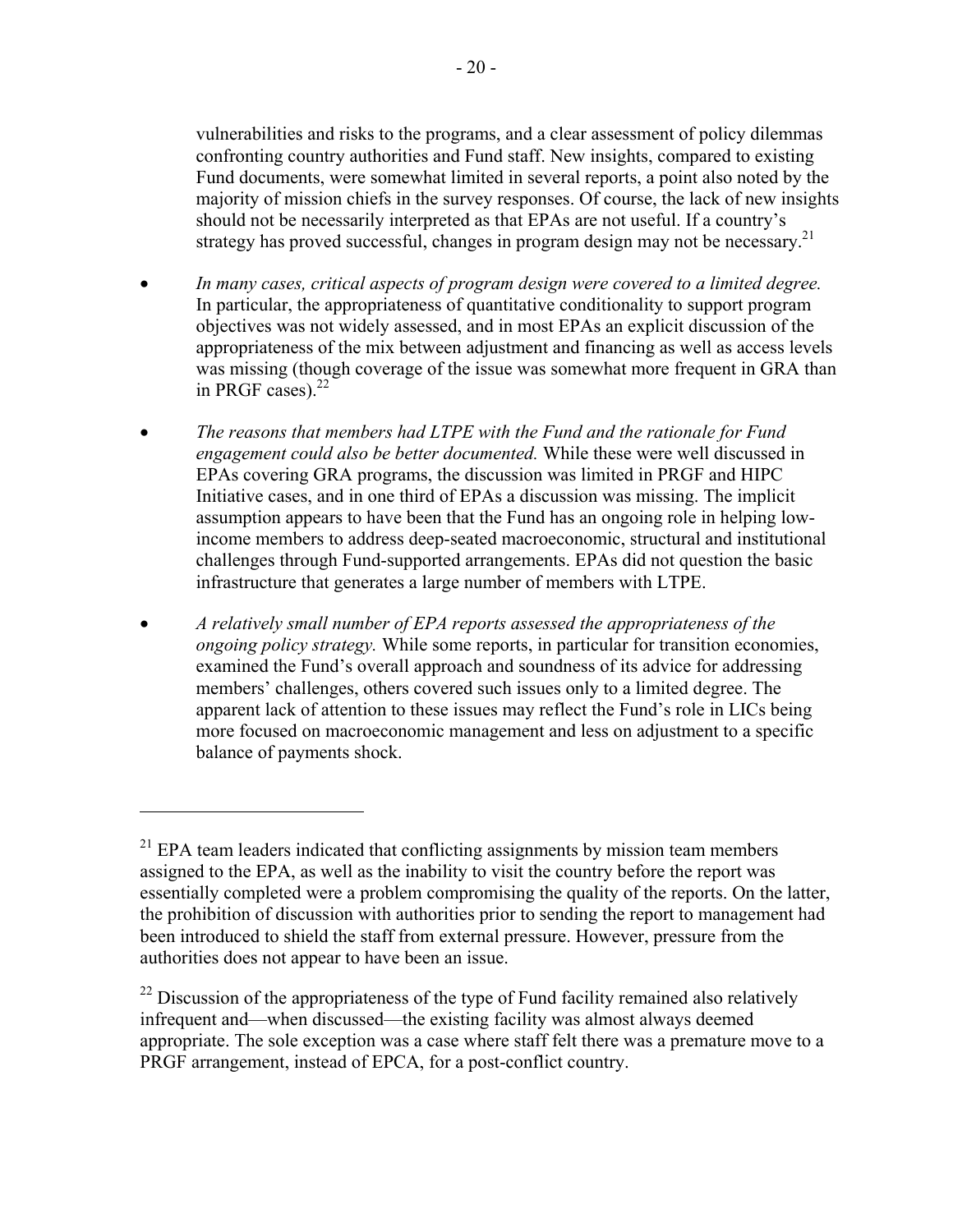19. **Overall, country authorities, with few exceptions, thought that EPAs described past policies and programs accurately, drew the right conclusions, and provided valuable lessons.** Although the low response rate limits strong inferences, those that responded considered that they understood sufficiently well the purpose and process of the EPA and that they had sufficient opportunity to express their views. They regarded EPAs as a valuable tool to assess their longer-term program involvement with the Fund. In some cases, they expressed differences of opinion on the staff's interpretation of specific policies or events, or considered that the issues the authorities judged important had received insufficient attention in the  $EPA.<sup>23</sup>$ 

20. **In the same vein, in the summings up for Board meetings covering EPAs, Executive Directors welcomed the opportunity to review the Fund's involvement in individual country cases and generally agreed with the EPA findings.** Directors considered that the EPAs provided useful lessons and welcomed the exchange of views between staff and the authorities on members' long term program relationship with the Fund. They took the opportunity to comment on various aspects of program design, and in particular on conditionality and ownership, where they emphasized the importance of political commitment to reforms. Directors generally supported the forward-looking strategies and reform priorities advocated in EPAs, and stressed that these should be incorporated in successor arrangements.

# **B. The Role of EPAs**

# 21. **The assessment of the EPAs brought to the fore a number of broader issues regarding the role that EPAs should play in the Fund's due diligence, and their impact on the Fund's relations with its members.**

• *Although the reports can raise useful questions, draw analytical and strategic lessons for policy design, and allow for some reflection on the Fund's longer-term relation*  with a member, they are unlikely to launch a fundamental challenge to the current *strategy and relationship with a particular country because they remain a product of staff and management.*<sup>24</sup> While in many cases a fundamental challenge to country strategies and policies may not be needed as these are indeed appropriate, in some cases a reevaluation and redirection of Fund policies may be called for. In this

 $^{23}$  In most cases, country authorities considered that their comments and views were fairly and adequately represented in staff documents. In a few cases, they felt that the discussion of their views was incomplete and in one case, a member expressed its preference for the formal response to be included in the EPA report rather than the accompanying staff report. Such a response is not directly excluded under the guidelines.

 $24$  This point was also raised by EPA-team leaders, a number of whom suggested that the EPAs be assigned to the IEO.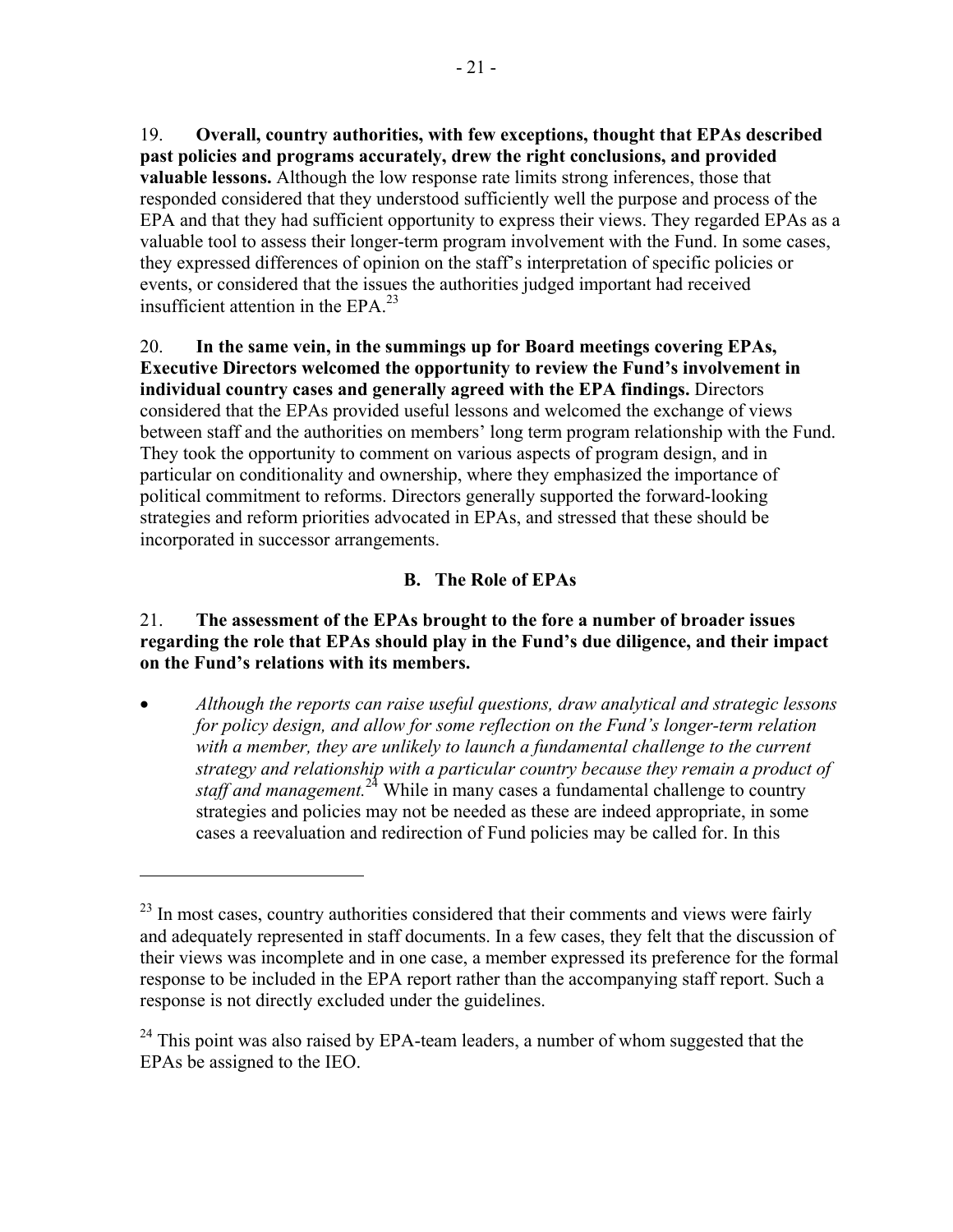context, EPA team leaders expressed the concern that the current process of producing EPAs may discourage criticism of policies pursued (Figure 3). In particular, some EPA team leaders felt that there was resistance from area department front offices and PDR to critical assessments of program design and Fund involvement. Several also considered that there was, at least implicitly, a need to align the message of the EPA with that of the corresponding Article IV (or program review) report. It may be that in the most controversial cases—where the Fund's involvement is perhaps most in need of reexamination—the independence of the EPA team is most important.

- *The development of clear exit strategies from Fund program involvement is a challenge for EPA reports.* This may reflect the premise, particularly for LICs, that Fund-supported programs can play a useful role by providing an anchor for macroeconomic policies and helping to advance structural reforms.<sup>25</sup> The recent creation of the PSI, a voluntary and demand-driven instrument, could facilitate the definition of a strategy for LICs for exiting from use of Fund resources when there is no need for financial engagement, but rather a need for signaling.
- *While EPAs provide a useful framework for stepping back and evaluating a program relationship, it is not clear how directly this affects future program design.* In this regard, mission chiefs and EPA team leaders had somewhat diverging views (Figure 4). While most team leaders thought that EPAs had no impact on subsequent programs, two-thirds of mission chiefs of countries for which EPAs had been prepared found that the findings of EPAs had an important impact on subsequent Fund engagement. It should be recognized that it is difficult to gauge the impact of EPAs on successor arrangements and attribute specific measures to the EPAs as it is unclear to what degree subsequent programs would have been different in the absence of the EPAs. $^{26}$

 $25$  EPAs typically argue for future Fund program involvement until structural reforms, especially in core areas of Fund expertise, are sufficiently advanced. In some cases, EU accession was seen as a framework that could replace Fund programs in anchoring macroeconomic policies.

<sup>&</sup>lt;sup>26</sup> In fact, policies under successor arrangements—where such arrangements have been approved—have been mostly in line with the requirements for continued Fund support laid out in EPAs.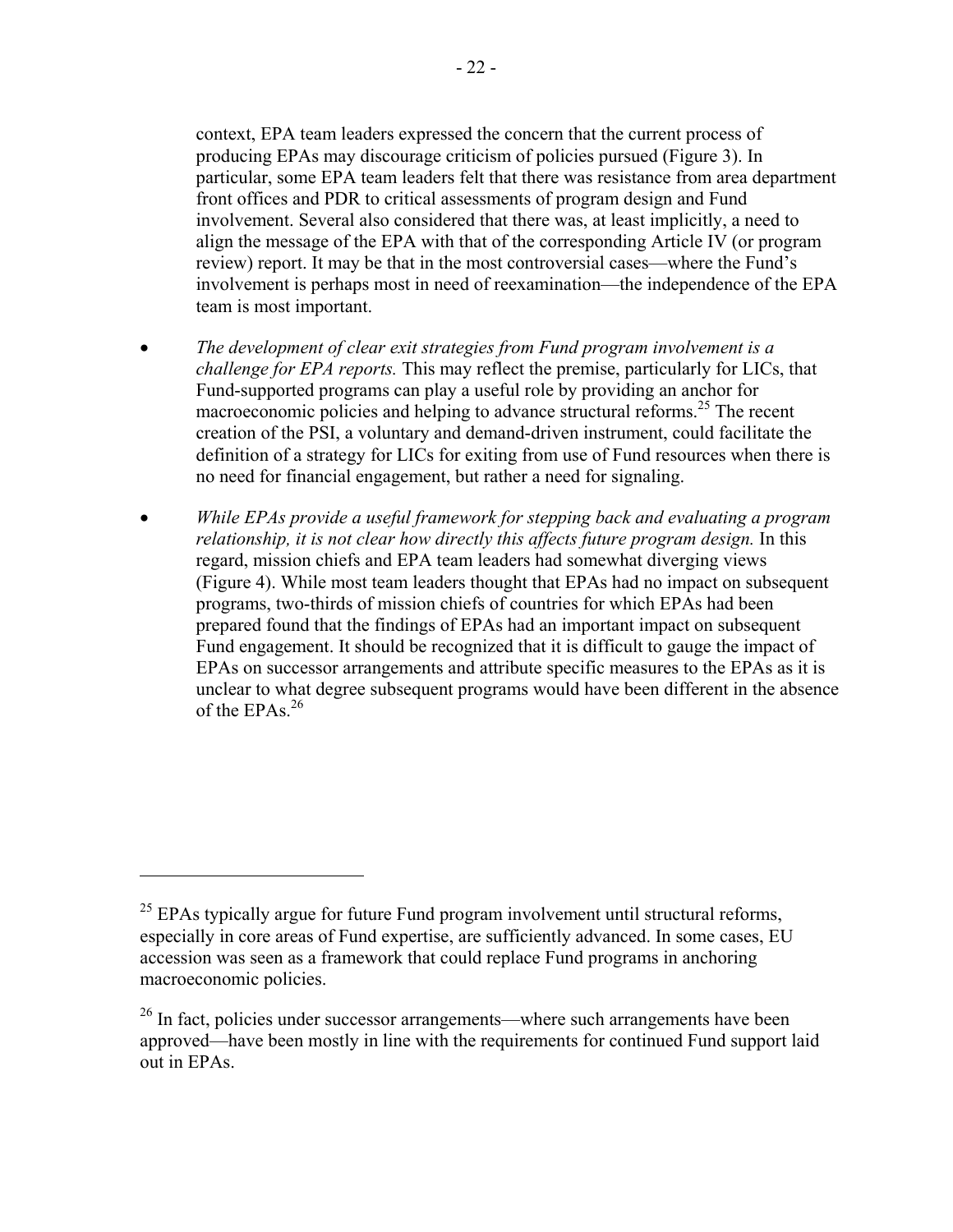

Figure 3. Independence (In percent of total EPA reports)



22. **The costs of preparing EPAs have been higher than expected** (Table 3). It was originally estimated that additional resources of about US\$1 million per year in FY 2004 and 2005 would be needed, with roughly three-fourths of this required for PRGFeligible countries.<sup>27</sup> Information provided by EPA team leaders and time logged in the

<sup>&</sup>lt;sup>27</sup> Task Force report.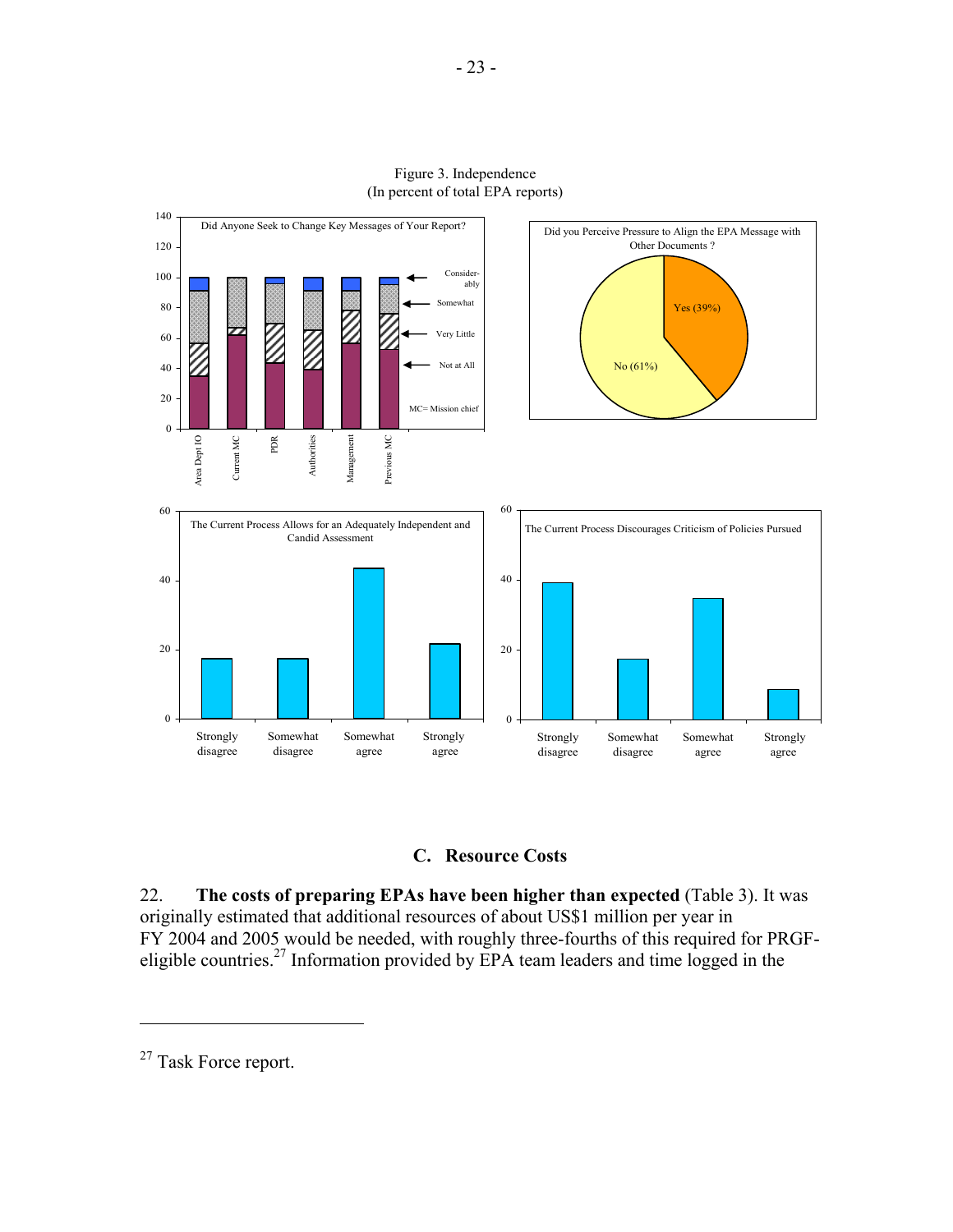#### Figure 4. Impact of EPAs (In percent of total EPA reports)



Source: Survey of EPA leaders and mission chiefs.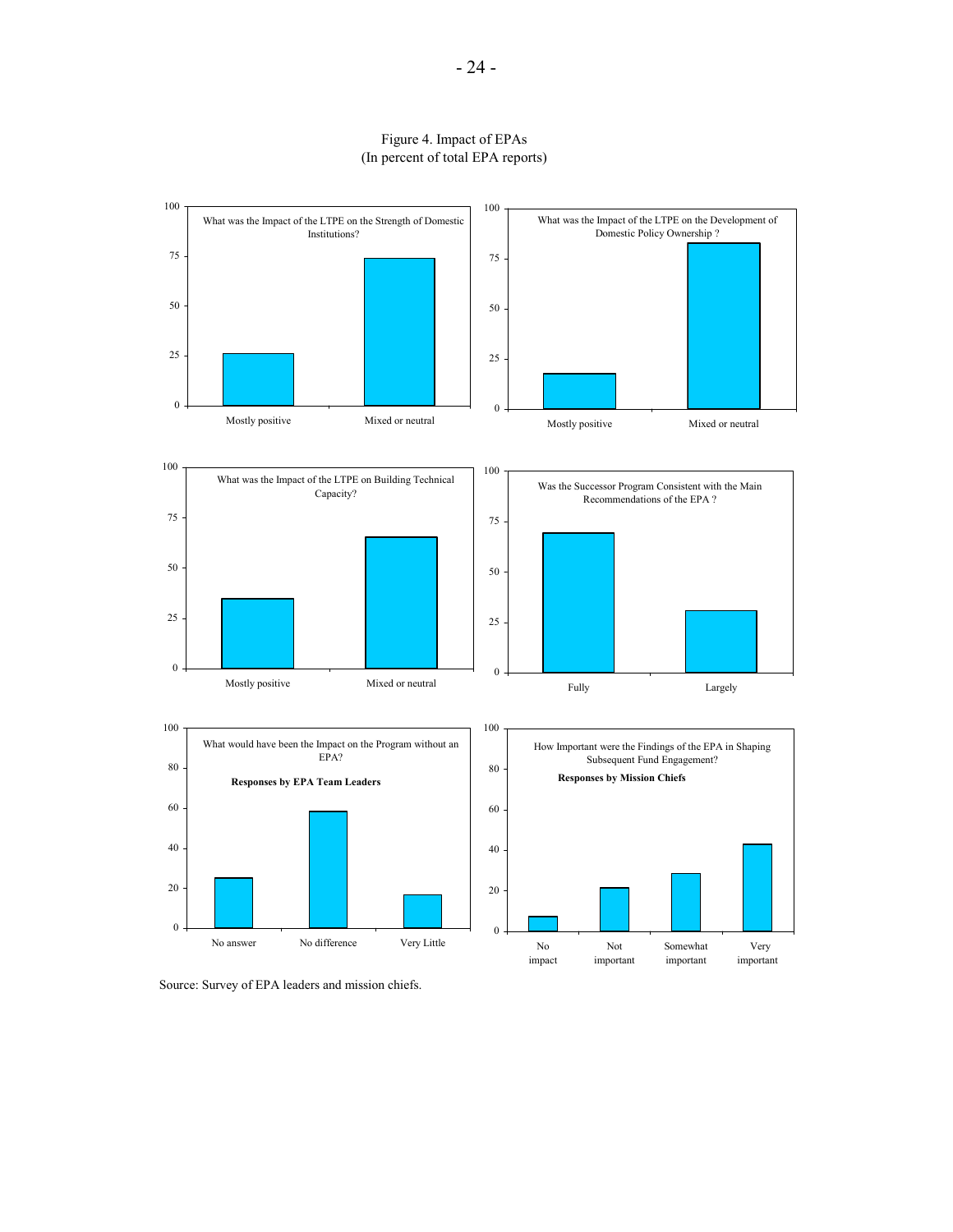Fund's Time Reporting System (TRS) suggest that on average the EPA team spent about 6 staff months preparing the EPA report.28 Including estimated mission costs for the EPA leaders (where they traveled to LTPE countries), this is equivalent to about US\$1.5 million in 2004 and US\$2.4 million in the first eight months of 2005. As these estimates do not include costs related to the review process (for which there is no information available), the total staff costs are higher.

|                                    | 2004  | 2005                 | Avg $2004 - 05$ |
|------------------------------------|-------|----------------------|-----------------|
|                                    |       | (in US\$ thousand)   |                 |
| Total cost                         | 1,479 | 2,383                | 1,931           |
| Of which: Mission travel cost 2/   | 45    | 124                  | 84              |
| Average cost per EPA-team 3/       | 99    | 140                  | 119             |
|                                    |       | (In units indicated) |                 |
| Average size of EPA team (members) | 5.3   | 5.4                  | 5.3             |
| Number of EPAs                     | 15    | 17                   | 16              |
| Of which PRGF and Blend countries  | 11    | 16                   | 14              |
| Average report size (pages)        | 26    | 37                   | 31              |
| Average staff years 3/             | 0.5   | 0.6                  | 0.5             |
| Average number of programs covered | 3.7   | 3.3                  | 3.5             |

Table 3: Aggregate Costs of EPAs 1/

1/ For FY 2005, TRS data were integrated with estimates provided by EPA-team leaders. For 2004, the figures are based on information provided by EPA-team leaders as the Budget Reporting System did not allow identification of time spent on EPAs. 2/ Travel costs were added in those cases where EPA-team leaders other than the mission chief traveled to countries separately from an Article IV or program negotiation mission. 3/ Estimates of staff years were translated into dollar amounts by applying standard annual staff costs. Standard cost estimates for staff and travel were provided by the Office of Budget and Planning.

23. **Aggregate costs are expected to remain high in 2006-07.** Under current policies, 19 EPAs are due and are expected to be completed before negotiations for a new program begin or, for members without a successor arrangement, at the time of the first post-program Article IV consultation. Looking further ahead, new EPAs will be required for members that have already had one, and are close to completing their current Fund-supported programs, as under the current rules a new EPA is required at the end of each new arrangement for members that continue to meet the LTPE definition. Depending on the number and length of

1

 $28$  There was considerable variation in time spent, ranging from 0.2 to 1.1 staff years.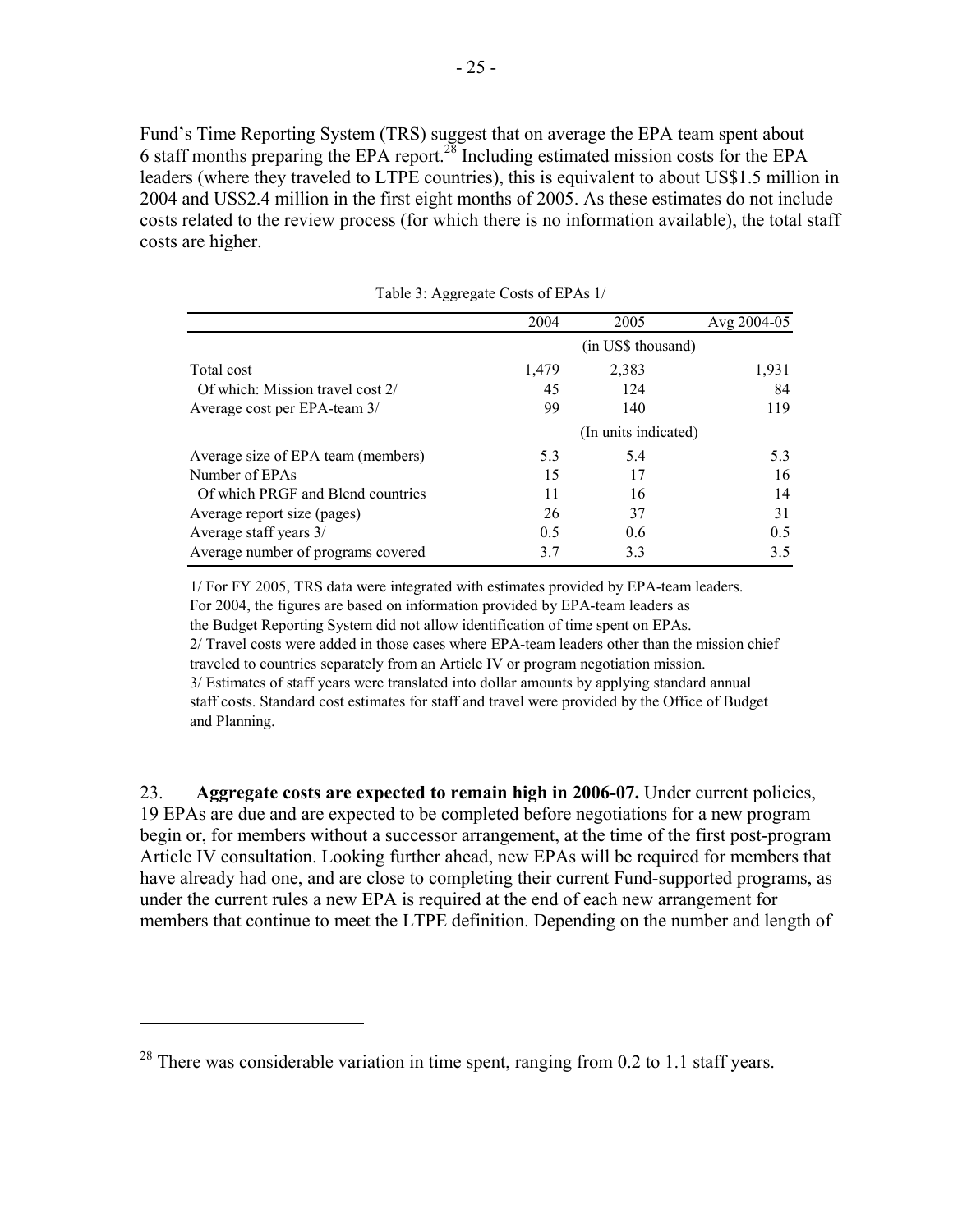successor arrangements as well as the number of PRGF arrangements that would be succeeded by PSI, there could be 10-11 EPAs per year in the medium-term.<sup>29</sup>

# **IV. RECOMMENDATIONS**

24. **There is reason to consider changes to the policy on EPAs.** EPAs are unlike any other instrument at the Fund's disposal, and provide an opportunity for careful review and discussion of strategy for future program engagement, involving the Executive Board, during a prolonged period of Fund-supported programs. However, the quality and effectiveness of EPAs have been uneven, and the resource costs involved are considerable and higher than expected.

# **A. The EPA Regime**

# 25. **Against this background, three broad approaches regarding EPAs could be considered:**

26. **One approach would be to seek to strengthen the EPA process to allow this instrument to realize more of its potential.** A key way to achieve this could be to increase the independence of EPA teams. To the extent that pressure from outside the EPA team and subordination of EPAs to the current country strategy is, or is perceived to be, an issue, this could be tackled by increasing EPA chiefs' distance from departments and country authorities. Different options could be considered:

- EPAs could be prepared by experts outside the Fund staff, either by the IEO or external consultants. This would promise a higher degree of independence. It might also bring the additional benefit of enabling the EPAs to review issues related to Fund's governance, including decision-making by management and the Board, a subject that is difficult for the staff to tackle.
- Alternatively, an EPA unit within the Fund staff could prepare all reports. This unit could have a dedicated team to lead EPAs with qualified staff that have broad country experience and understanding of Fund policies. Having a separate unit would increase accountability, provide for greater quality control, and allow clear identification of the budgetary costs of EPAs.
- While either of these options could result in more independent and candid reports, a number of issues would need to be considered. As regards the IEO, such a proposal would fundamentally alter its scope and nature and refocus its work program. The IEO is enjoined by its terms of reference from interfering with the Fund's operational activities, including programs, and hence cannot address fully a key objective of the EPAs, namely to present a strategy for future Fund engagement. It is not clear that

 $29$  See paragraphs 40-41 for further discussion on resource costs.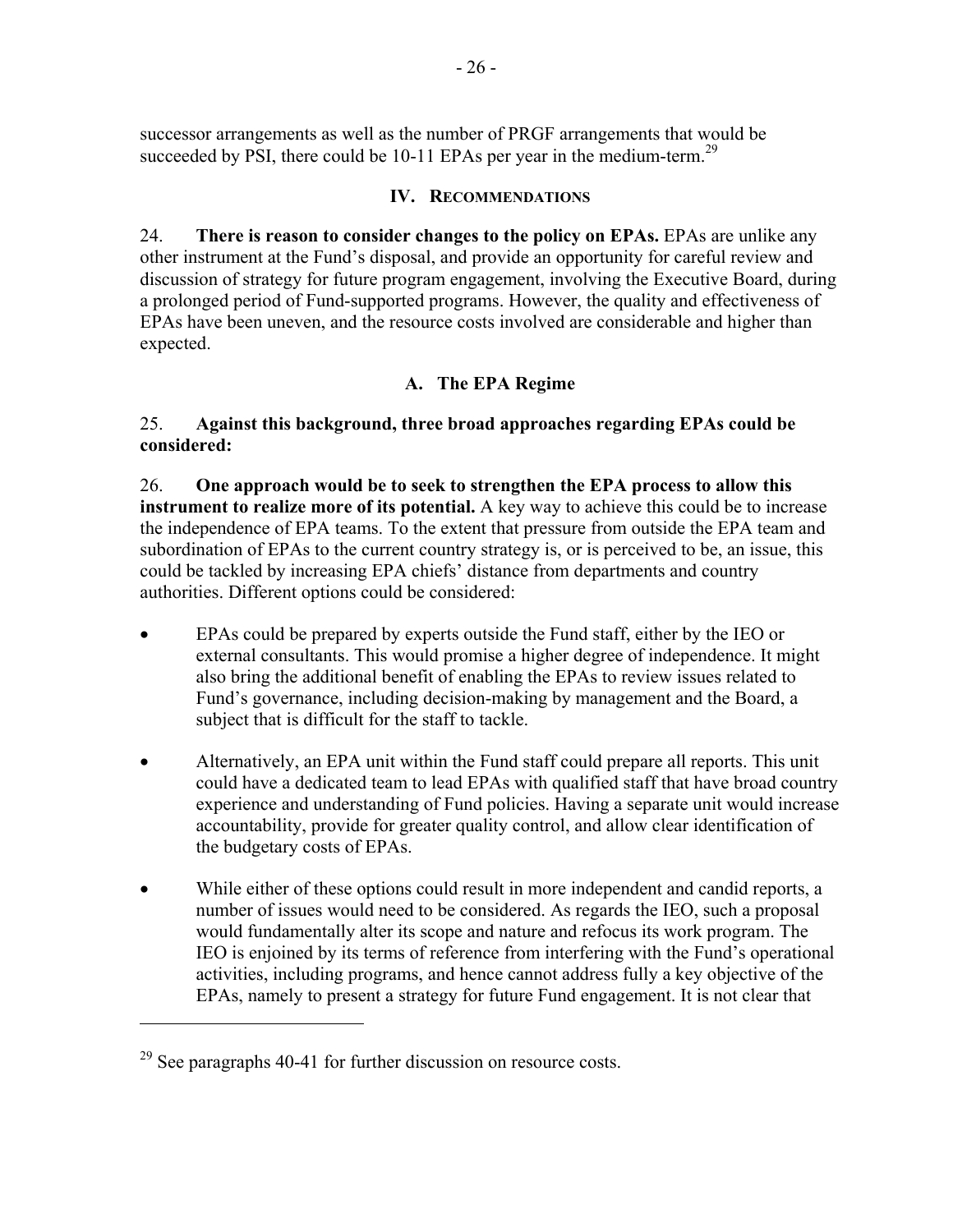such a strategic redirection of the IEO away from broader policy and cross-country issues is desirable, or that this is an area where the IEO has a comparative advantage (see Box 5). Use of external consultants would also suffer from several drawbacks. It may be difficult to find teams with the necessary expertise and understanding of the Fund's operations and policies. Fund staff would need to be closely involved in briefing external authors in preparing a response, and later in devising a forwardlooking strategy taking the external recommendations into account. In addition, confidentiality issues would need to be addressed. Establishing an EPA unit would avoid some of the above shortcomings but would not address fully the issue of independence as the unit would not be outside of staff and management. All of these proposals would be likely to increase costs considerably, as the number of EPAs to be undertaken during 2006–07 is still large.

## **Box 5. The IEO's Evaluation and Staff EPA of Jordan's LTPE**

On November 21, 2005, the Executive Board discussed "Evaluation of IMF Support to Jordan, 1989-2004" prepared by the IEO and the EPA report for Jordan (PIN No. 06/02).

Directors expressed broad agreement with the assessments of both reports. They generally found that they covered a wide range of similar issues and considered that the findings of the studies were consistent with each other. In addition to its findings specific to Jordan, the IEO report also drew a number of broader lessons for the Fund, with which staff and management largely concurred, although both the IEO and staff cautioned about drawing general lessons from a single country case study.

Some Directors questioned whether the concurrent preparation of two reports with significant overlap on Jordan's LTPE had been necessary and thought the analysis in these reports could have been more differentiated. The Director of the IEO noted that, now that EPAs are well established, individual country evaluations may not be the best use of its limited resources, with possible exception of exceptional access cases. In future, evaluation of the EPA policy itself, as opposed to assessing LTPE in individual country cases, may be a more appropriate use of the IEO's resources, with a better focus on issues where more general lessons can be drawn.

27. **A more radical approach would be to terminate the requirement for EPAs.** By end-February 2006, EPAs have been prepared for about 75 percent of the LTPE members. Reports have not generally found pervasive problems of inadequate program design and conditionality, which were the primary concerns of the IEO report. Moreover, the Fund's engagement with LICs, which constitute the majority of LTPE members, is expected to be long-term and a frequent re-examination of the strategy is costly and subject to diminishing returns. Although these arguments are not without merit, in the staff's view there is value in stepping back and reevaluating periodically the Fund's strategy in longer-term program relationships, even when these appear well justified. For LICs in particular, the achievement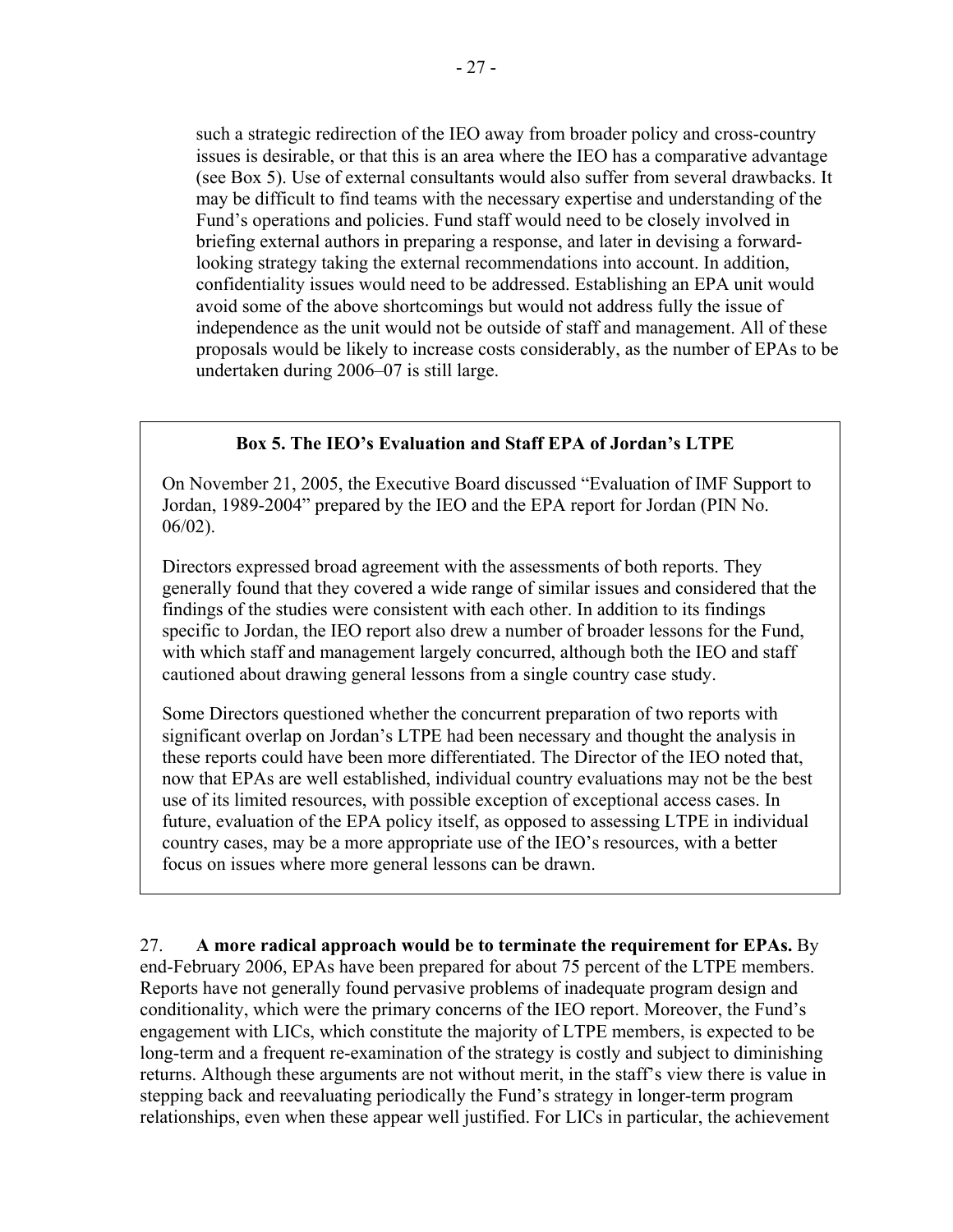of durable growth and external sustainability remain key macroeoconomic challenges, and domestic policies have not always allowed these objectives to be achieved without recurring debt relief efforts by the international community.

28. **A third approach, which the staff recommends on balance, is to try to sustain the main substance of the policy, while allocating resources where the value of EPAs is highest.** While the requirement to conduct EPAs for all LTPE members would be maintained, the regime for EPAs would be flexible. Area departments would choose whether to prepare a separate report, or to merge the EPA with Article IV or program review reports depending on circumstances. This approach would allow resources to be used more effectively, focusing them on cases where a reassessment of policies is most in need.\*

# **B. Definition of LTPE and Procedural Changes**

29. **Assuming that the Board endorses continuation of EPAs, the staff recommends a number of definitional and procedural changes to improve the focus and effectiveness of the reports.** There has been considerable discussion about whether the definition identifies the right members as having an LTPE. There is a concern that the LTPE label confers a stigma, and this discourages in particular members seeking precautionary arrangements. Questions have also been raised about the more demanding test requiring an EPA for PRGF than GRA users. Finally, the content of the reports could be improved and the EPAs could be more focused and concise documents.

# **Definitional issues**

 $\overline{a}$ 

30. **The staff recommends that time spent under a PSI and non-drawing precautionary arrangements be excluded from the definition of LTPE.** At the time of the Board discussion on the new EPA policy, the main arguments in favor of counting precautionary arrangements towards LTPE were that under those arrangements members retained the right to make purchases (and had done so on occasion) putting the Fund's resources and reputation at stake, and that precautionary arrangements reduce the Fund's forward commitment capacity. However, most precautionary arrangements do not result in purchases.<sup>30</sup> Most members with precautionary arrangements use them as a means to signal their commitment to a strong policy framework and a closer relationship with the Fund than is normal under Article IV surveillance. In addition, being defined as LTPE may discourage members seeking precautionary arrangements because it may reduce the positive signal

 $30$  During 1980-2005 period, drawings were eventually made in 17 percent of arrangements that were precautionary on approval.

<sup>\*</sup> This staff proposal was not endorsed by the Executive Board. While being mindful of the need to contain the cost of the overall EPA process, most Directors considered that EPAs should be a stand-alone document, prepared by an interdepartmental team led by a mission chief from a department other than the home area department.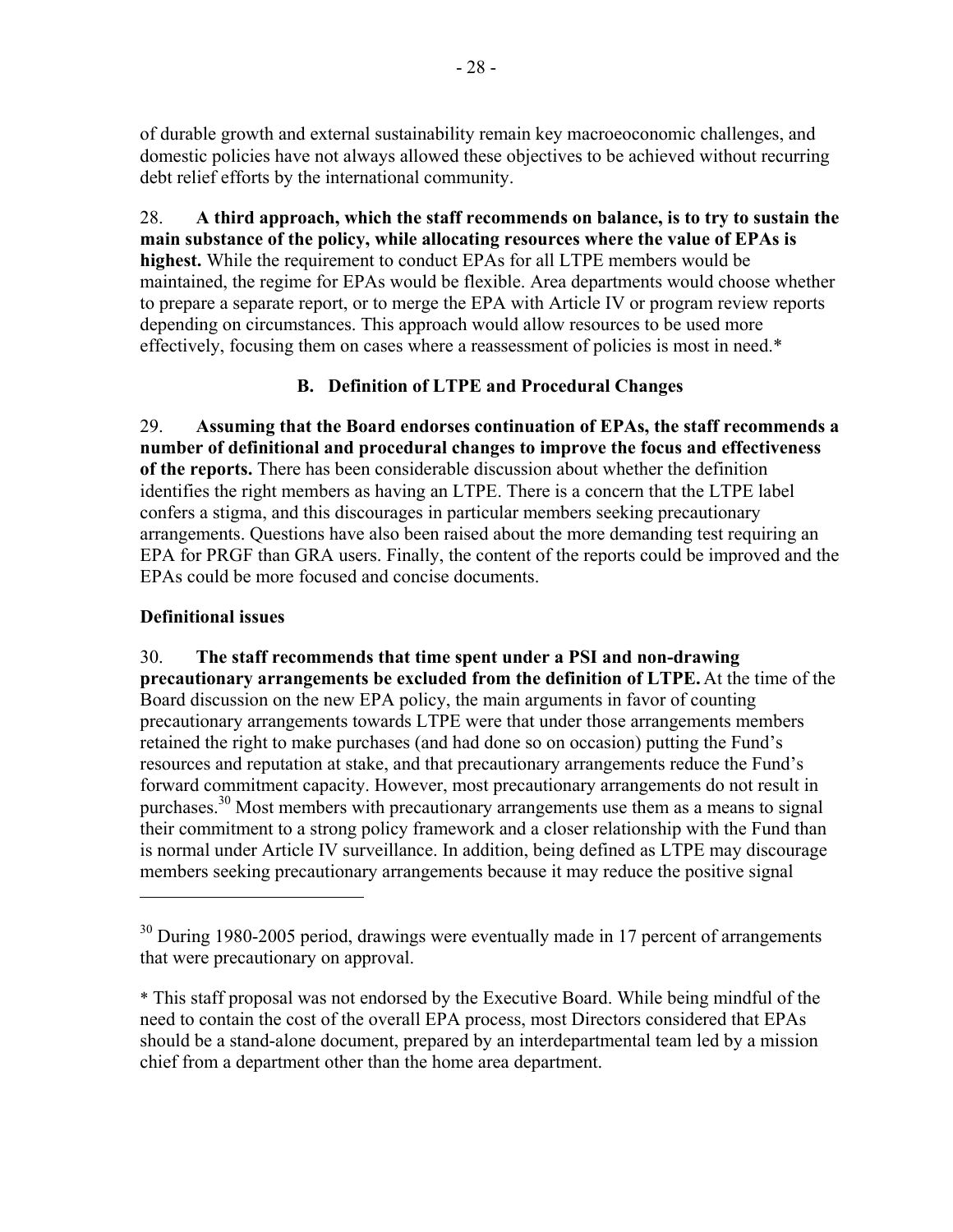conveyed by the relationship with the Fund. The staff proposes that precautionary arrangements be treated as outside the LTPE definition when no drawings are made. For members that ultimately draw upon their precautionary arrangement, the entire duration of the arrangement would be included in calculating LTPE. The proposed treatment of precautionary arrangements would parallel the exclusion of programs under the PSI (where signaling is a key purpose) from the definition of LTPE.

31. **The current definition for LTPE is more demanding for PRGF users.**31 While two three-year arrangements (SBAs or Extended Arrangements) would not qualify a GRA user as having LTPE, they would do so for a PRGF user. In addition, while the definition allows GRA users to graduate from LTPE, this is not the case for users of the Fund's concessional resources. Two PRGF arrangements will qualify a member as having LTPE irrespective of the time elapsed after the first arrangement, and there is no mechanism for the graduation from LTPE once that definition has been met once. Furthermore, whereas only the months prior to cancellation are counted toward the definition of LTPE for GRA users, in the case of PRGF users, cancelled PRGF arrangements are counted toward the definition of LTPE.

32. **To ensure even treatment, the staff proposes applying a single LTPE definition to all members.** Members will qualify as having LTPE if they have received GRA or PRGF/ESAF resources or any blend of the two for seven out of the last ten years.<sup>32</sup> Only time in program engagement prior to cancellation would be counted toward the LTPE definition.<sup>33</sup>

# **Content of reports**

<u>.</u>

33. **Selectivity in the coverage of issues should be the norm for separate EPA reports.** While the operational guidelines directed EPA teams to address a broad set of

 $32$  The uniform definition for both GRA and PRGF users would also be consistent with the standard used in the IEO report.

 $33$  Applying this new definition would remove 16 members from the list of countries having LTPE.

 $31$  In its report, the IEO defined prolonged users as countries having spent at least 7 years out of a 10-year period under Fund-supported programs under the GRA and under the concessional facilities. The IEO report selected a seven-year threshold "so that any country with just two three-year arrangements (extended arrangements or ESAF/PRGF) in a decade would be classified as 'temporary' user, not as a prolonged user," although it indicated that "the definition could use different criteria for general and concessional resources" (IEO Report). The Task Force introduced a separate definition for users of concessional facilities, although it recognized that the Fund should be cautious in adding new requirements for these members in view of the expectation that they will be users of Fund resources over a sustained period. In practice the LTPE definition proved more demanding for PRGF-eligible members.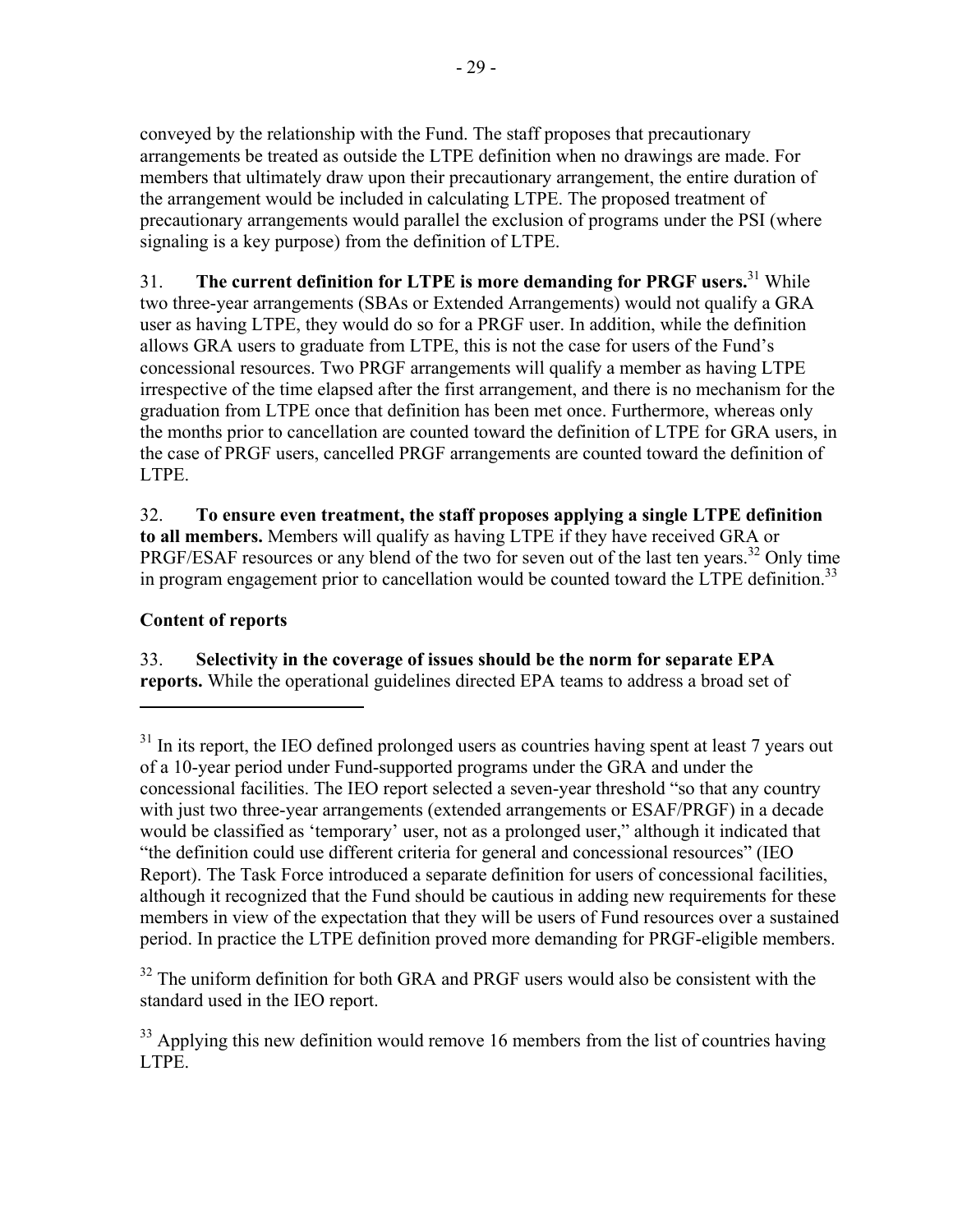issues, there is scope for the EPAs to be more focused and concise documents with greater analytical content. In this regard, teams should be encouraged to be more selective in choosing the key themes to be addressed in the report and put more emphasis on program design and the policy priorities for successor programs. To better enable the teams to achieve this, the EPAs should be able to benefit from views outside the Fund. On an experimental basis, teams could consider hiring an external consultant to bring a different perspective to the assessments and to further open EPAs to outside input and scrutiny. In addition, EPA team leaders should be able, if needed, to travel to the country for which the EPA is prepared, and consult with donors, outside experts, and country authorities, before the report is finalized, enhancing the interaction with these groups.<sup>34</sup> Although this proposal would add to resource costs, these costs are expected to be more than counterbalanced by other cost-saving measures proposed in this section.<sup>35</sup>

# **Frequency of EPAs**

34. **The staff proposes that successive EPAs be separated by at least five years for members that continue to meet the LTPE definition.** The aim should be to allow sufficient lapse of time between two EPAs to allow for the next assessment to provide a fresh perspective. Under current policy, EPAs would be required even annually for members with a series of one-year stand-by arrangements, or at three-yearly intervals for PRGF users. Such frequent reports are less likely to add major insights. The new rule would set a minimum interval. Also, as under existing guidance on the timing of EPAs, these should be prepared when an existing arrangement is substantially complete, and before negotiations begin on a successor arrangement.<sup>36</sup> For countries that graduate from Fund-supported programs within this 5-year period, an EPA would not be required.

35. **Any changes to the LTPE definition and the timing of EPAs should not affect EPAs that are under way.** As a transitional measure, EPA teams that have done substantial work should proceed to finalize the reports and present them to the Board.

# **Other procedural issues**

 $\overline{a}$ 

36. **Area departments would have the flexibility to merge the EPA into Article IV or program review staff reports.** Area departments would inform management of the reasons for choosing to prepare it as a separate report or as part of other reports. In the latter case, and

<sup>&</sup>lt;sup>34</sup> Revised operational guidelines to staff will be issued later in 2006 to reflect the Board discussion.

 $35$  The additional cost of this proposal is estimated at US\$10,000 per visit.

<sup>&</sup>lt;sup>36</sup> During this interval, existing instruments will ensure the timely provision of periodic assessments of the effectiveness of Fund-supported programs.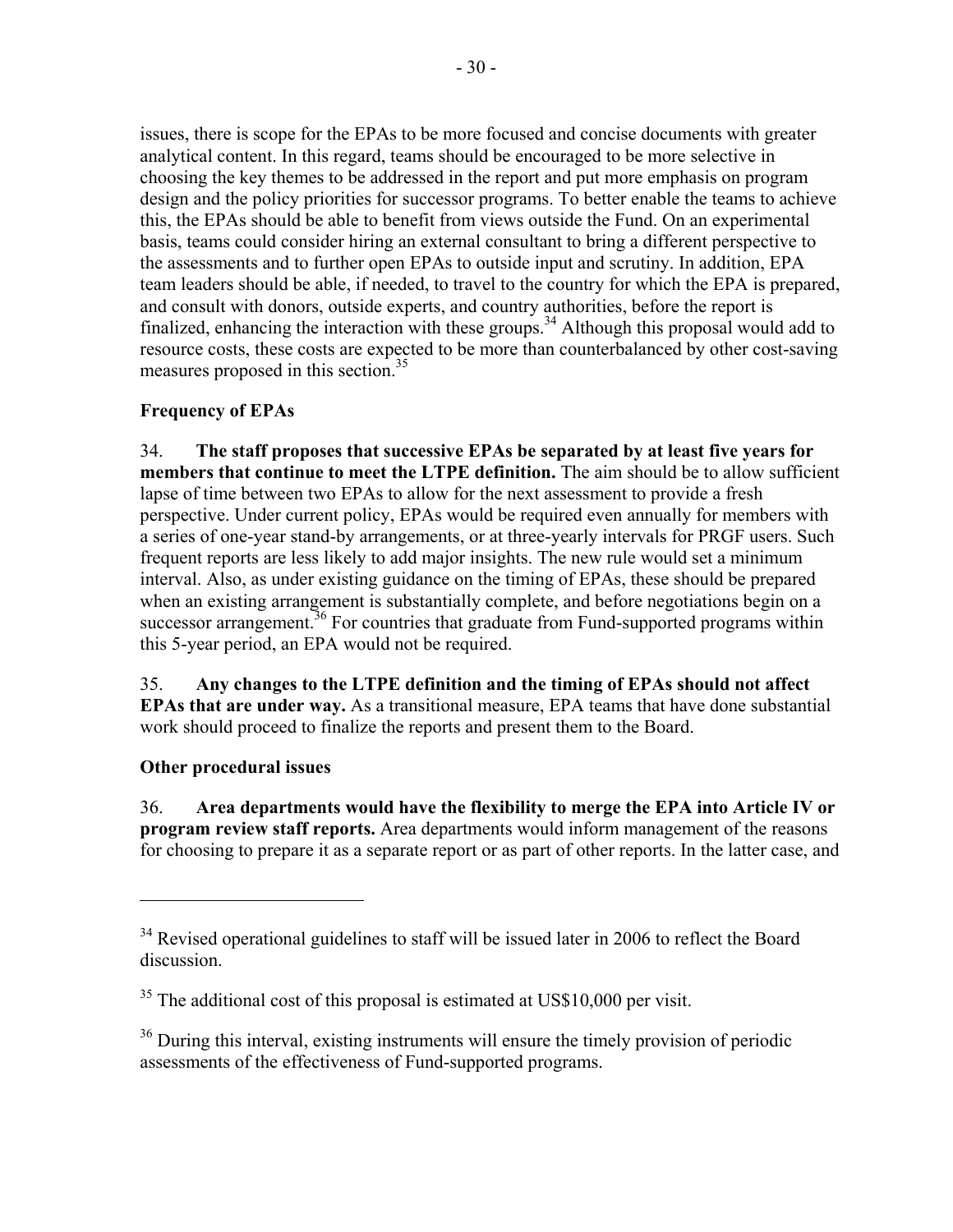since there is some overlap in the content of these reports, merging them would help to streamline the production and reduce the cost of EPA reports.\*

37. **The current procedures on the timing and Board consideration of EPAs are appropriate.** As under the existing guidelines, the EPA should be discussed together with the Article IV consultation when the current arrangement is substantially complete or where this is not feasible with the last program review. If no successor program is contemplated, the EPA should be discussed with the first post-program Article IV consultation. This applies both to cases where the EPA is merged with the staff report for the relevant Board meeting or it is a separate document. In exceptional cases, a stand-alone EPA discussion could be considered.

38. **The authorities' reaction to the EPA should be included in the staff report, as under the existing guidelines.** The staff report on the Article IV consultation or program review should continue to present accurately and fairly the authorities' views on the EPA. However, where a stand-alone discussion of the EPA is envisaged, the authorities' response should be included in the EPA report (preferably as an Annex). In addition, the authorities can provide a statement regarding the EPA staff report and Executive Board Assessment, which will be published together with all related documents.

39. **Following the discussion with the authorities of the draft EPA (in cases where separate EPA reports are prepared), factual corrections and revisions could be made before the report is circulated to the Board.** As under the current guidelines, the EPA should not be subject to negotiations with the authorities and, as noted above, the authorities' views should be separately reported to the Board. However, where warranted, factual corrections and revisions regarding the content of EPAs could be made, subject to the usual review process. The experience thus far does not indicate undue influence or pressures from country authorities on staff to modify the message of EPAs. Any changes to the draft report would need to be flagged to the area department and PDR and be approved by management. After the report has been issued to the Board, and before publication of the EPA, any changes should adhere to the existing policy on corrections and deletions.

 $\mathcal{L}_\text{max}$  , where  $\mathcal{L}_\text{max}$  , we have the set of  $\mathcal{L}_\text{max}$ 

<sup>\*</sup> This staff proposal was not endorsed by the Executive Board. While being mindful of the need to contain the cost of the overall EPA process, most Directors considered that EPAs should be a stand-alone document, prepared by an interdepartmental team led by a mission chief from a department other than the home area department.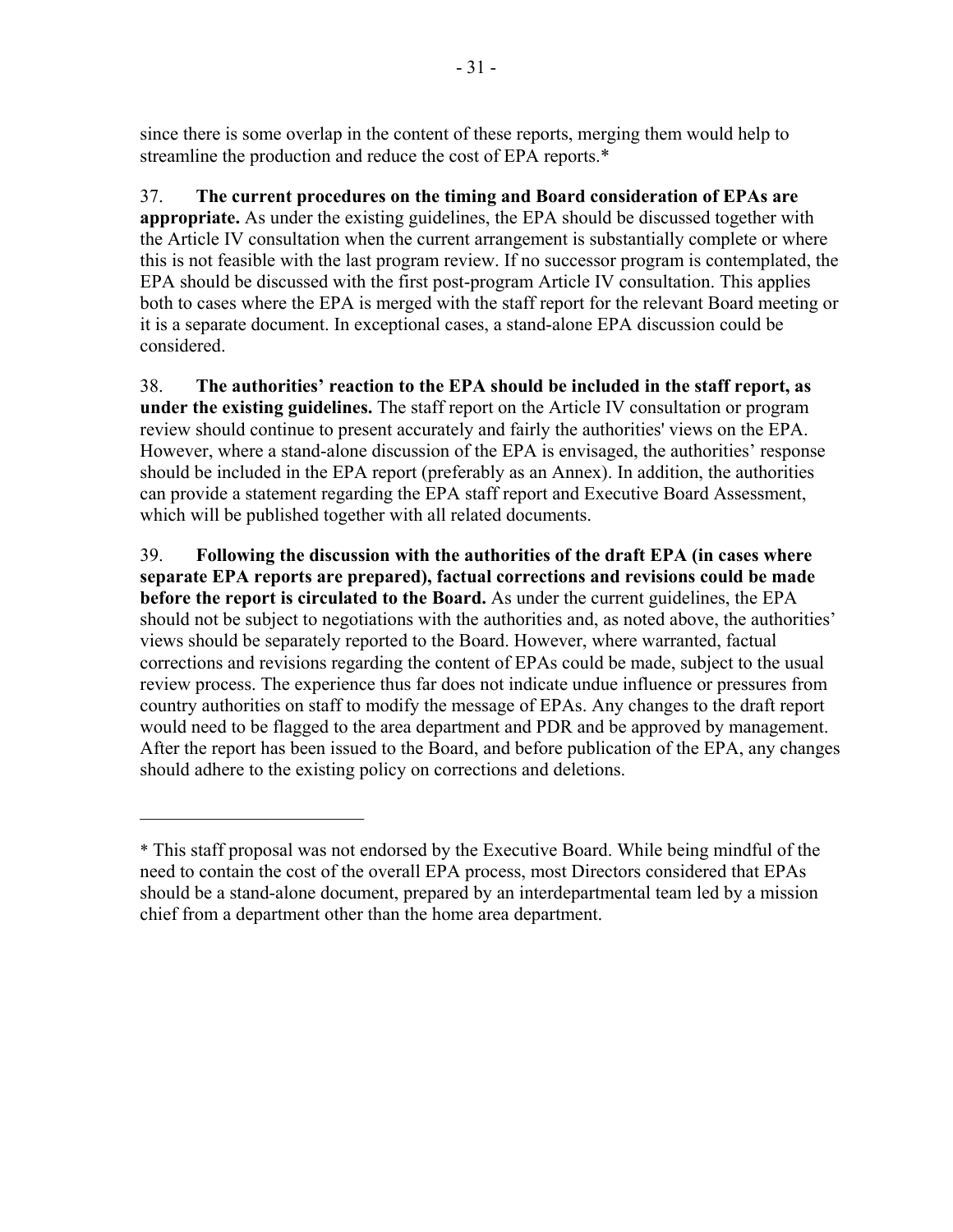# **C. Resource Implications of the Proposals**

40. **Under present policies, 10-11 EPAs are expected to be carried out on an annual basis, requiring 5-6 staff years**. 37 This assumes that the number of LTPE members stabilizes to around 35-40, of which 30-35 are PRGF-eligible members. This figure takes into account an estimate of 2-6 PSI arrangements with LIC members that otherwise would qualify as LTPE members.

41. **The staff's proposed approach sets forth recommendations in a number of areas to make more efficient use of EPAs**. Simple calculations indicate that the implementation of the key recommendations could result in savings on the order of  $3\frac{1}{2}$  -4 $\frac{1}{2}$  staff years. Specifically:

- The proposal to exclude time spent under non-drawing precautionary arrangements from the LTPE definition is assumed to result in 4 members not qualifying as LTPE over the medium-term, implying savings of about ½ staff year.
- The recommendation to reduce the frequency of EPAs, separating successive EPAs by at least five years for members that continue to meet the LTPE definition is projected to lower the number of EPAs by about 35-40 percent each year (savings of about 2 staff years).
- Unifying the LTPE definition is not expected to result in material savings. This is because this proposal would affect the timing that PRGF-eligible members qualify as LTPE but would not change the number of LTPE members at the steady state.
- Allowing flexibility to merge EPAs with Article IV or last program review reports could result in considerable further savings. The unit cost of EPAs is expected to decline in view of the streamlined focus of the assessments and the synergies from allowing EPAs to be carried out by the mission team. Estimating the precise amount is difficult, but this proposal could cut  $1\frac{1}{2}$  staff years annually, or about half of the remaining costs if one were to assume that the majority of the EPAs with LICs would be merged with Article IV or last program review reports.
- In view of the low number, possibly as low as three separate EPAs, expected to be carried out each year, the cost of the proposal to allow an additional mission trip of the EPA-team leader (US\$10,000 for the EPA team leaders that decide to do so) is expected to be relatively small.

1

 $37$  Resource estimates after the initial bulge related to the first round of EPAs for current LTPE members is completed.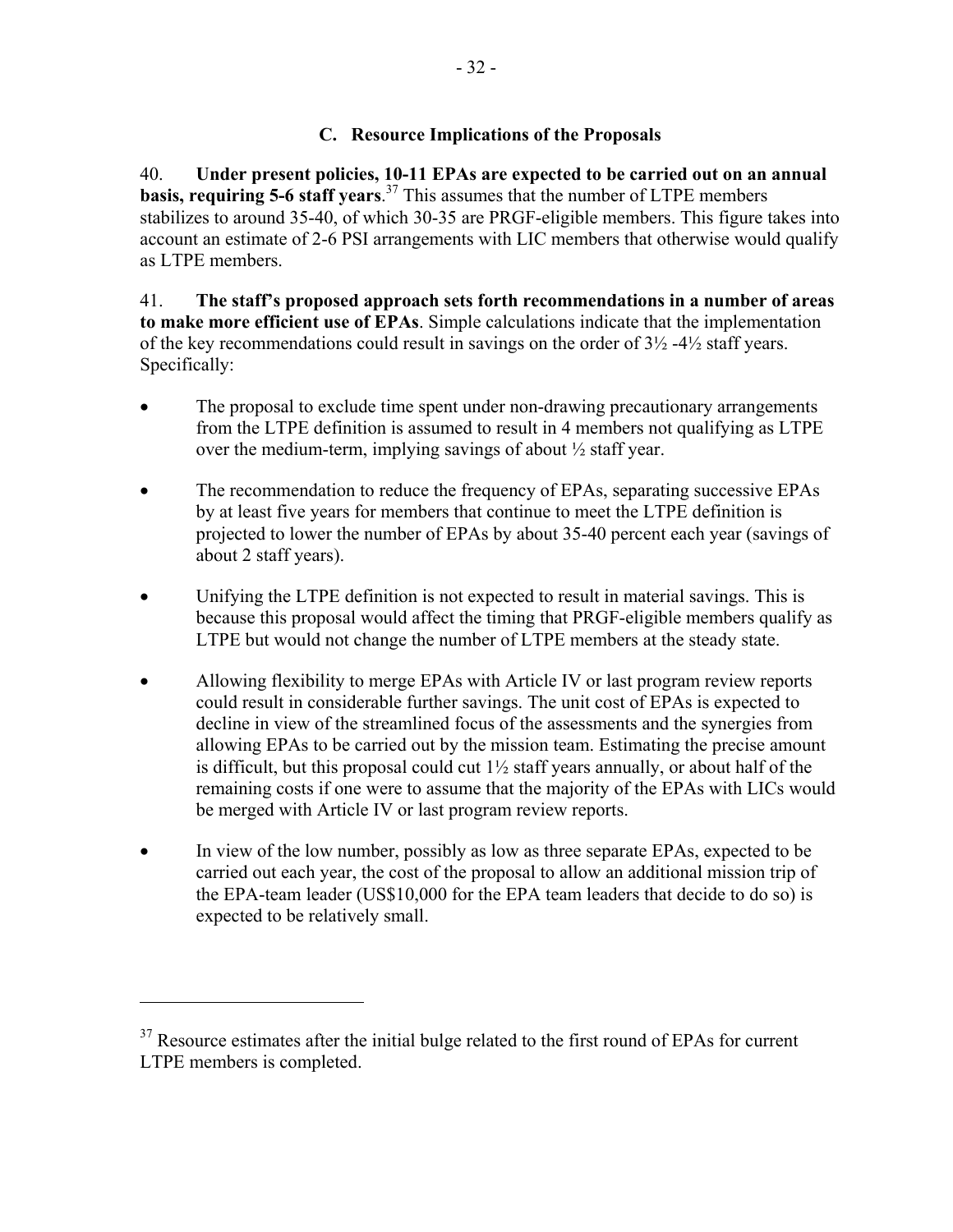# **V. ISSUES FOR DISCUSSION**

# 42. **Directors may wish to discuss the following issues:**

On policy:

- Directors may wish to express views about the value added of the EPA reports produced to date and their contribution to the Fund's ongoing relations with LTPE members.
- Directors may wish to comment on the three options regarding the EPA regime. Do Directors agree with the staff's proposal to continue conducting EPAs, notwithstanding their higher-than-anticipated cost, but to revise the current framework to support more selective and effective reports?
- Do Directors agree that the objectives of the policy would best be achieved by allowing more flexibility to reallocate resources to the EPAs where their value is highest? Do Directors agree with merging the EPAs with the relevant Board documents (preferably the Article IV report) when Fund-supported programs have been successful in meeting their objectives?
- Do Directors consider that the focus on countries with 7-out-of-10 years of Fundsupported programs is appropriate? Do Directors agree with the proposal to eliminate differential treatment of PRGF and GRA users and the unification of the definition of LTPE?
- Do Directors agree that time spent under PSI will not count towards LTPE? Do Directors also agree to exclude precautionary arrangements that remain undrawn from the definition of LTPE?
- Do Directors agree that a minimum interval of five years between preparation of successive EPAs should be introduced?

On operational issues (as an input for management's revised guidance to staff):

- Do Directors agree that the value of the reports could be enhanced by better selectivity and focus on a few critical issues while streamlining the size of the reports?
- Do Directors consider that, budget constraints permitting, staff should expand efforts to reach out and consult with donors, outside experts, and country authorities, including if needed through hiring an external consultant and an additional trip of the EPA-team leader to the country before the report is largely finalized?
- Do Directors consider appropriate the current guidelines whereby an EPA is discussed together with the Article IV report when an arrangement is substantially completed or with the last program review?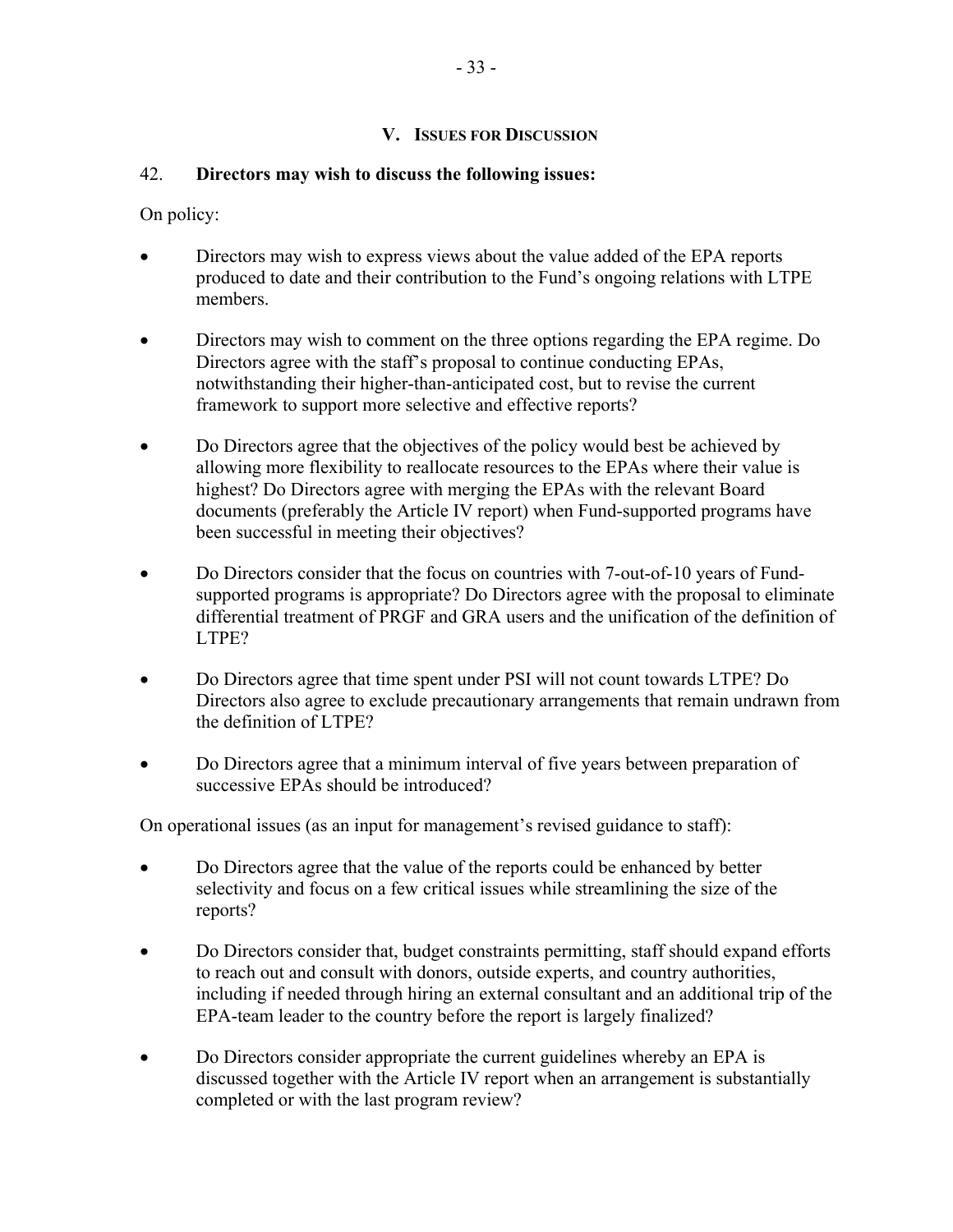# **EPA Findings on LTPE Members**

43. **This annex summarizes key findings and lessons learned from the EPA reports.** Beyond the question of how well EPAs have achieved their aims, the substantive findings of the EPAs are an important source of lessons for future Fund strategy towards members with LTPE. This annex identifies consistent themes emerging from the EPAs, in particular on the policy challenges faced by LTPE members, policy design and implementation, and program outcomes. It is important to keep in mind that the focus and coverage vary substantially across EPAs, and not all issues are addressed in every EPA.

# **Policy Challenges**

44. **All countries faced multiple policy challenges, both structural and macroeconomic, and progress needed to be made on many different fronts.** On average, the EPAs identified challenges in about five separate macroeconomic and eight structural areas. There was no significant difference in the breadth of challenges faced by GRA and PRGF users. Among GRA users, challenges faced by non-transition and transition economies showed an equally broad dispersion across multiple policy areas.

45. **Macroeconomic policy challenges cover a broad range, with some key issues mentioned in almost every EPA** (Figure A1). Inflation, fiscal consolidation, debt sustainability (both public and external), and current account imbalances were among the most commonly reported challenges. Differences between GRA and PRGF users remained small. Balance sheet vulnerabilities and capital account issues were less frequently noted, and as expected were largely concentrated among GRA users.

46. **Structural challenges showed more variation across EPAs, but some areas were nevertheless very common**. Public enterprise reform, financial sector issues, governance problems and the achievement or maintenance of high sustainable growth were common concerns. While pension reform and labor market rigidities were mentioned in many EPAs of GRA users, these issues were almost completely absent from the EPAs of PRGF users. On the other hand, public expenditure management and civil service reform were more common among PRGF users.

# **Program Design**

47. **The policy design was generally consistent with the identified challenges.** Programs almost always included fiscal adjustment, some reserve buildup, monetary tightening, and, in a significant number of cases, a depreciation of the exchange rate. Problems in fiscal policy design were reported in about a third of the cases, where EPAs criticized either the size, composition, or timing of fiscal adjustment. Weaknesses in the design of either monetary or exchange rate policy were less frequently reported (in about one fifth of the cases), and related to weak control over credit growth, premature abolition of direct instruments of monetary control, insufficient adjustment or flexibility of the real exchange rate, or inadequate reserves build-up.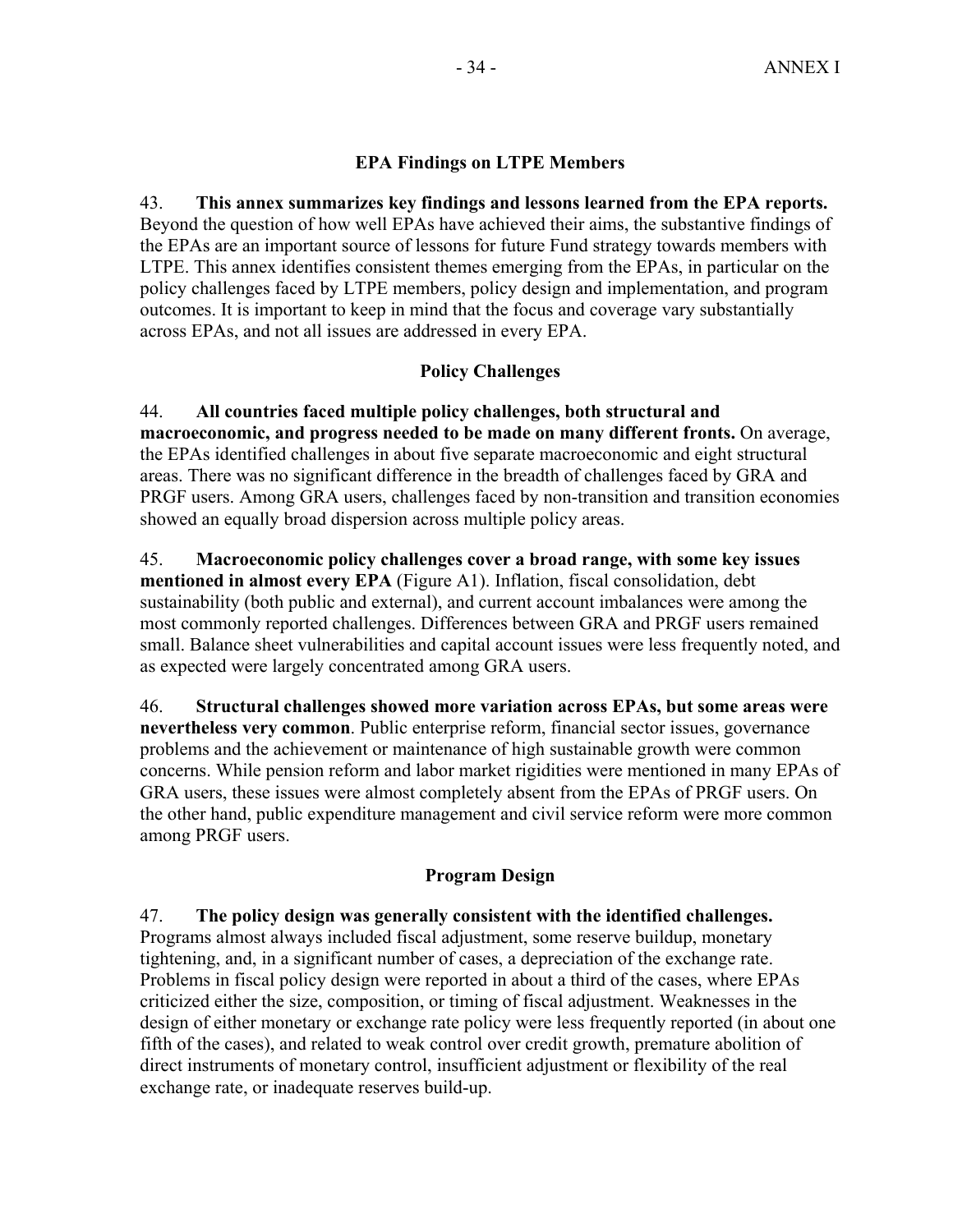#### Figure A1. Key Macroeconomic and Structural Challenges (In percent of total respondents)



#### Macroeconomic Challenges

Structural Challenges



Source: Staff Analysis of 32 EPAs prepared through end-August 2005.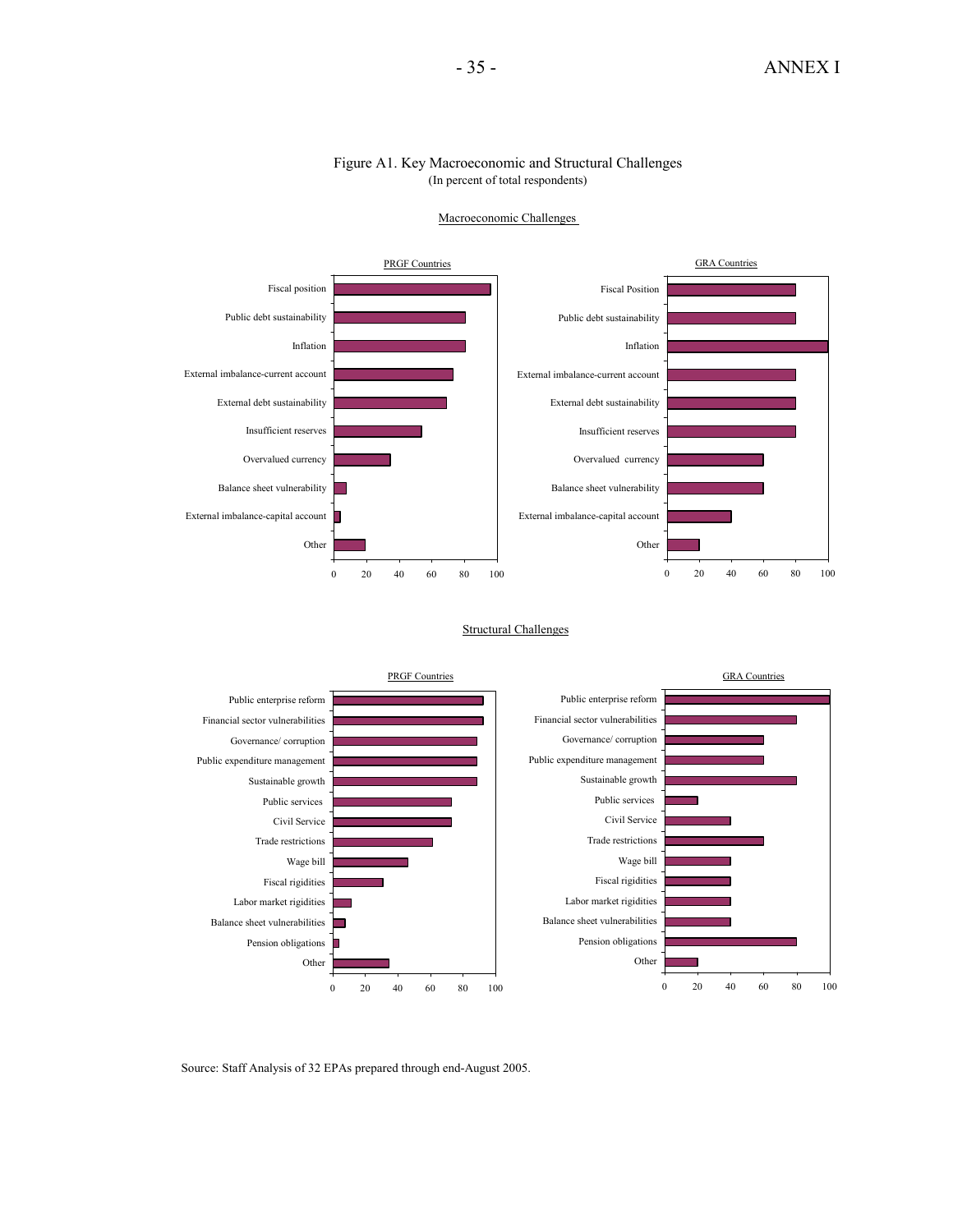

#### Figure A2. Reasons for Successful and Unsuccessful Policies (In percent of total respondents)

Reasons for Successful Policies

Reasons for Unsuccessful Policies



Source: Staff Analysis of 32 EPAs prepared through end-August 2005.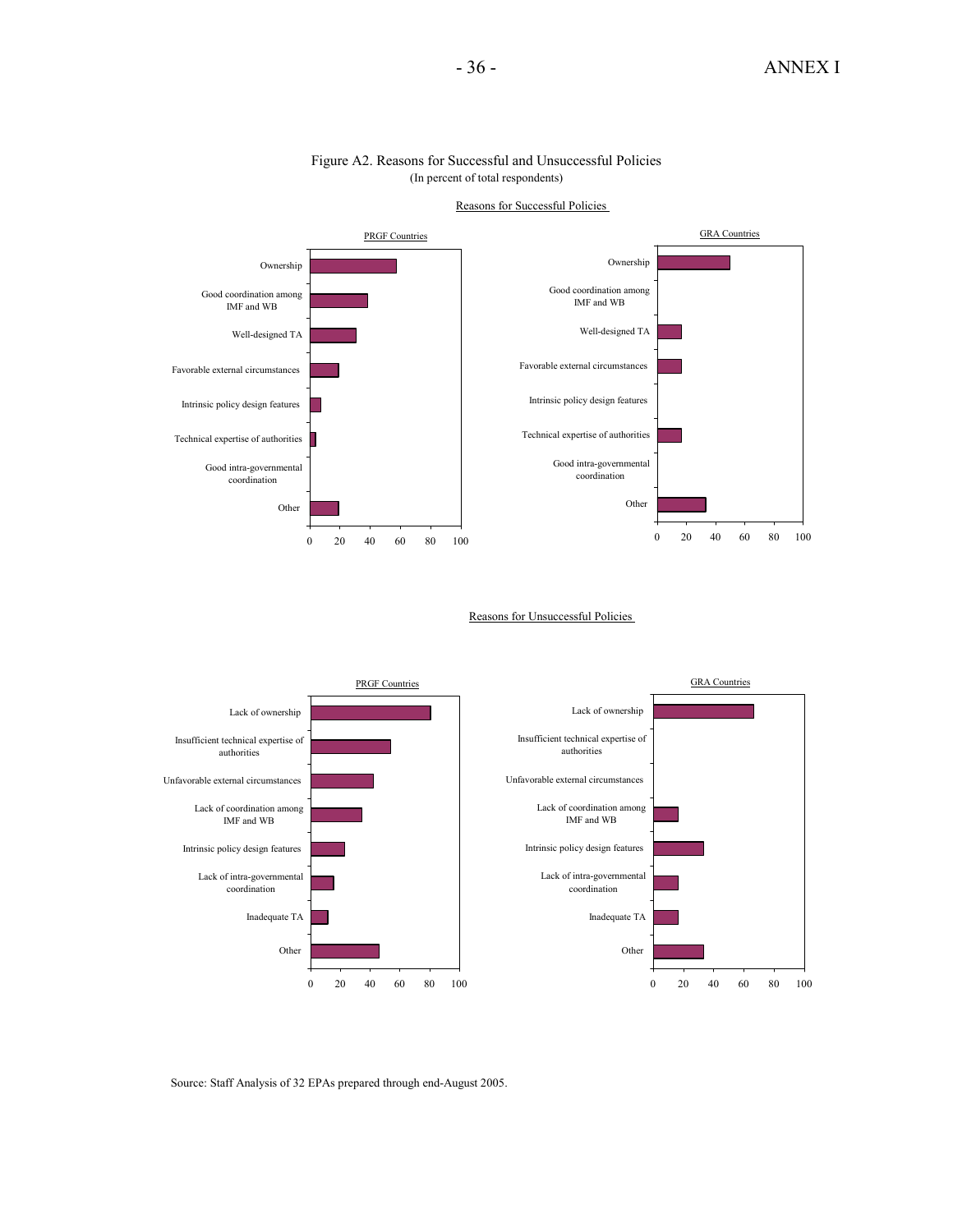48. **Problems with macroeconomic projections were noted in less than a third of the cases.**38 Unrealistic projections were reported with equal frequency for PRGF and GRA users. In some cases, worsening debt sustainability had been masked by overoptimistic GDP growth projections.

49. **Less than half of the reviewed reports covered the adjustment-financing mix (though the treatment was somewhat more extensive in GRA than in PRGF users),**  while even fewer reports discussed the appropriateness of access decisions.<sup>39</sup> Where this issue was discussed, the mix between adjustment and financing, and access levels were considered broadly appropriate. The apparent lack of attention to these issues is consistent with the composition of LTPE cases: cases where the Fund's role consisted primarily of short-term balance of payments financing remained the exception. In most cases the focus was on achieving and maintaining macroeconomic stability and advancing structural reforms.

50. **EPAs were generally more critical about the design and focus of structural reform programs.** Problems were identified more often in GRA users, particularly fiscal structural and public enterprise reforms. Banking sector reform was generally deemed to have been appropriately designed. Almost half of the EPAs found conditionality initially inappropriate, and in about half of these cases, the problems persisted during the LTPE period. In some cases the issue was the focus of structural conditionality, in others the quantity—both too much and too little. For PRGF users, EPAs more often found excessive conditionality.

# **Program Implementation**

51. **Uneven program implementation was a major problem among many countries**  with LTPE. Very good and very poor implementation were the exceptions, and the majority of the countries had mixed performance. In only a few countries policies were carried out and reviews were completed as envisaged while in about one third of the EPAs (more than half of the programs involved for these countries) reviews were left uncompleted. In most cases, periods of relatively good and poor implementation alternated.

<sup>&</sup>lt;sup>38</sup> Ghosh et al (2005) and Occasional Paper No. 241 analyze projections underlying Fundsupported programs and find significant biases in medium-term projections, while short-term projections are more accurate.

 $39$  Discussion of the appropriateness of the type of Fund facility remained also relatively infrequent and—when discussed—it was almost always deemed appropriate. The sole exception was a case where staff felt there was a premature move to a PRGF, instead of an EPCA, for a post-conflict country.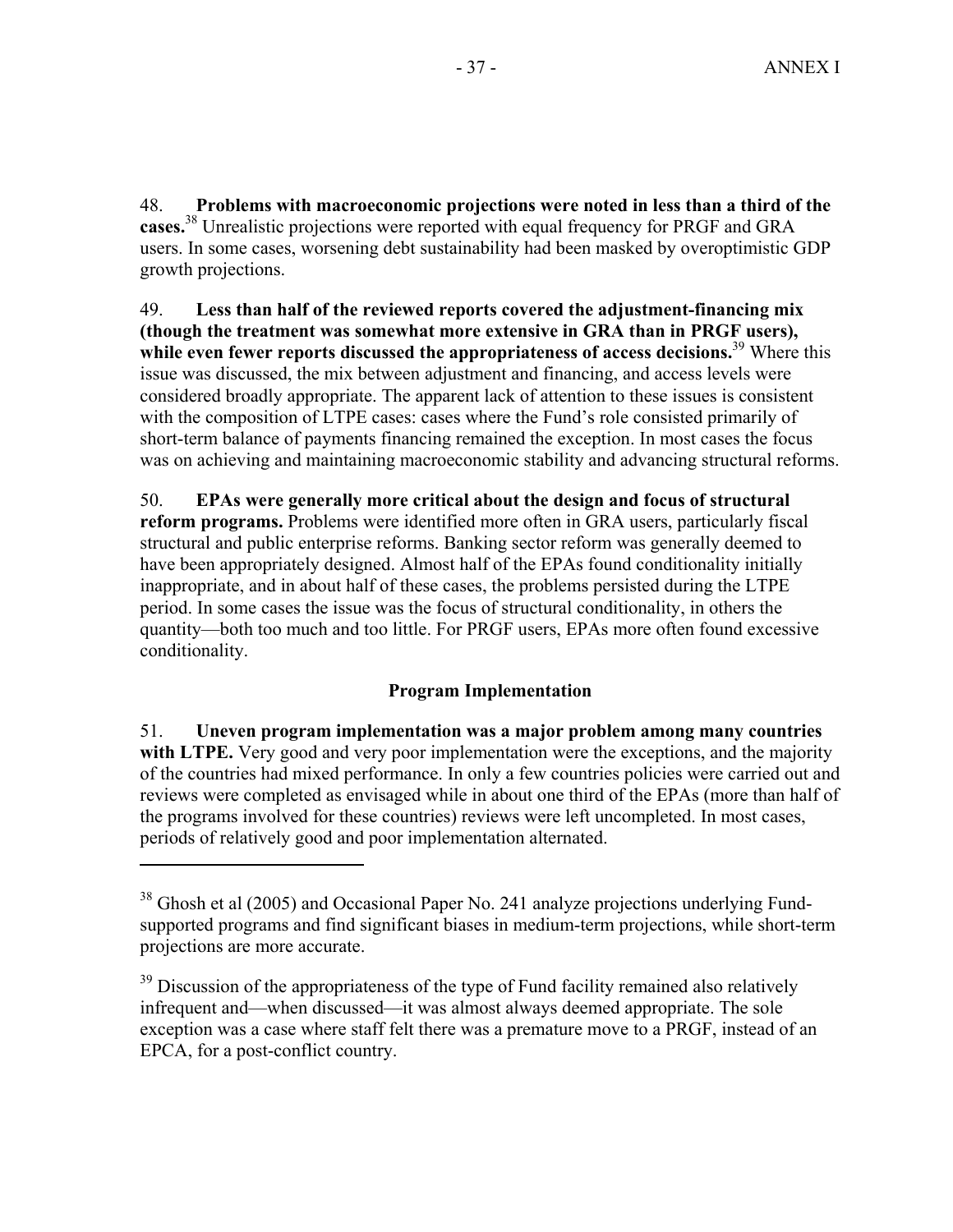52. **Implementation problems, where they occurred, arose with equal frequency in quantitative and structural conditionality.** With respect to quantitative conditionality, slippages were common in meeting fiscal targets. Implementation problems with structural reforms were more frequent in areas that required legislative approval or that had significant distributional implications, particularly pension and civil service reform, and labor market reform. Financial sector and trade reforms were better implemented. The similarity in meeting quantitative and structural conditionality may indicate that conditionality is often interrelated and structural conditions are critical for meeting quantitative targets. It also suggests that the lack of ownership commonly associated with poor implementation usually affects both structural and quantitative areas.

#### 53. **EPAs stress the pivotal importance of ownership for program implementation.**

Strong ownership was found to be the most important reasons for successful policy implementation (Figure A2). $^{40}$  As a corollary, when policies were not well implemented, almost all EPAs identified a lack of ownership as a reason. The lack of technical expertise (in PRGF countries), coordination problems with the World Bank (mostly in PRGF countries), and unfavorable external shocks were also noted as playing an important role in cases of weak program implementation.

#### **Outcomes**

54. **Progress in addressing the identified policy challenges remained mixed**. Half of the EPAs found that macroeconomic problems have been substantially reduced. Good progress was found in reducing inflation, correcting exchange rate misalignments, and eliminating trade restrictions. Structural challenges, on the other hand, were judged as substantially reduced in only a few EPAs, while most EPAs found them somewhat reduced. Addressing problems related to pension obligations, labor market rigidities, governance, civil service and the wage bill has proven to be much more elusive and more than half of EPAs found that these problems have not been significantly reduced.

55. **Progress has been better in addressing macroeconomic problems than structural reforms.** In part, this is likely to reflect the less complex nature of these problems and the higher degree of discretion that the government has in implementing macroeconomic policies. Half of the EPAs found that macroeconomic problems have been substantially reduced. Structural challenges, on the other hand, were mostly found to be only somewhat reduced, with only a few reports indicating a substantial reduction. Significant differences also exist across specific reform areas. Good progress has usually been achieved in reducing inflation, exchange rate policies, and eliminating trade restrictions. Reducing problems related to pension obligations, labor market rigidities, governance, civil service and the wage

<sup>&</sup>lt;sup>40</sup> Nonetheless, even successful policy implementation may not eliminate the need for LTPE, as many economic problems are deep-seated and require a long-term effort to resolve them.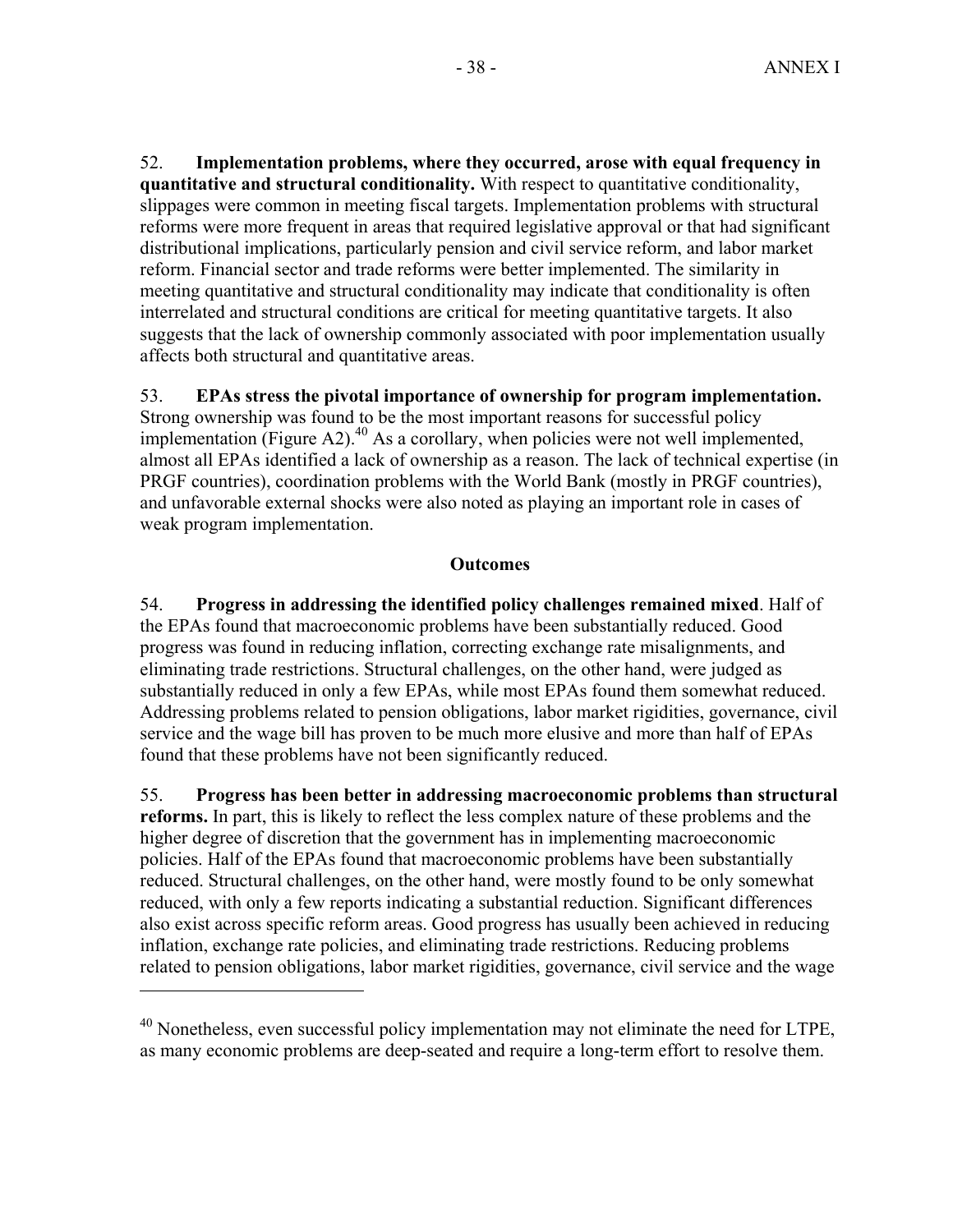bill, on the other hand, has proven much more elusive. More than half of EPAs found that these problems have not been much reduced, despite LTPE.

# 56. **These results suggest that "classic" macroeconomic stabilization is not the**

**primary concern in LTPE.** Stabilization has often been successful, and generally does not require LTPE. However, progress in difficult structural reforms has been much slower. As a result, most cases of LTPE are countries that face deep-seated structural problems, such as LICs and transition economies. While it is important to try to improve on the often disappointing record in particular through better program implementation, it is equally important that programs include realistic time frames.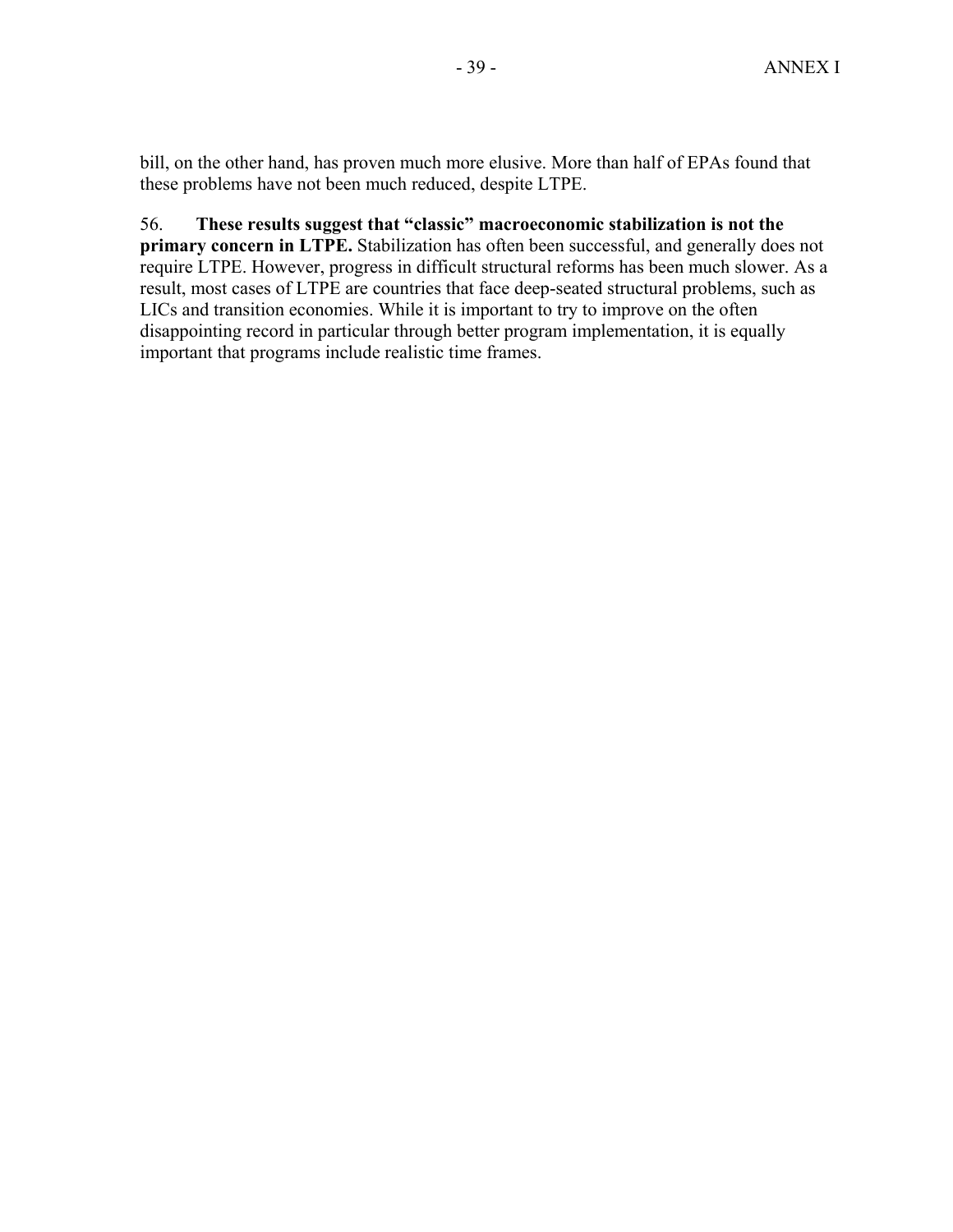# **Questionnaire used by Staff in Evaluating EPAs <sup>41</sup>**

#### **Part I: EPA Requirements**

*For questions in Sections IA-IE, except where otherwise indicated, the answer options are: not discussed, not well, average, or very well discussed.* 

# **I. A. Reasons for LTPE**

How well have the reasons for LTPE been provided and developed? Has the completion point under HIPC Initiative been reached? (yes/no)

#### **I. B. Macroeconomic and structural challenges**

How well are the macroeconomic challenges explained? How well are the structural challenges outlined? How well are the macroeconomic projections examined?

## **I. C. Assessment of program involvement**

How well is program design discussed? How well is the adjustment/financing mix discussed? How well is the adequacy of program design to address risks discussed? How well is the Fund's response to problems in program implementation discussed?

#### **I. D. What worked, what did not**

 $\overline{a}$ 

How well are problems in program implementation discussed? How well is the appropriateness of conditionality discussed? How well are the reasons for successful policies evaluated? How well are the reasons for unsuccessful policies explained? How well are the reasons for successful conditionality explained? How well are the reasons for unsuccessful conditionality explained?

#### **I. E. Rationale and medium-term strategy for continued Fund program involvement**

How well is the rationale for continued Fund program involvement discussed? How well are particular requirements for continued Fund program involvement outlined? How well is the exit strategy developed?

How well are required medium-term policies outlined?

<sup>&</sup>lt;sup>41</sup> PDR staff evaluated the 32 reports completed by end-August 2005 using the questions in this Annex. In most cases, scales were established (some examples of options are provided in italics) to allow for aggregation of responses. Text boxes for comments were also available.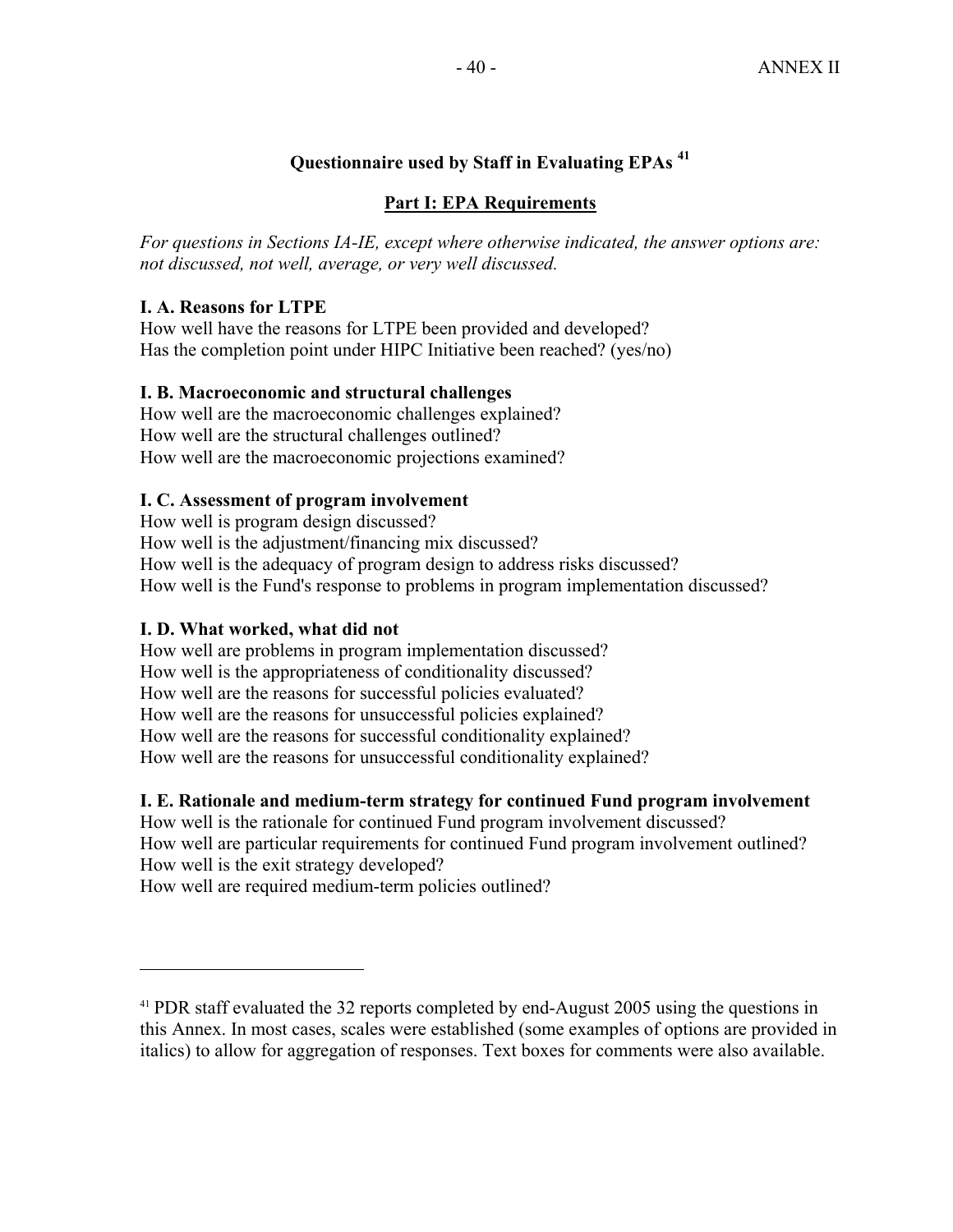# **I.F. Overall impression and reaction**

*Answer options (except where otherwise indicated): substantial shortcomings, broadly adequate, or very good.*  Overall what is your view of the quality of this report? What is your view of the quality of: covering reasons for LTPE, challenges, what worked, and future involvement? Analytical content? Distilling lessons learned? Presentation?

# **I.G. Organization, lessons, Board reaction**

Is the report organized: Along thematic lines? Chronologically? Concentration on a few core problems? *(answer options: yes/no)*

What are the main lessons provided? *(open question)*

What was the reaction of the Board to the report? *from Summing Up following Board meeting* **(***not mentioned, low quality highlighted, average, high quality highlighted; plus open question).*

# **Part II: Content of EPAs**

# **II. A. Reasons for LTPE**

*Answer options: not discussed, no problem, some problems or major problems.* 

| Economic problems at outset greater than<br>initially estimated                                                                                                                                                                                  | Initial focus on wrong problem                                                                                                                         |
|--------------------------------------------------------------------------------------------------------------------------------------------------------------------------------------------------------------------------------------------------|--------------------------------------------------------------------------------------------------------------------------------------------------------|
| Initially wrong strategy                                                                                                                                                                                                                         | Unanticipated economic shocks during the<br>program                                                                                                    |
| Unanticipated political shocks during the<br>program (excluding armed conflict)<br>Armed conflict erupted during program<br>Weak implementation<br>Lack of ownership<br>Fund involvement helps domestic policy<br>formulation/consensus building | Deep-seated problems that take a long time to<br>resolve<br>Post-conflict situation at outset<br>Capacity constraints<br>Signaling<br>Others (specify) |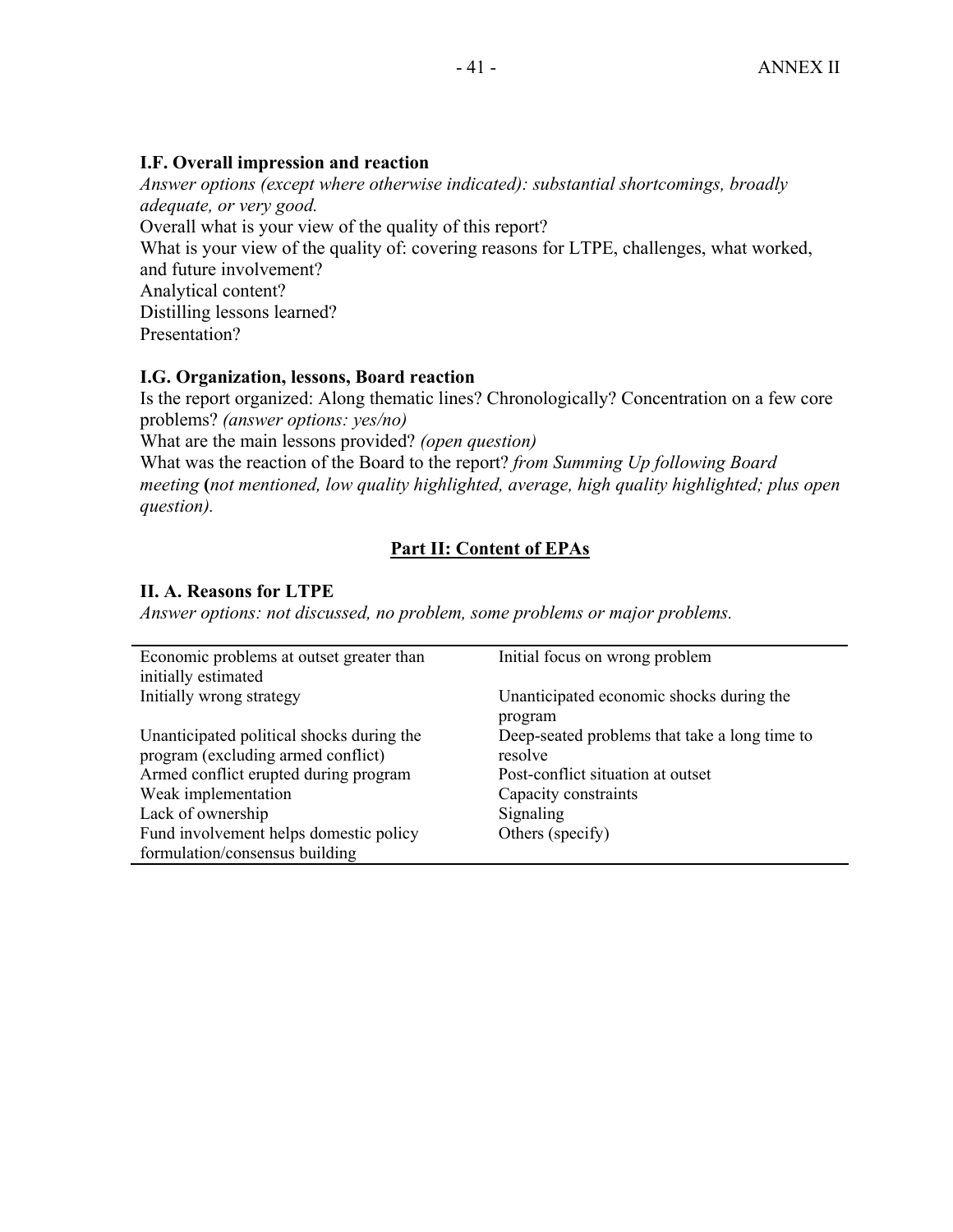## **II. B. Macroeconomic and structural challenges**

*Answer options: not discussed, challenges not much reduced, somewhat reduced, or not an issue anymore; also a yes/no question asked whether the problem had been present in the first half of the LTPE period.* 

| Key macroeconomic challenges         | <b>Key structural challenges</b>            |
|--------------------------------------|---------------------------------------------|
| Inflation                            | Labor market rigidities                     |
| Fiscal position                      | Banking system/low financial intermediation |
| Public debt sustainability           | Balance sheet vulnerabilities               |
| External imbalance (current account) | Public expenditure management               |
| External imbalance (capital account) | Pension obligations                         |
| External debt sustainability         | Civil service                               |
| Insufficient reserves                | Wage bill                                   |
| Balance sheet vulnerabilities        | Public services (health, education)         |
| Overvaluation of currency            | Public enterprise reform                    |
| Other (specify)                      | Governance/corruption                       |
|                                      | <b>Trade restrictions</b>                   |
|                                      | Other (specify)                             |

## **II. C. Assessment of program involvement**

*For each of the policies, the following questions were asked: Were the policies part of the program? (yes/no); were they part of conditionality? (yes/no); were there problems in program design? (answer options: not discussed, no/few problems, some problems, major problems); were there implementation problems? (answer options: not discussed, no/few problems, some problems, major problems).* 

| Macroeconomic policies in programs    | <b>Structural policies in programs</b> |
|---------------------------------------|----------------------------------------|
| Prevention of emergence/addressing of | Labor market reform                    |
| vulnerabilities                       |                                        |
| Fiscal policy                         | Civil service reform                   |
| Monetary tightening                   | Pension reform                         |
| Depreciation of currency              | Fiscal structural reforms              |
| Reserve buildup                       | Trade reform                           |
| Other (specify)                       | Public enterprise reform               |
|                                       | Public services                        |
|                                       | Banking sector reform                  |
|                                       | Trade reform                           |
|                                       | Other (specify)                        |

# **II.D. Assessment of program involvement**

*Answer options (except where otherwise indicated): not discussed, yes, no*  Have the macroeconomic problems been substantially reduced? *(not discussed, little reduced, somewhat reduced, substantially reduced)*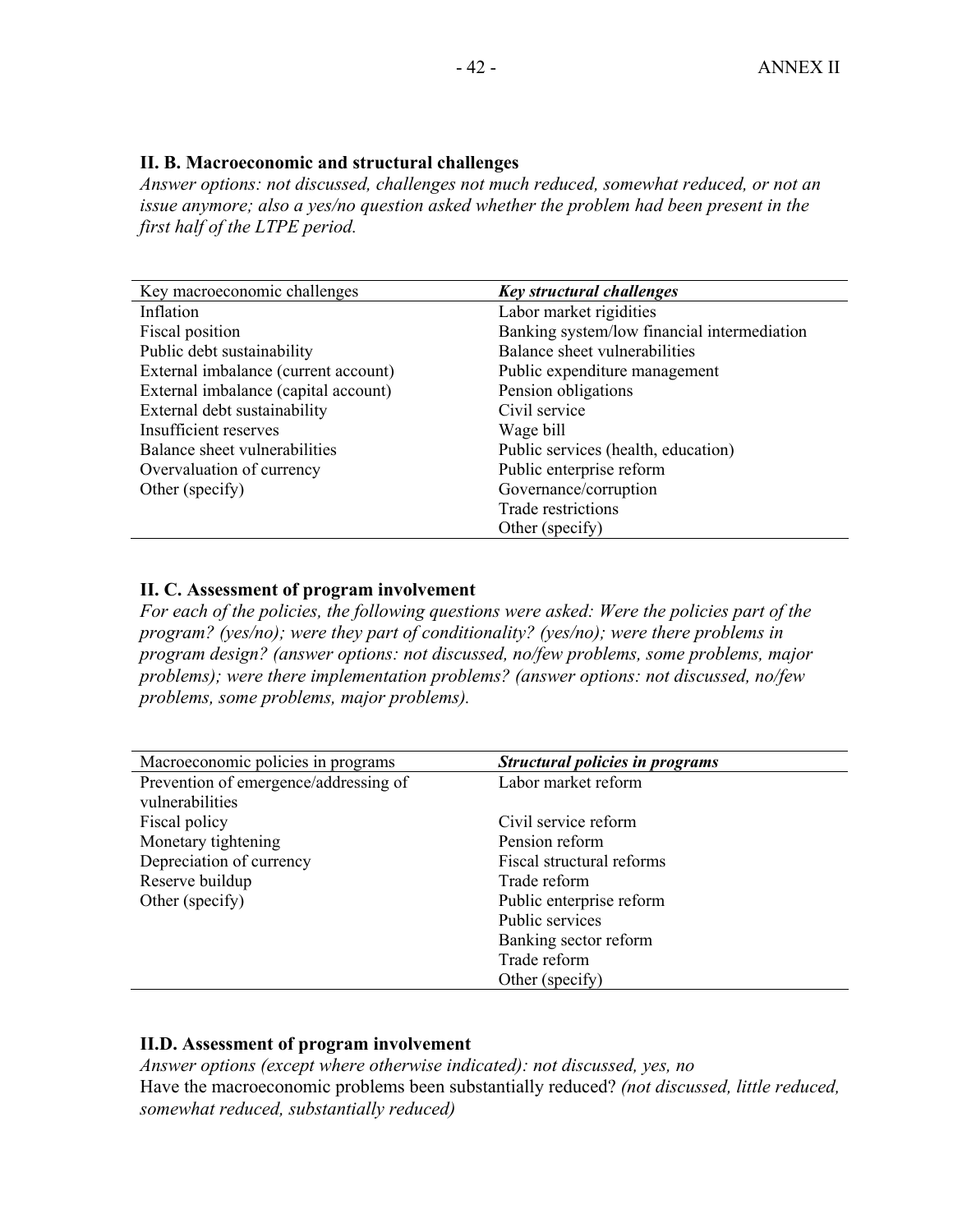Have the structural problems been substantially reduced? *(not discussed, little reduced, somewhat reduced, substantially reduced)* 

Were the macroeconomic projections realistic? Has the mix between adjustment and financing been appropriate? Has the structural conditionality been broadly appropriate from the beginning? Did conditionality focus on the right areas? Was the conditionality appropriately set? Has quantitative conditionality been broadly met? Has the structural conditionality been broadly met? Have all reviews in all programs been completed?

#### **II.E. What worked, what did not and program appropriateness**

*Answer options (except where otherwise indicated): yes, no* 

| Reasons policies were successfully implemented | Reasons policies were unsuccessfully<br>implemented |
|------------------------------------------------|-----------------------------------------------------|
| Ownership                                      | Lack of ownership                                   |
| Technical expertise of authorities             | Insufficient technical expertise of authorities     |
| Well-designed TA                               | Inadequate TA                                       |
| Good intra-governmental coordination           | Lack of intra-governmental coordination             |
| Good coordination between IMF and World        | Lack of coordination between IMF and World          |
| Bank                                           | Bank                                                |
| Intrinsic policy design features (specify)     | Intrinsic policy design features (specify)          |
| Favorable external circumstances (e.g. export  | Unfavorable external circumstances                  |
| prices)                                        |                                                     |
| Other (specify)                                | Other (specify)                                     |

Was access appropriate? *(not discussed, yes, no)*

Was the type of Fund facility used appropriate? *(not discussed, yes, no)* Was the program too accommodative of slippages? *(not discussed, too little accommodation, broadly adequate, too accommodative)* 

#### **II. F. Conditionality and the Guidelines**

*Answer options: yes, no*

Do EPAs say whether programs appropriately identified (or missed) the crucial structural issues the country needed to address? Were structural conditions aligned to the objectives of the programs?

Do EPAs assess whether structural conditionality adhered to the macro-criticality principle? Were the numbers of conditions excessive? And if so, were the programs covering too many areas or setting conditions at too high levels of detail? Do EPAs identify a change in the number of conditions after the 2002 Conditionality Guidelines?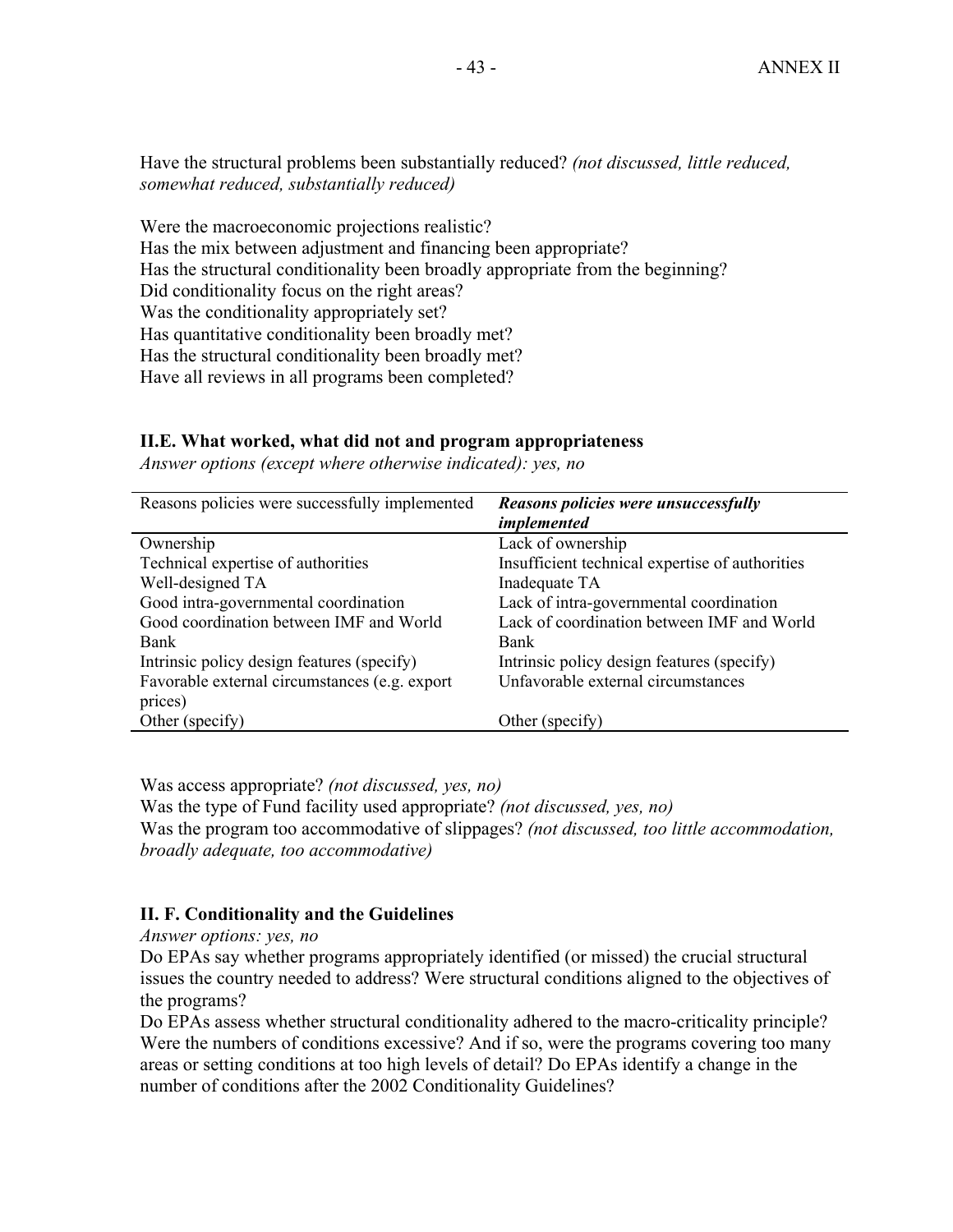Do we have EPAs that consider that less streamlined conditionality would have led to better outcomes?

Do EPAs say whether programs provided appropriate policy space, including realistic timetables, to improve ownership and implementation?

Do EPAs identify a tendency to substitute conditionality, especially prior actions, for ownership? Are we selective enough in cases of poor ownership to say no to continuation of an existing program or to a new program?

# **II.G. Program design**

What do the EPAs say about the appropriateness of programmed external adjustment? Was it in line with debt sustainability considerations?

How accurate were program projections on growth, inflation, current account, and debt/GDP ratios?

What were the determining factors in cases where successful disinflation took place (at least a 20 percentage point decline)? What was the exchange rate regime?

# **II.H. Rationale and medium-term strategy for continued Fund program involvement**

*Answer options (except where otherwise indicated): yes, no* 

Does the report recommend continued Fund program involvement? *(not discussed, yes, no)* What is the rationale for continued Fund program involvement?

| BOP need expected<br>Structural reform agenda needs to be completed | Need for continued signaling<br>Insurance |
|---------------------------------------------------------------------|-------------------------------------------|
| Move to EU accession                                                | Debt relief                               |
| Other (specify)                                                     |                                           |

What is required for continued Fund program involvement?

| No change from present strategy required     | More comprehensive programs             |
|----------------------------------------------|-----------------------------------------|
| Stronger programs                            | Change in emphasis of programs          |
| More conditionality                          | Streamlining of programs/conditionality |
| Change in emphasis of conditionality         | Strengthening of implementation         |
| Increased ownership                          | Successful completion of SMP            |
| Better adaptation to political circumstances | Change in phasing: more frontloading    |
| Change in phasing: more back loading         | Other (specify)                         |

#### **II. I. Authorities' reaction** *(from accompanying staff report) Answer options: not indicated; considerable disagreement, major challenges to staff analysis; broad agreement; very friendly reception*  What was the authorities' overall reaction?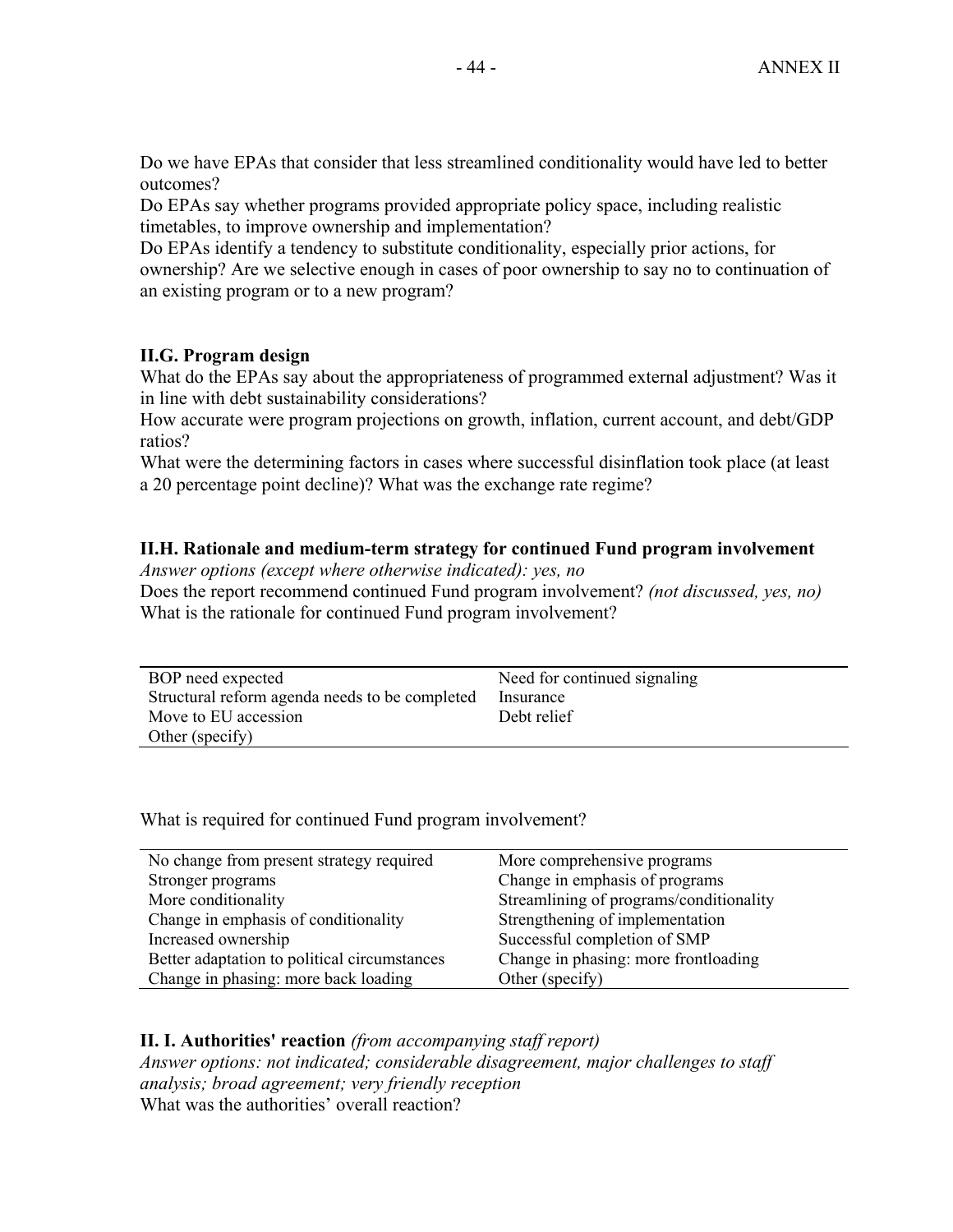# **Specific reactions and views?**

*Answer options: yes, no* 

| Fiscal policy too tight                      | Inadequate TA                          |
|----------------------------------------------|----------------------------------------|
| Lack of coordination between Fund and World  | Structural reform agenda too ambitious |
| Bank                                         |                                        |
| Too little regard for country-specific       | Other (specify)                        |
| circumstances                                |                                        |
| Degree/focus of conditionality inappropriate |                                        |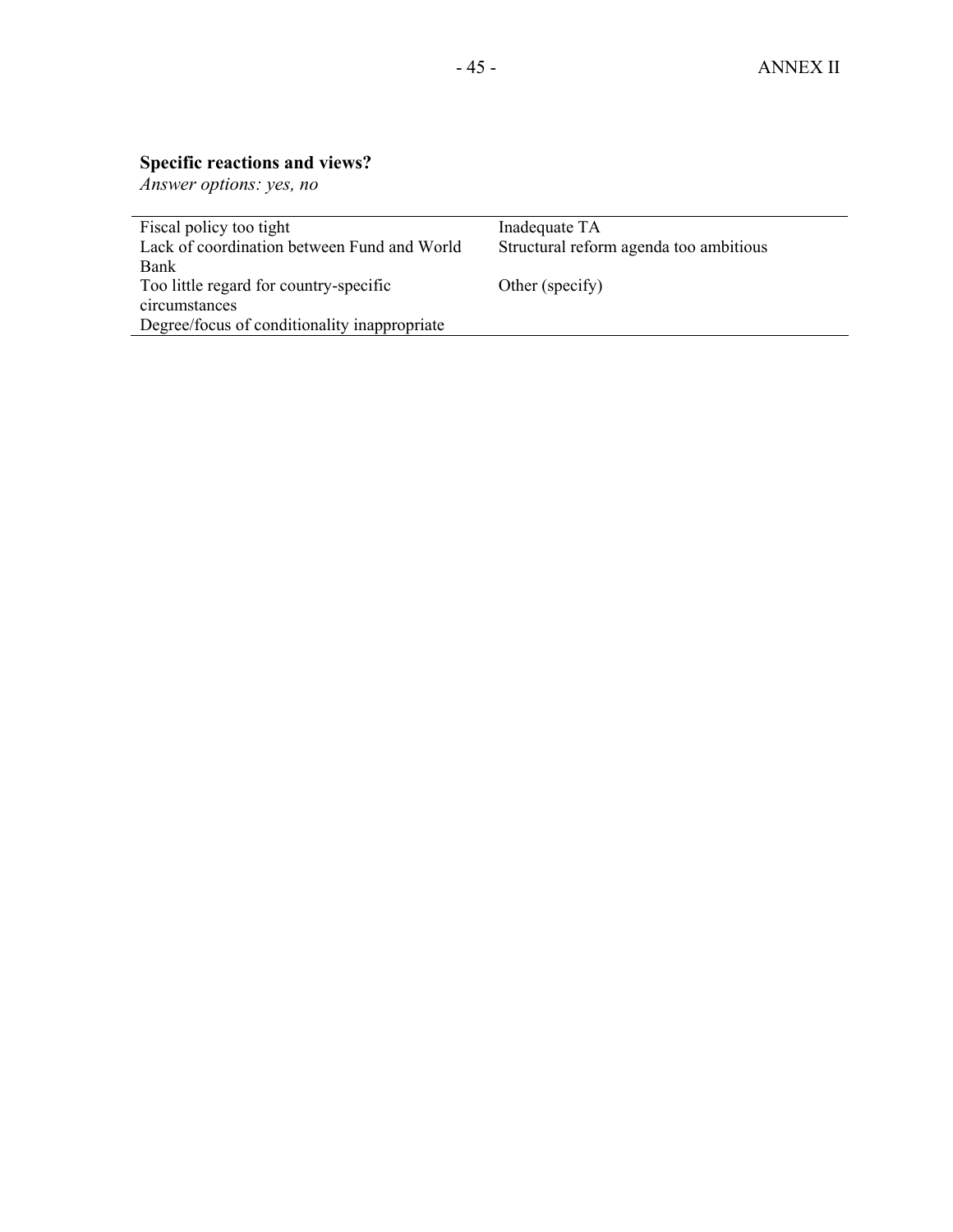## **Survey to Country Authorities**

## *Process*

*1. Do you consider that the purpose and the process of the EPA had been adequately explained, in particular the rationale for the EPA and its implications for the country's future relations with the Fund?* 

*2. Was the difference between the roles of the EPA team leader and the regular area department mission sufficiently clear?* 

*3. Did you have sufficient opportunity to express your views during the discussion with the EPA team leader?* 

*4. Were those views adequately represented, either in the EPA or in the staff report?* 

*5. If a successor program was sought, did the need to prepare an EPA disrupt or delay the negotiations on the successor program?* 

*6. Was the EPA published? If not, why?* 

# *EPA Analysis*

*7. Was the description of past programs and policies broadly accurate?* 

*8. Do you consider that the EPA drew the right conclusions from the analysis?* 

# *Impact of the EPA on Future Policies and Programs*

*9. Do you feel that valuable lessons were learned from the EPA?* 

*10. Did the EPA provide significant additional insights beyond what had already been raised by Fund staff in the context of Article IV or program discussions?* 

*11. If there was a successor program, were the recommendations of the EPA included in the successor program?* 

*12. If there was no successor program, did the EPA affect policies?* 

*13. Overall, how do you view the requirement to have an EPA following long-term program engagement?* 

# *Comments and Suggestions*

*14. Please provide any observations or suggestions that you may have regarding the process and the usefulness of the EPA, including on how to improve it*.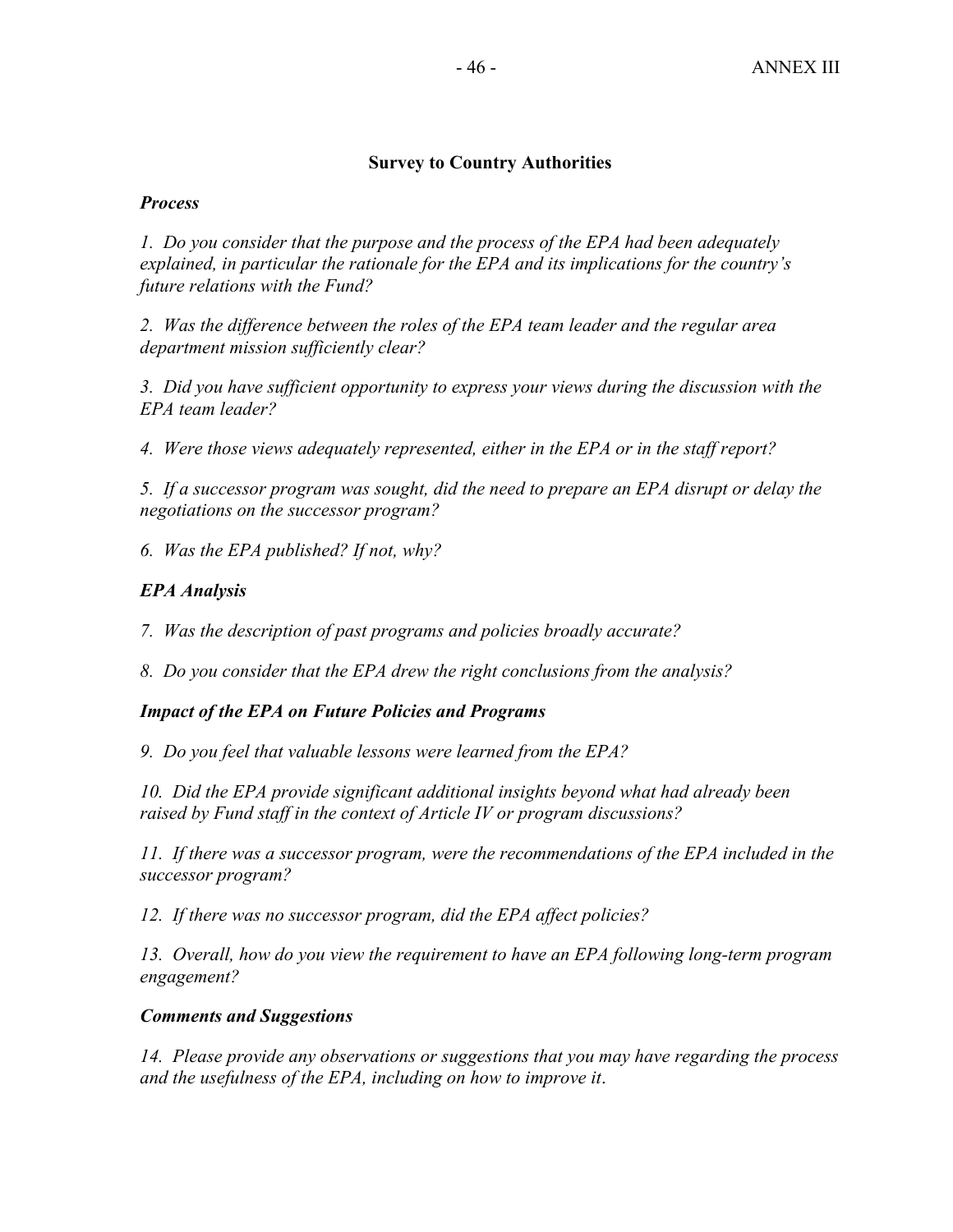# **Survey to EPA Team Leaders<sup>42</sup>**

#### *Timing and Resources*

*1. Were you the mission chief at the time you were appointed team leader of the EPA? If yes, how long had you been mission chief prior to being appointed EPA team leader?* 

*2. How much time elapsed from your appointment as team leader until the team was staffed and the main work started?* 

*3. How much time elapsed from the beginning of the main work until the EPA was issued to the Board?* 

*4. What is your estimate of the time that you spent on preparing this EPA?* 

*5. What is your estimate of total staff years spent by the rest of your team on preparing this EPA?* 

*6. In your view, if there were not enough time and resources devoted to the EPA, what were the reasons? Please specify.* 

*7. From your experience, what would you consider the 2-3 main elements for achieving the most efficient use of time and resources?* 

*8. In hindsight, how could the resource cost of your EPA have been most effectively reduced without compromising the quality?: (a) less extensive review process, (b) narrower focus of EPAs, (c) include more team members who are or had been on the mission team, (d) smaller EPA team, (e) eliminate visit to the country, (f) other, please specify.* 

# *Breadth of Consultation and Inputs for EPAs*

1

*9. In preparing the report, how useful were discussions with: (a) current mission chief, (b) previous mission chief, (c) area dept front office, (d) other Fund departments, (e) current authorities, (f) previous authorities, (g) private sector in the country, (h) civil society in the country, (i) donors, (j) World Bank and other Multilateral Development Banks, (k) capital markets, (l) other, please specify.* 

*10. How useful was the discussion of the final EPA with the current authorities?* 

*11. How useful was the discussion of the final EPA with the previous authorities?* 

 $42$  For most questions, scales were established to allow for aggregation of responses.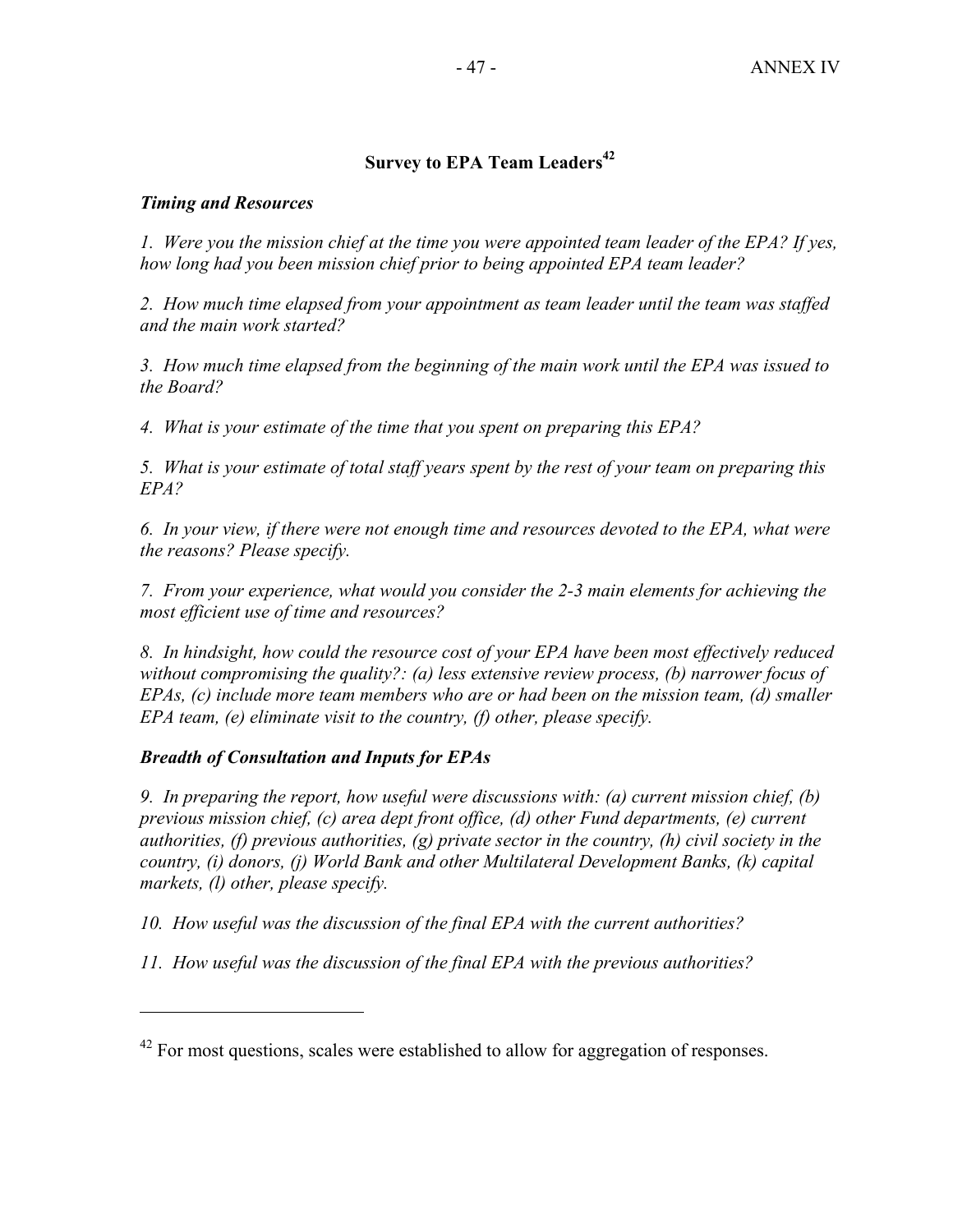*12. Do you think it would have been useful to have discussions with the authorities before finalizing the report?* 

# *Reasons for LTPE*

*13. What types of arrangements were covered by the EPA?* 

*14. Did you find that LTPE was the result of: (a) deep seated problems, (b) inappropriate program design, (c) weak program implementation, (d) exogenous shocks, (e) program for signaling, (f) other, please specify.* 

*15. Were program objectives well articulated in program documents?* 

*16. Have original program objectives been achieved?* 

*17. What was the impact of the LTPE on building technical capacity?* 

*18. What was the impact of the LTPE on the strength of domestic institutions?* 

*19. What was the impact of the LTPE on domestic policy ownership?* 

*20. To what extent did collaboration with the WB help achieve program objectives?* 

*21. If collaboration problems with the WB existed, please explain (text)?* 

*22. Rationale for continued Fund program involvement?: (a) further reforms are needed due to deep seated problems, (b) further reforms are needed due to recent shocks, (c) because previous program not fully implemented, (d) for signaling purposes, (e) to maintain macro stability, (f) other reasons please specify.* 

*23. Rationale against continued Fund involvement? (a) no since past program goals have been achieved, (b) no, poor program implementation and track record needed, (c) no, past Fund programs negatively affected institutional capacity or policy ownership. (d) other reasons, please specify.* 

#### *Freshness of Perspective*

*24. At the time of the EPA were you in the same area department?* 

*25. Was the team composition conducive to taking a fresh look?* 

*26. Would you have preferred (more/just right/less) economists from the current mission team?* 

*27. To what extent did the following try to change the key message: (a) current mission chief, (b) previous mission chief, (c) area department front office, (d) PDR, (e) other departments, (f) management, (g) authorities, (h) Executive Directors.*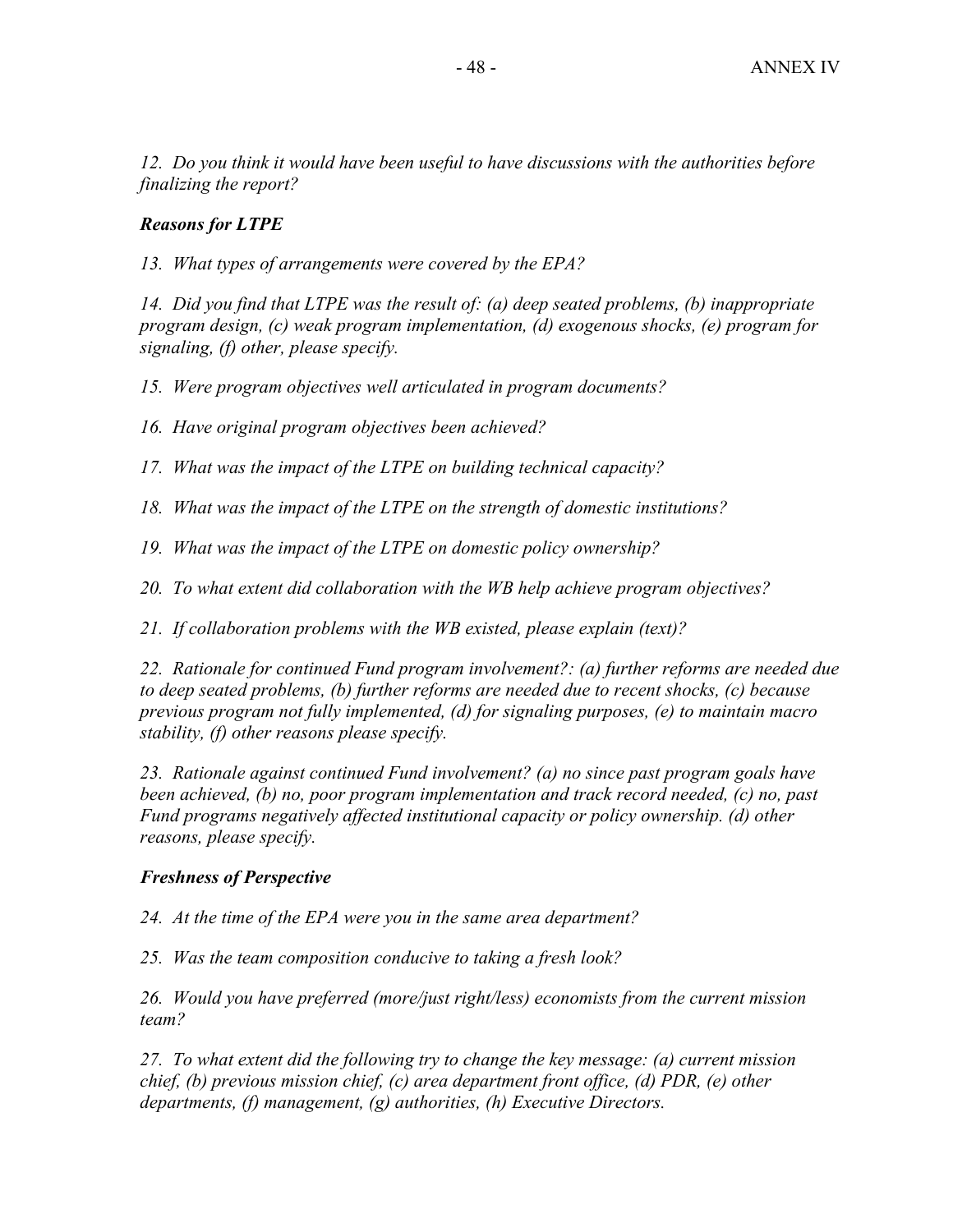*28. If so, did you alter the message?* 

#### *Impact of EPAs on Design of Successor Programs*

*29. Does the current process allow for independent assessment?* 

*30. Does the current process discourage criticism of policies pursued?* 

*31. Did you perceive pressure to align the EPA message with other documents? If yes, which ones?* 

*32. What was the timing of EPAs relative to negotiations of the successor program?* 

*33. How consistent was the successor program with the main recommendations of the EPA?* 

*34. What were the most important recommendations included in the new program?* 

*35. What were the most important recommendations not included in the new program?* 

*36. How different would the program have been if the EPA had not been carried out?* 

#### *General Comments*

*37. Would the impact have been greater if the start of negotiations had been delayed to after the EPA was finalized?* 

*38. In what area, if any, was there a large difference between the successor program and the EPA?* 

*39. How would you characterize the Board discussion of the EPA?* 

*40. Please provide any other comments you may have on the EPA exercise.*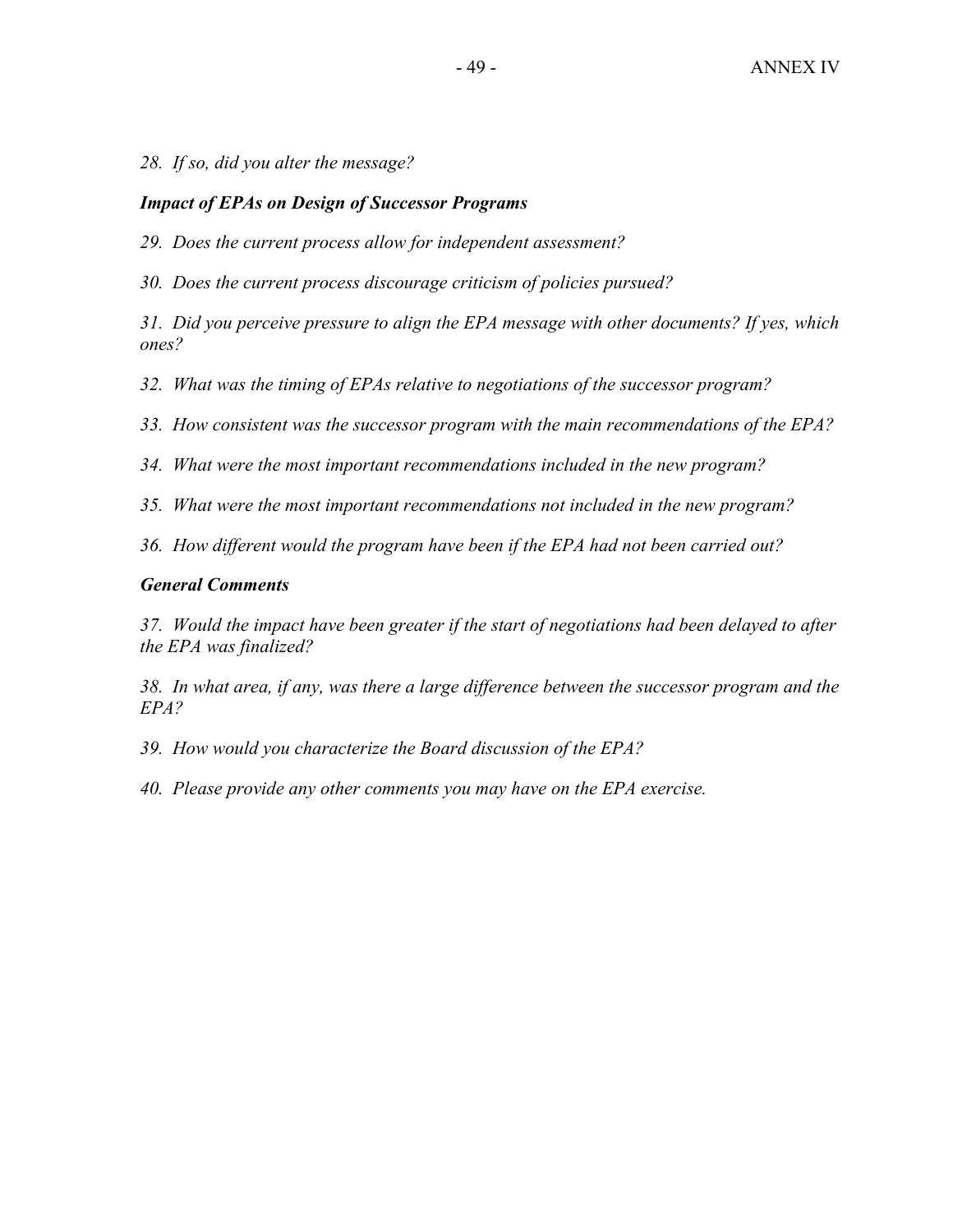# **Survey to Mission Chiefs**<sup>43</sup>

# *General*

- *1. Were you the EPA team leader?*
- *2. Did you negotiate the program following the EPA?*
- *3. What types of arrangements were covered by the EPA?*
- *4. Was the EPA team leader from the area department of the EPA country?*

# *Value Added*

*5. Did the EPA bring a fresh perspective to the understanding of the Fund's long-term program engagement with the country?* 

*6. How useful were the recommendations in shaping the Fund's future relationship with the country?* 

*7. If the recommendations were not useful, please explain.* 

*8. Did you agree with the key recommendations?* 

*9. What was the value added of the EPA with respect to policy recommendations compared to the previous Article IV consultation?* 

*10. In your view, were the time and resources devoted to the EPA appropriate relative to the value added of the report?* 

*11. Do you think the current process: (a) allows for an independent and candid assessment? (b) discourages criticism of policies pursued? (c) provides strong incentives for criticism of policies pursued?* 

*12. Please provide other comments on value added of the EPA, including suggestions for improvements.* 

# *Consultation*

 $\overline{a}$ 

*13. In your view, did the EPA team consult sufficiently with the mission team?* 

<sup>&</sup>lt;sup>43</sup> For most questions, scales were established to allow for aggregation of responses.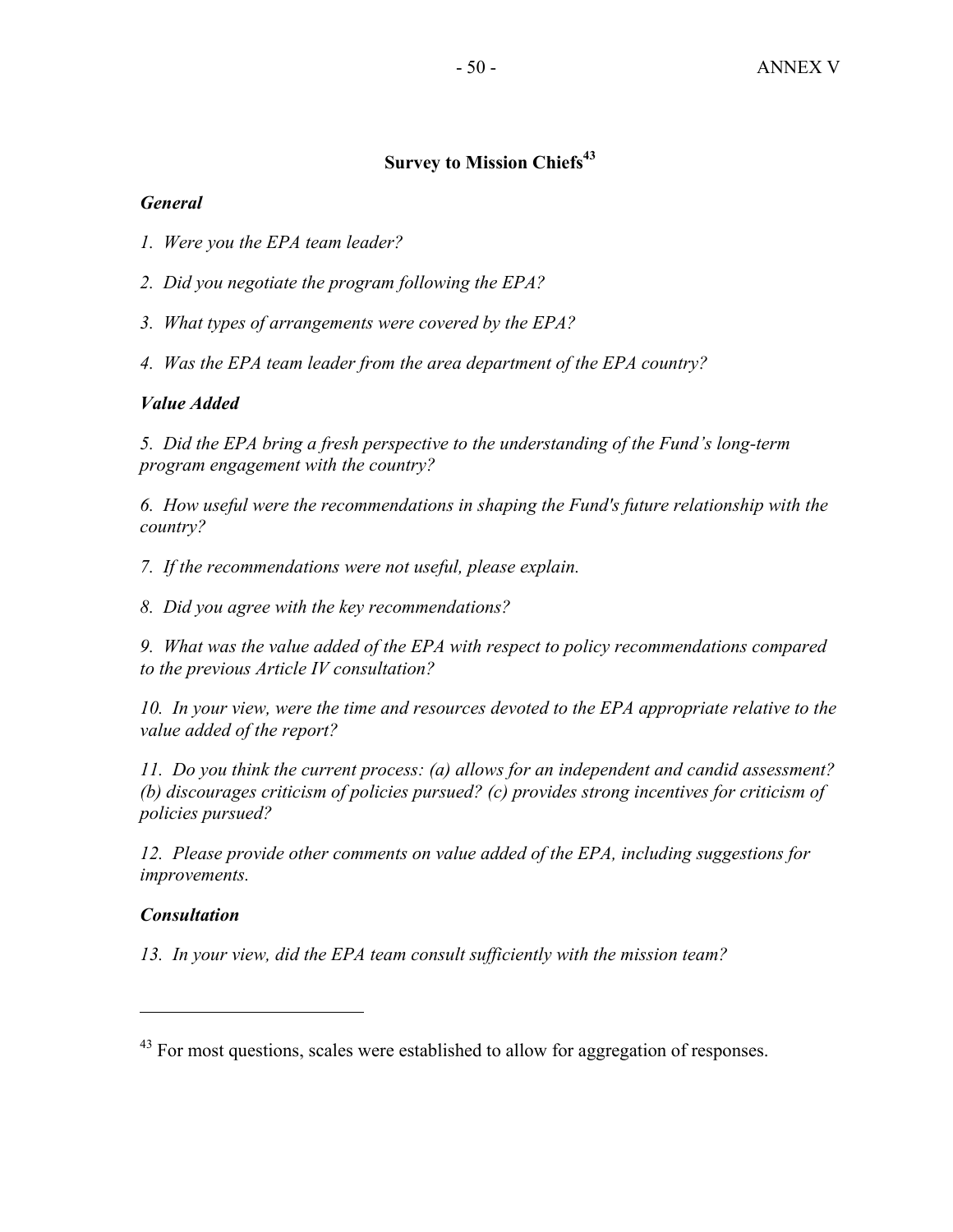*14. How well were the views of the mission team reflected in the EPA?* 

*15. Please provide other comments on consultation during the EPA, including suggestions for improving the consultation process.* 

## *Authorities*

*16. Were the authorities clear about the rationale for the EPA and its implications for them in their future relations with the Fund?* 

*17. Was there any confusion on the part of the authorities with respect to the roles of the EPA team leader and the mission chief?* 

18. How important did the authorities consider the lessons of the EPA for their engagement *with the Fund?* 

*19. Please provide other comments on the authorities and the EPA including suggestions for improving the interaction with the authorities in future EPAs.* 

## *Subsequent Fund Engagement*

*20. How important were the findings of the EPA in shaping subsequent Fund engagement?* 

*21. What was the timing of the EPA relative to the negotiations of a successor program, if any?* 

*22. Did the timing of the EPA allow for its main results to be used as an input to negotiations on a new program?* 

*23. Did you perceive that there were pressures to conform to the recommendations of the EPA, even in cases where the mission team may have had an alternative view?* 

*24. How consistent was the successor program with the main recommendations of the EPA?* 

*25. What were the most important recommendations of the EPA that were included in the new program?* 

*26. What were the most important recommendations of the EPA that were not included in the new program and why?* 

*27. Please provide other comments on the EPA and subsequent Fund engagement with the country, including suggestions for improvement.* 

# *Country Selection / Other*

28. Please provide any general comments or recommendations regarding the choice of *countries for which EPAs should be done, and the timing and frequency of the exercise.*